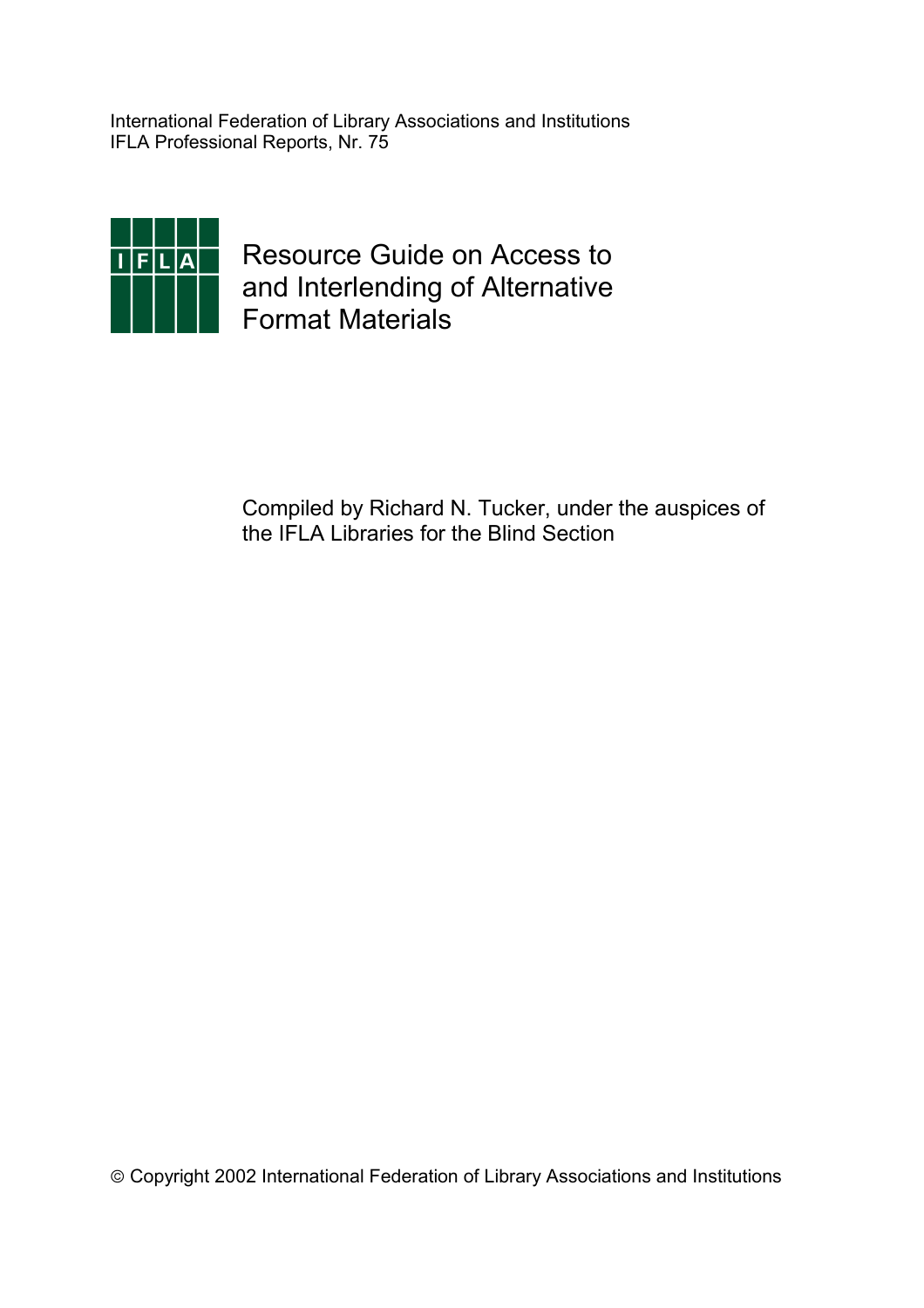Resource Guide on Access to and Interlending of Alternative Format Materials / Compiled and edited by Richard N. Tucker, under the auspices of the IFLA Libraries for the Blind Section. The Hague, IFLA Headquarters, 2002. – 61p. 30 cm. – (IFLA Professional Reports : 75)

ISBN 90-70916-87-8 ISSN 0168-1931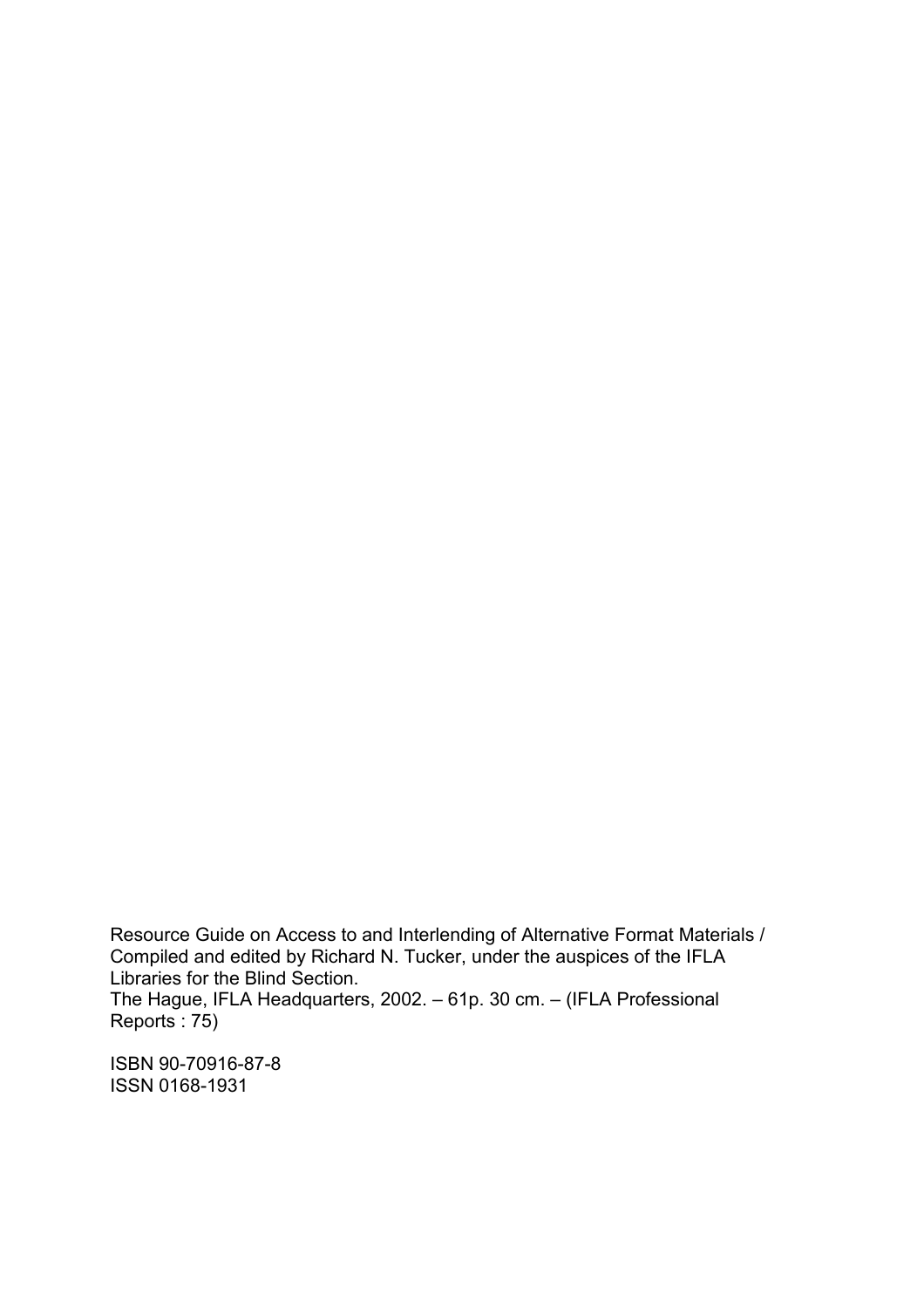# **Preface**

The International Federation of Library Associations and Institutions is the principal organisation of libraries in the world. Where groups of libraries have special common interests these have been formed into Sections. One of these is the Section on Libraries for the Blind, which provides a forum for some 86 (as at August 2001) member organisations to exchange views and share professional experience.

The Section holds meetings about matters of common interest. It brings its influence to bear on IFLA in general and on specific issues by liaison with other organisations such as the World Blind Union and the European Blind Union. From time to time the section carries out studies and surveys and publishes the results.

In 1993 the book;

Interlibrary Loan of Alternative Format Materials: A Balanced Sourcebook by Bruce E. Massis (Editor), Winnie Vitzansky Hawthorne Press Incorporated

ISBN 1560243945

was published under the aegis of the Section.

Given the rapid changes that have been taking place in digitisation of text and remote access and transfer of documents since that publication, it was decided to produce a guide which would take into account those changes and the potential offered by digital documents and the communication made easy by the Internet.

Much of this guide is based on the

Model Handbook for Interlending and Copying By Graham Cornish IFLA Office for International Lending Published by IFLA and UNESCO, 1988 ISBN 0 7123 2045-8

Readers are urged to consult this excellent short work. Taking the author Graham Cornish at his word, this guide borrows large parts of the original work and adds comment specific to the needs and practices of libraries and production centres dealing in alternative format materials for visually and print impaired readers.

Two updates of documents on interlending produced by the IFLA Office for International Lending and recently updated are included as appendices to this guide.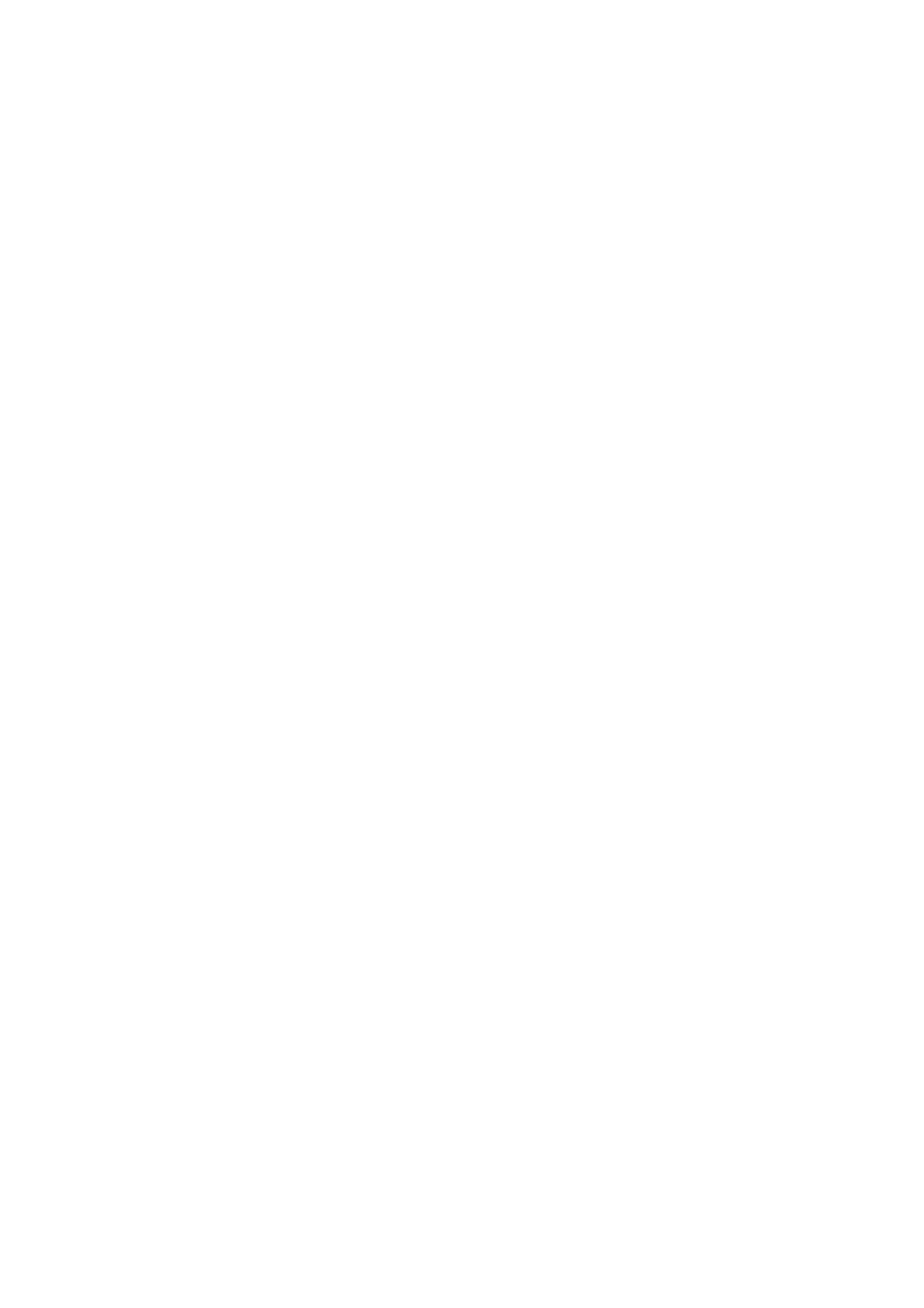# **Contents**

| What is included in this guide and why are interlending and document delivery important to |  |
|--------------------------------------------------------------------------------------------|--|
| What is then to be included in the concept of interlending and document delivery?5         |  |
|                                                                                            |  |
|                                                                                            |  |
|                                                                                            |  |
|                                                                                            |  |
|                                                                                            |  |
|                                                                                            |  |
|                                                                                            |  |
|                                                                                            |  |
|                                                                                            |  |
|                                                                                            |  |
|                                                                                            |  |
|                                                                                            |  |
|                                                                                            |  |
|                                                                                            |  |
|                                                                                            |  |
|                                                                                            |  |
|                                                                                            |  |
|                                                                                            |  |
|                                                                                            |  |
|                                                                                            |  |
|                                                                                            |  |
|                                                                                            |  |
|                                                                                            |  |
|                                                                                            |  |
|                                                                                            |  |
|                                                                                            |  |
|                                                                                            |  |
|                                                                                            |  |
|                                                                                            |  |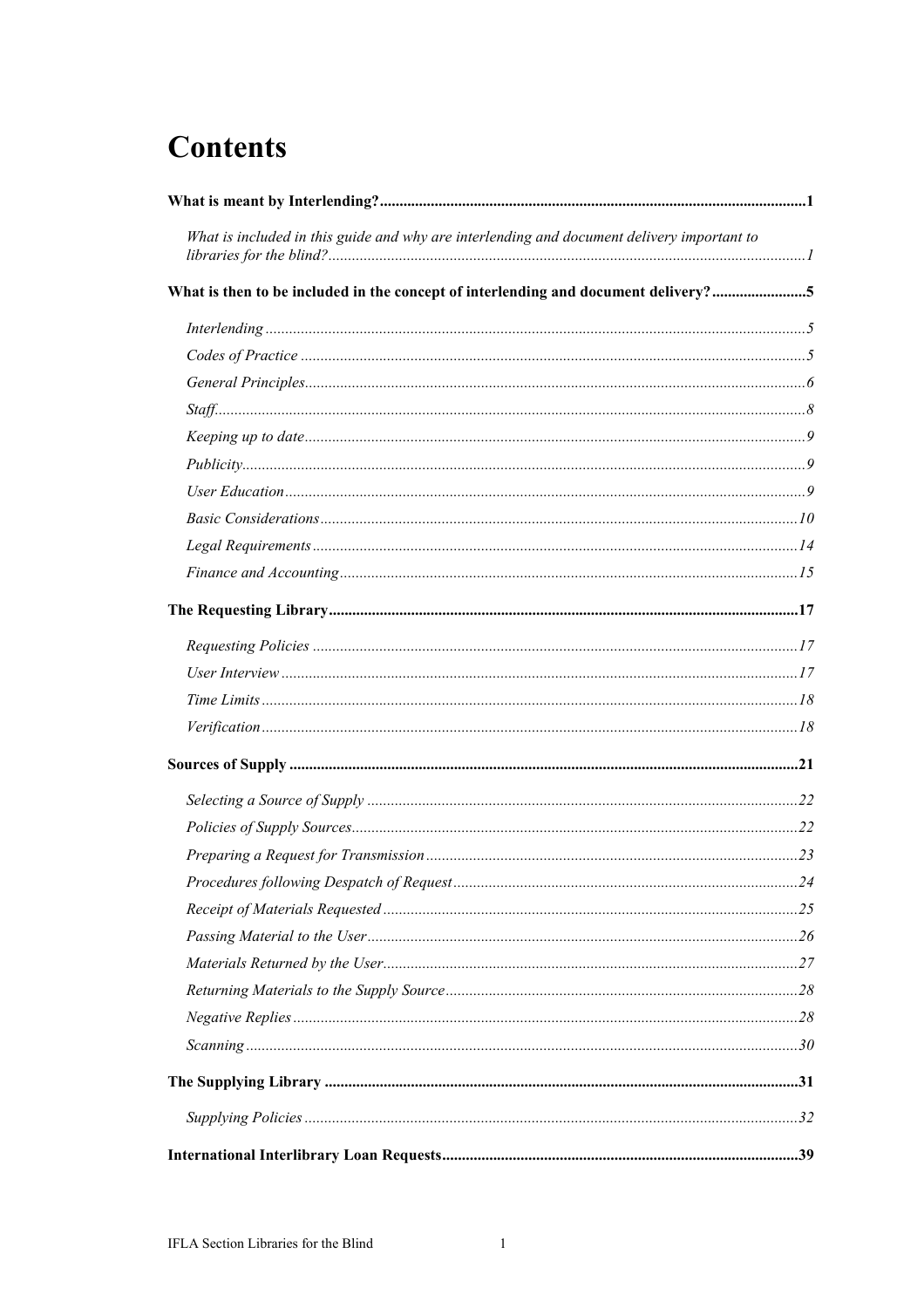| International Lending and Document Delivery: Principles and Guidelines for Procedure First |  |
|--------------------------------------------------------------------------------------------|--|
|                                                                                            |  |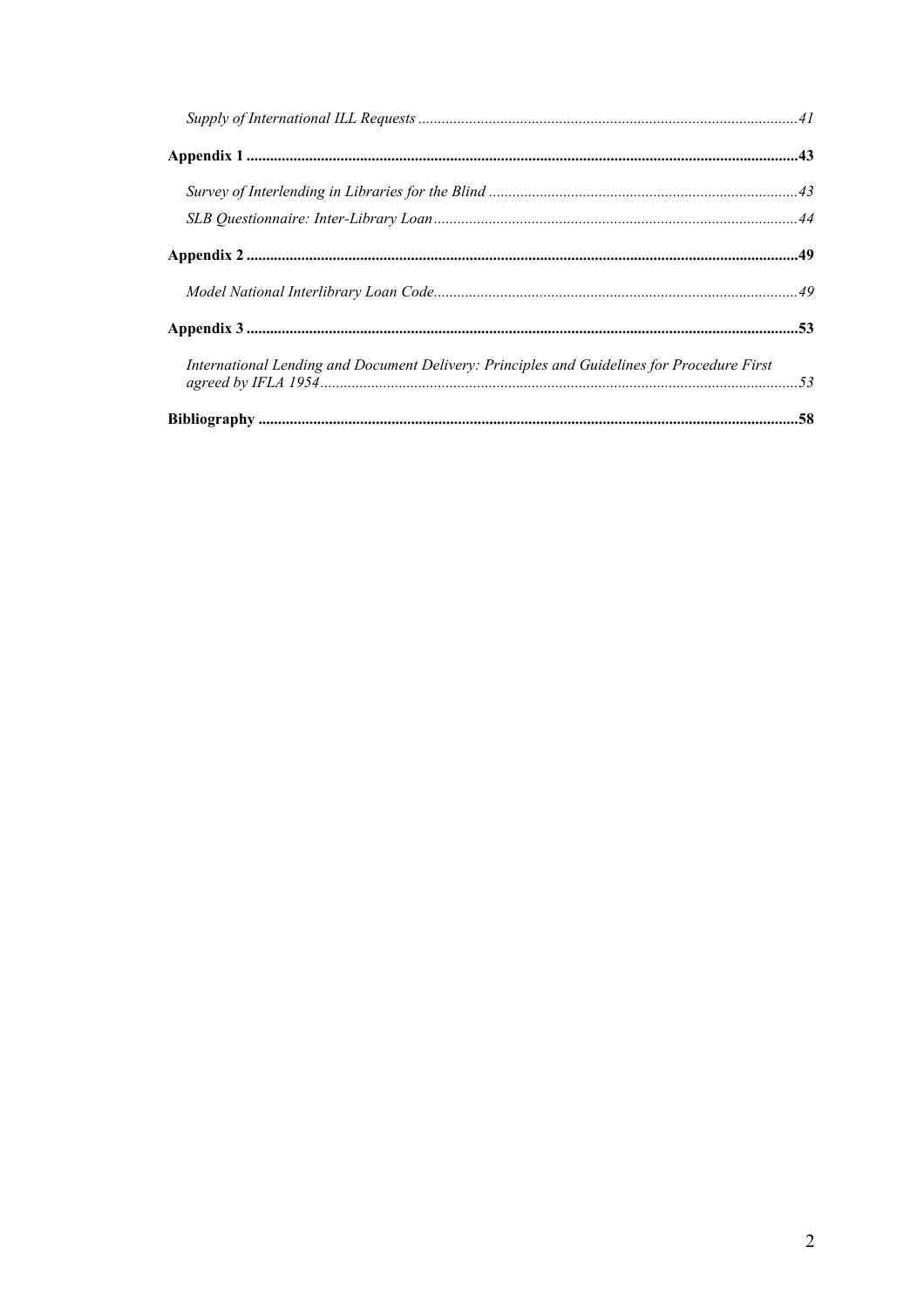## **What is meant by Interlending?**

Essentially an interlibrary loan is a transaction to allow materials or copies of materials, held by one library to be available in or through another library upon request. Cornish added that increasingly this included materials acquired through a (commercial) document delivery system rather than from another library.

In addition in a time of rapid growth of resources available through the Internet, one must include in this discussion documents which are available over the net as digital documents, whether from a library or some other source and whether intended for the visually impaired reader or not.

Interlending is an operation designed to give users the maximum possible access to knowledge and information stored in documents. In the case of special libraries for visually impaired readers it is not only the document but also the format that has to match the users' needs. While interlending can be dramatically increased through the use of electronic communication it is not yet a substitute to building a library collection to meet users needs. Perhaps in the future the notion of an electronic virtual library might overtake the more traditional library function, but until such time libraries for visually handicapped readers should follow some general guidelines for interlending.

### **What is included in this guide and why are interlending and document delivery important to libraries for the blind?**

This guide will consider the materials that are handled by special libraries for the blind and visually impaired. It will however cover the main criteria for interlending printed materials since these may be the first step prior to conversion to braille or some other format. It will point to special arrangements that have been used under interlending, especially international interlending. It will emphasis the policy and principles of simplicity set out in the IFLA guidelines. In addition there are responsibilities for every institution offering interlending services, concerning copyright and postage, which require knowledge of local and national agreements. While the primary concern of libraries for visually handicapped readers is for alternate format materials, this guide will also follow many of the recommendations for normal print libraries. Part of the work of a special library is to find the required print publication before starting conversion to a readable format. In that respect it is just like any other library.

#### **Alternative Format Materials**

The very essence of libraries for visually impaired readers is that they are handling some form of transformation of the original document. It is because the user has difficulty in reading a normal printed document that they have approached the special library in the first place. Because documents have been transformed there is a risk that they may not be in a format that can be easily read by the user in another place. Not all items are standard and not all countries use the same standards. This introduces an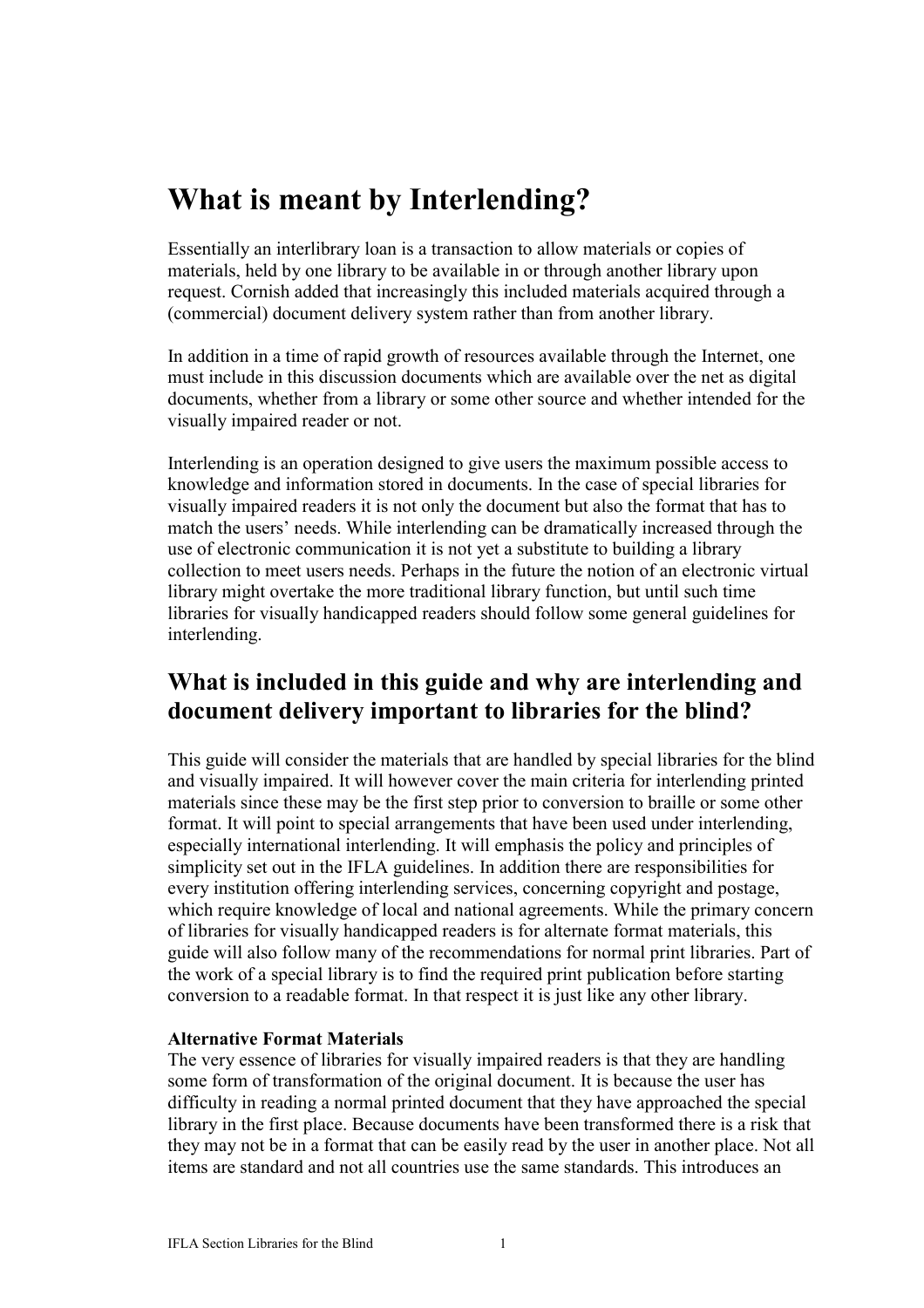extra level of checking into the process of interlending to ensure that the reader can use the item that is sent.

Although the people for whom this guide is intended are used to the alternate formats, it is useful to set out a short description of the items.

#### **Text**

Original text may be converted to several forms. Almost all of these forms require the creation of a digital version at some stage.

#### **Large Letter**

Printed text may be enlarged using a photocopier - This is an analogue process and does not require a digital file.

Print may also be enlarged from a digital file allowing for type sort, size and distance between lines to be adjusted for the benefit of the individual reader.

#### **Braille**

While some libraries still create braille documents by directly embossing the braille onto paper, most use a digital file of the text as an intermediary stage. This is achieved either by retyping the document or by scanning. Sometimes this file is obtained from the publishers.

#### **Audio**

Until recently all spoken books were made by recording onto analogue tape and copying onto cassettes.

Now some libraries have begun to make digital master recordings. Some offer the possibility of having the spoken book on CD Audio or CD-ROM. Proprietary systems are now being developed to provide search facilities within audio books. DAISY is one of these systems and is able to deliver not only the audio signal but also the digital text, which can be used for large letter, synthetic speech or braille.

With the demise of reel to reel tapes and the threatened end of the production of cassettes, libraries *must* consider the move to digital carriers

#### **Relief Graphics**

Relief graphics are used for many purposes, from orientation maps in buildings, bus stations and towns to diagrams integrated into books. They can be individual pieces using all sorts of raw materials; plastic thermoforms taken many times from a basic construction; or drawings produced in the computer and then printed onto swell or capsule paper which produces a hard raised line when heated.

Another important class of books is the hybrid book, usually for children, in which the braille and graphic information is embossed on clear plastic sheets that are then interleaved with the printed text and illustrations. This enables sighted and visually impaired people to read the same book. Where a parent, a child or sibling is blind such books allow for a shared experience.

While the thermoform can be reproduced many times it relies on a handmade master. Drawings in the computer are digital and can be stored, accessed and sent over on-line systems.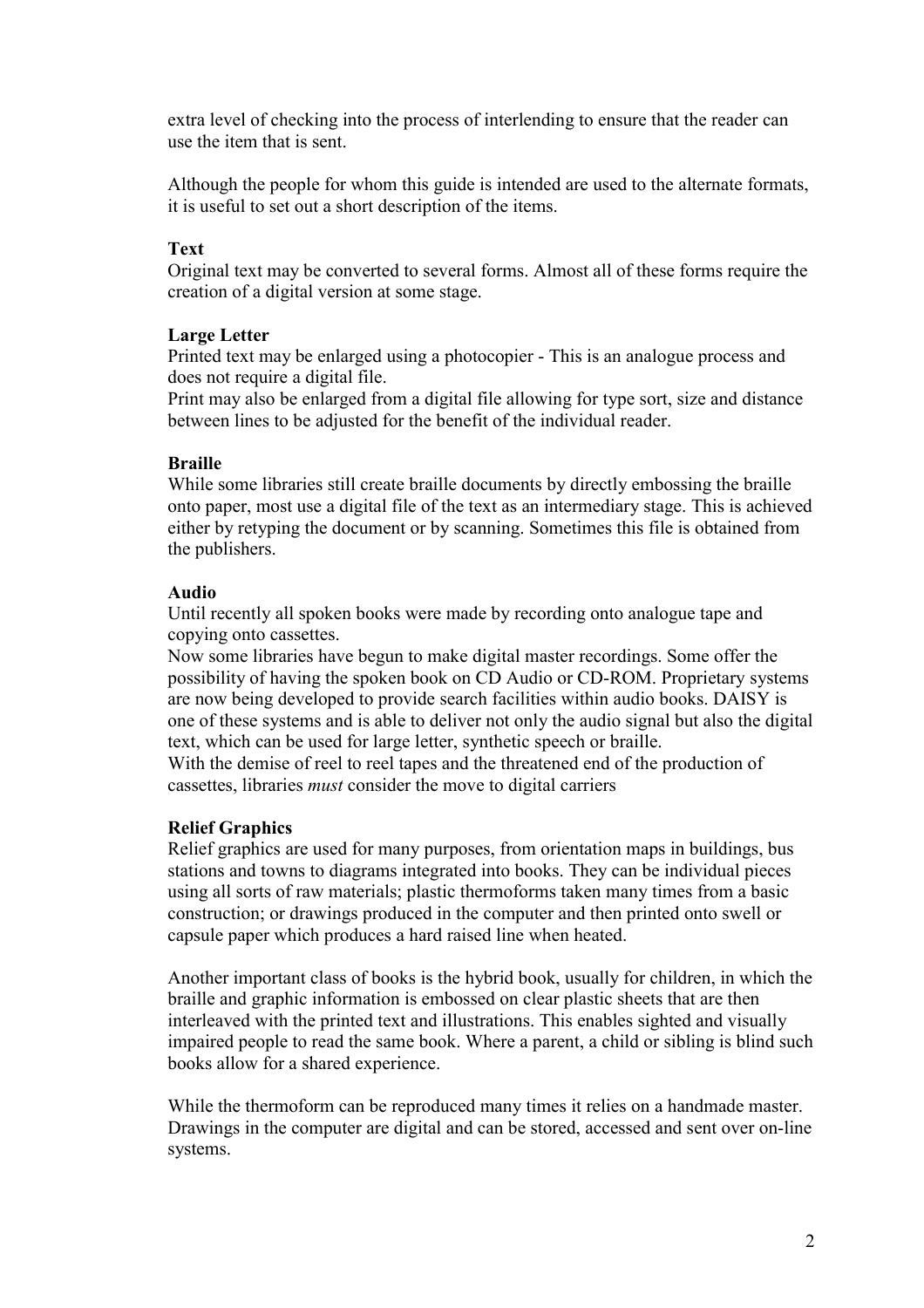#### **Music**

Printed music can be produced in several ways. Predominantly music is brailled. As with text this can be direct embossing or by creating a digital file. Several proprietary programs exist and newer ones are about to hit the market.

Digital files can be exchanged between libraries, even though there is not yet a fixed standard for layout of the braille.

Printed music can also be spoken following the same rules as govern the order of signs in braille. Several countries are developing systems, some of which work straight from the music code into speech in one of several languages. The original digital file can be stored and sent to other libraries irrespective of the speech synthesiser used in that country.

Large print music can also be generated using commercial software, creating a new digital file.

#### **On screen reading**

Visually impaired readers with access to computers are increasingly reading books on the computer screen. There are devices which optically enlarge a book placed beneath a lens (CCTV). Scanning machines, either self-contained or using the combination of scanner and computer, allow a text to be displayed on a screen. At that point the reader may choose to listen to the book through synthetic speech or to have the text enlarged on the screen. The user has control of the size and form of the letters and can change to colour of both letters and background to suit their particular eye condition. Where the enlargement is through a software program the facility applies to any text appearing on the computer screen giving the partially sighted reader some control over their access to text no matter where it originated.

#### **Digital Files**

All of this demonstrates the extent to which alternate format materials are either digitally produced and stored, or have the potential to be digitised. This is a crucial factor in future interlibrary loan. Where files exist in digital form we have to consider them in a different way. Do we expect other libraries to return a digital file? When we send them a digital file it is a copy of the one that we have. We lose nothing. If the receiving library then provides the user with a digital file, where is the object that we are lending? If the receiving library makes a braille print from the file that has been sent, then this is no longer the object that was held by the originating library.

Digital technology has placed the libraries for the blind and visually impaired in a transitory stage. Sometimes we lend objects that we have on our shelves. Borrowers use and then return them. For a long time book libraries recognised that the effort and cost of returning small items may exceed their value to either the borrower or the lender except where this is the only access to the required text. Document delivery entered the concept of interlibrary loan. Now that more libraries are dealing in digital files they are also providing (lending or delivering) the content rather than the object.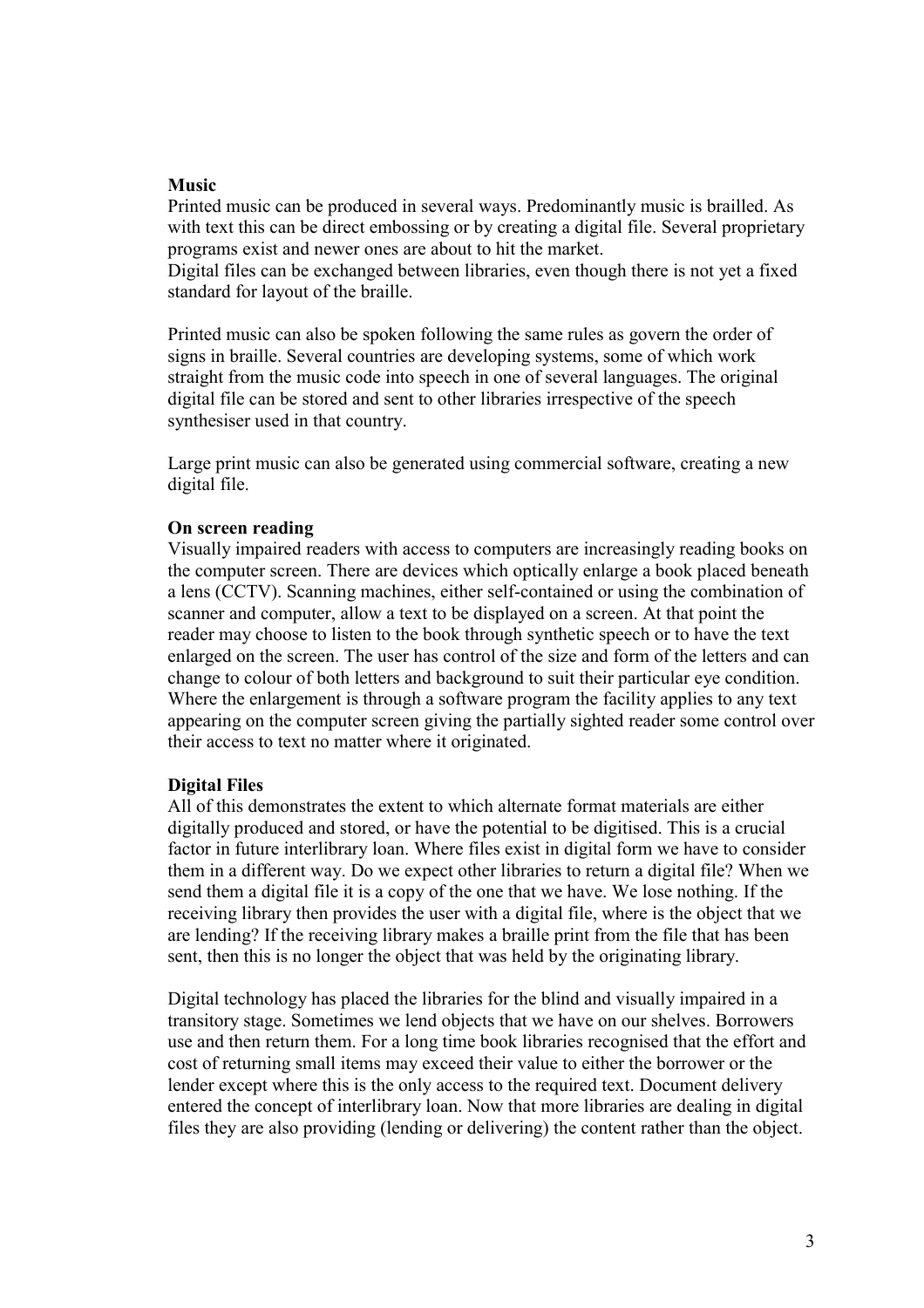There are therefore several modes of "lending" and we have to be aware of these in setting up any procedures. Most of what libraries have done in the past need not be changed. We may have to add some additional options.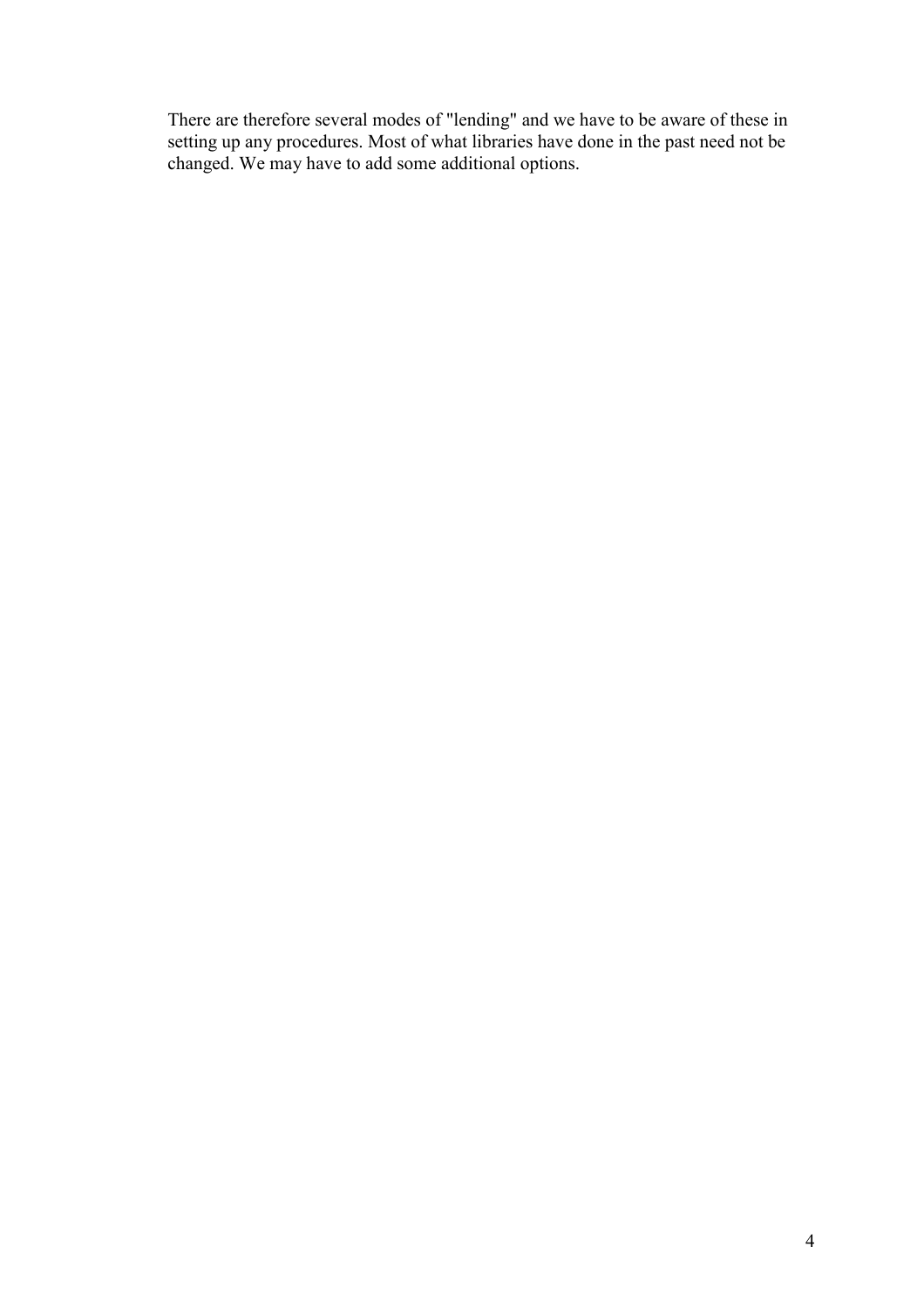# **What is then to be included in the concept of interlending and document delivery?**

### **Interlending**

Cornish describes interlending as

*essentially [ ] a transaction to allow materials or copies of materials held by one library to be available in or through another library on request. Increasingly the definition is used to include materials acquired through a (commercial) document delivery service rather than from another library.*

This last sentence reflects what was happening in the public, academic and commercial libraries in 1988. Since that time the Internet and digital databases have changed the nature of storage and delivery of information in some sectors.

It should also be kept in mind that many of the "libraries" serving the needs of the visually impaired reader are also the institutions which convert the text from its original form into something that can be accessed by the client. These institutions therefore hold collections of works in alternate formats, which they may or may not have produced themselves. Increasingly in the developed countries such institutions are archiving the digital files rather than keep large numbers of braille or large print volumes on the shelves. When copies are required these can be produced in a relatively short time. However many institutions still have large "hard copy" collections and we can safely assume for this guide that such will be the case for some years to come.

Cornish goes on to describe the process of interlending as

*an operation, often a co-operative one, to enable users to have access to the maximum possible amount of recorded knowledge in whatever format is necessary for their needs. It is not a substitute for acquiring and developing a library collection to meet the needs of users but a supporting service to enhance the collection when it fails to meet those needs on specific occasions. ILL is a consequence of the fact that no library can be totally self-sufficient.*

## **Codes of Practice**

Interlibrary Loan is a co-operative exercise carried out between libraries and/or other related institutions. IFLA has a code covering international transactions entitled "International Lending and Document Delivery: Principles and Guidelines for Procedure" produced by the IFLA Office for International Lending and agreed by the IFLA Section on Interlending and Document Delivery.

There is a strong case for a code to which all libraries for the blind and visually handicapped can agree and adhere.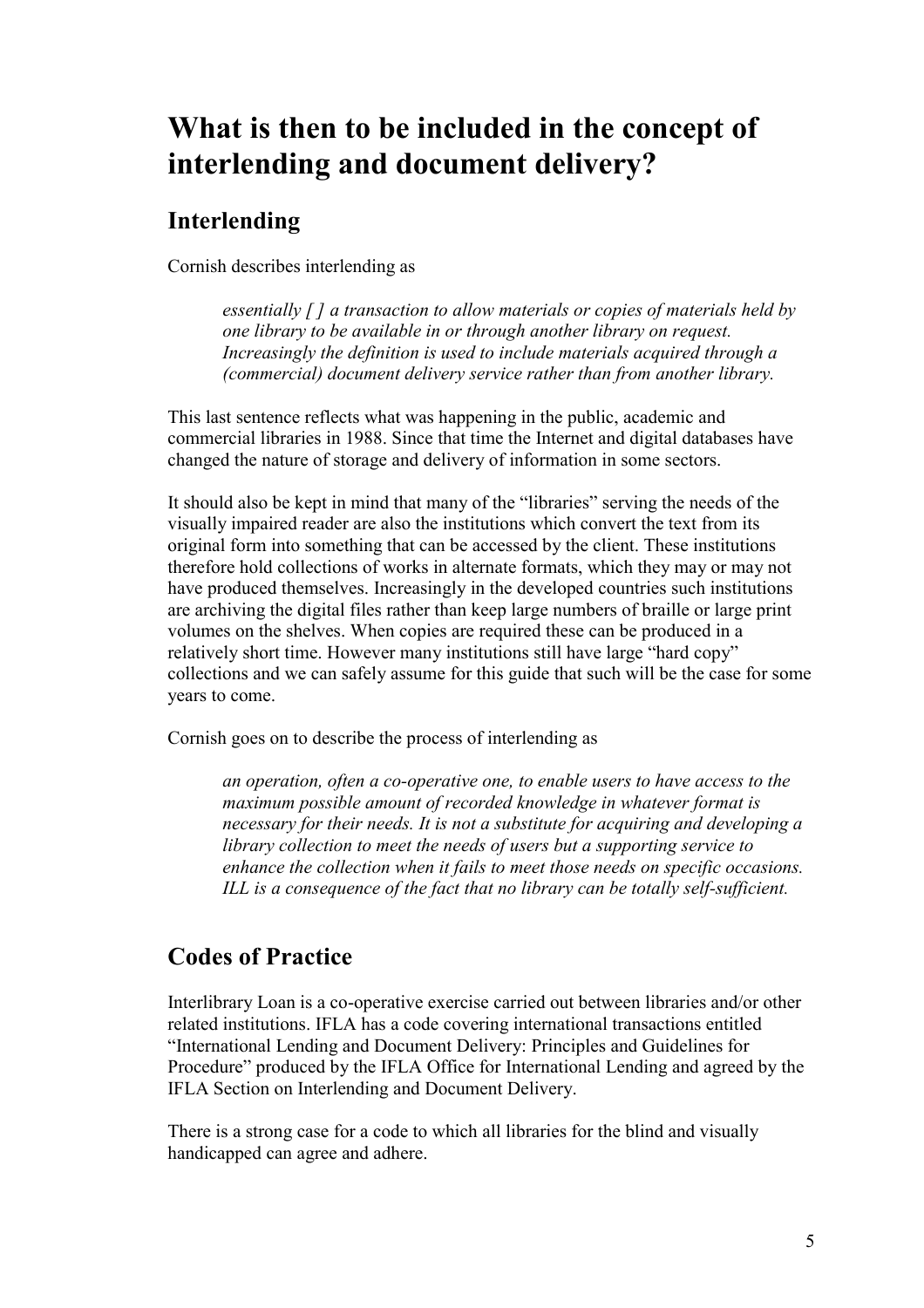## **General Principles**

Cornish sets out general principles for libraries considering interlibrary loan systems. Given that the majority of libraries for the blind are small and already using their available staff to full capacity, the underlying idea of simplicity expressed in the Model Handbook has much to recommend itself to these libraries.

The following criteria are recommended to libraries in general.

| <b>Simplicity</b> | All routines should be as simple and straightforward as possible.<br>There should be no unnecessary record keeping, filing and<br>checking                                                                                                                                                                                                                                                                                        |
|-------------------|-----------------------------------------------------------------------------------------------------------------------------------------------------------------------------------------------------------------------------------------------------------------------------------------------------------------------------------------------------------------------------------------------------------------------------------|
|                   | <b>Forms</b> should be as simple as possible, recording only<br>necessary information and should be easy to complete.<br>Wherever possible they should be standardised within a national<br>system or within a co-operative network.                                                                                                                                                                                              |
|                   | Given that libraries for the blind are few and far between, where<br>they are not part of or linked to the national public library<br>system, the notion of common practice within a co-operative<br>network should be considered.                                                                                                                                                                                                |
|                   | Files should only be maintained where necessary for the<br>efficient operation of the ILL service. Unnecessary files are<br>expensive and demoralising for staff who have to maintain<br>them. Much record keeping can be simplified and stored<br>electronically in the computer.                                                                                                                                                |
|                   | <b>Procedures.</b> The user should not have to struggle with complex<br>regulations before making an ILL application. Application<br>should be a simple and easy routine.                                                                                                                                                                                                                                                         |
| <b>Barriers</b>   | Avoid barriers to ILL where possible. Barriers include<br>regulations which restrict access to the ILL facility, complex<br>forms to be completed, charges for the service, quotas on the<br>number of requests and limitations on persons who are allowed<br>to use the service.                                                                                                                                                 |
|                   | The question of charging is complex for libraries for the blind.<br>Book production is very expensive and whether paid for by the<br>government or charity, it is usually intended for the visually<br>impaired readers of that particular country or state. There may<br>be problems in giving items away free of charge to a second<br>country when it has been paid for by the taxpayers or charitable<br>donors in the first. |
| <b>Costs</b>      | ILL can be an expensive operation. Avoid anything that<br>increases the direct or indirect costs such as complex routines,<br>charging for small amounts, invoicing for individual                                                                                                                                                                                                                                                |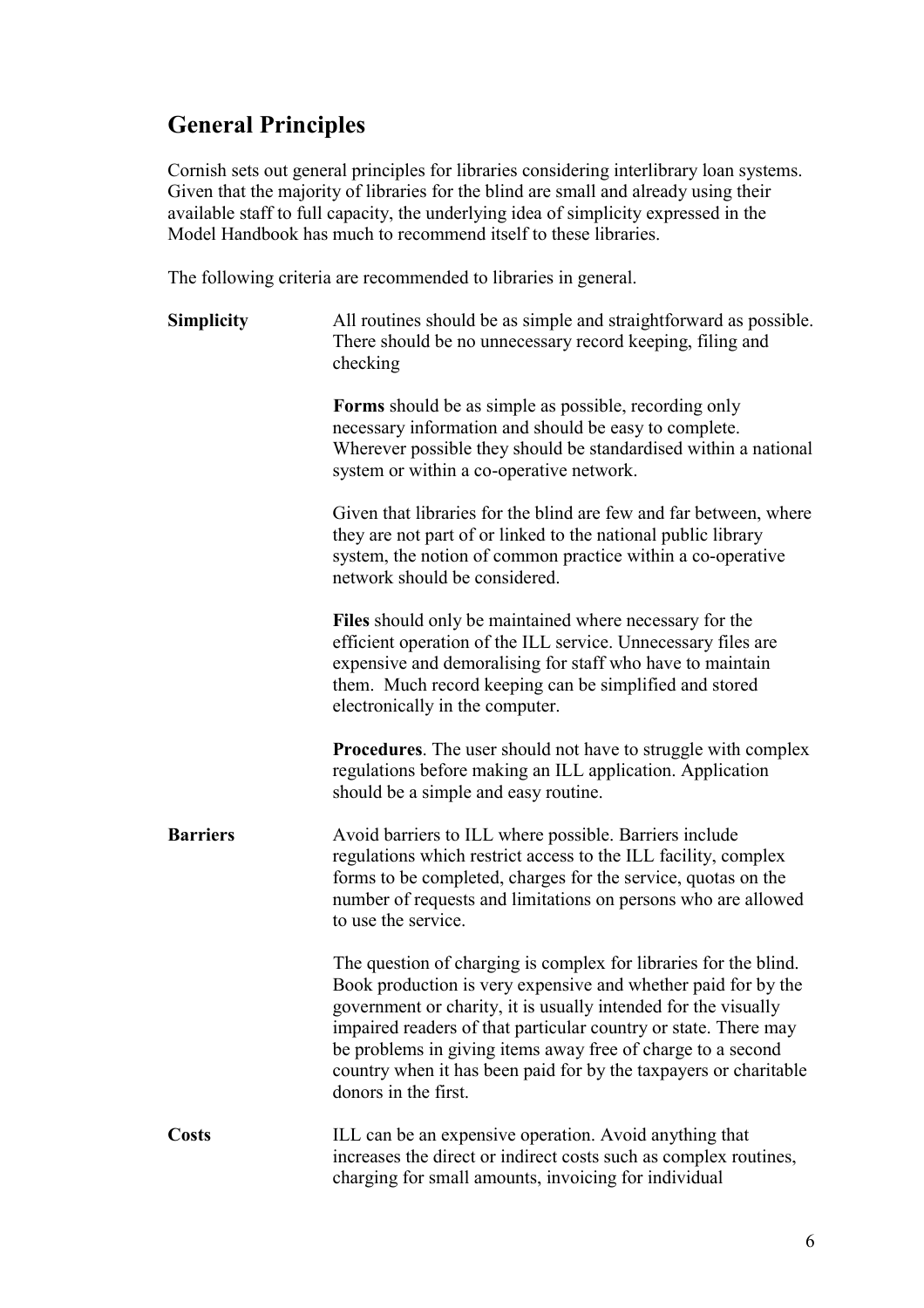|                  | transactions, and staff intensive routines and record keeping.<br>Advance payment systems have been proposed for general and<br>academic libraries.                                                                                                                                                                                                                                                                                                                                                                                                                                                                                                                                               |
|------------------|---------------------------------------------------------------------------------------------------------------------------------------------------------------------------------------------------------------------------------------------------------------------------------------------------------------------------------------------------------------------------------------------------------------------------------------------------------------------------------------------------------------------------------------------------------------------------------------------------------------------------------------------------------------------------------------------------|
|                  | Libraries for the blind have not, so far as is known, used<br>advance payment vouchers. Actual exchanges have not been<br>many although the advent of electronic files is already opening<br>up more exchange. Given the high cost-to-item ratio of<br>traditional alternate formats, libraries should do everything in<br>their power to provide items free of charge. Where this is not<br>possible the cost of ILL should remain considerably lower than<br>the cost of transforming the item all over again. The system as a<br>whole can be crippled if libraries duplicate the effort of<br>production of items already produced elsewhere on the grounds<br>that it appears to be cheaper. |
|                  | Under some circumstances ILL can be cheaper than other<br>solutions. It provides content that libraries do not have to<br>acquire or produce themselves. Even when a library is a net<br>lender, the opportunity to expand collections through borrowing<br>from other collections often outweighs the cost, especially if the<br>material is out of print or available from only one source.                                                                                                                                                                                                                                                                                                     |
| <b>Fill Rate</b> | Never lose sight of the aim of the exercise. The user requires a<br>document and all systems should be designed and used to<br>ensure this happens within the resources available. General and<br>academic library systems are designed to find out where a copy<br>of a known published work can be found and loaned. Libraries<br>for the blind have the additional layer of information necessary.<br>The system has to be able to find out whether the required work<br>has been converted into the required alternative format. Every<br>effort should be made to optimise fill rate and speed and to<br>minimise costs.                                                                     |
| <b>Speed</b>     | All aspects of ILL should be designed and carried out to supply<br>the required material as quickly as possible. Staff routines,<br>communications and transport should have this as a primary<br>goal.                                                                                                                                                                                                                                                                                                                                                                                                                                                                                           |
|                  | As more libraries hold files of alternative format materials in<br>digital form, access and retrieval should be faster. This requires<br>an agreed level of cataloguing. The dispatch of digital files to<br>the requesting library can cut delivery times dramatically.<br>However this has to be balanced against the need for the<br>receiving library to convert that file to the required format.<br>Costs, availability of materials and production time have to be<br>taken into account in order to determine the best solution for the<br>end user.                                                                                                                                      |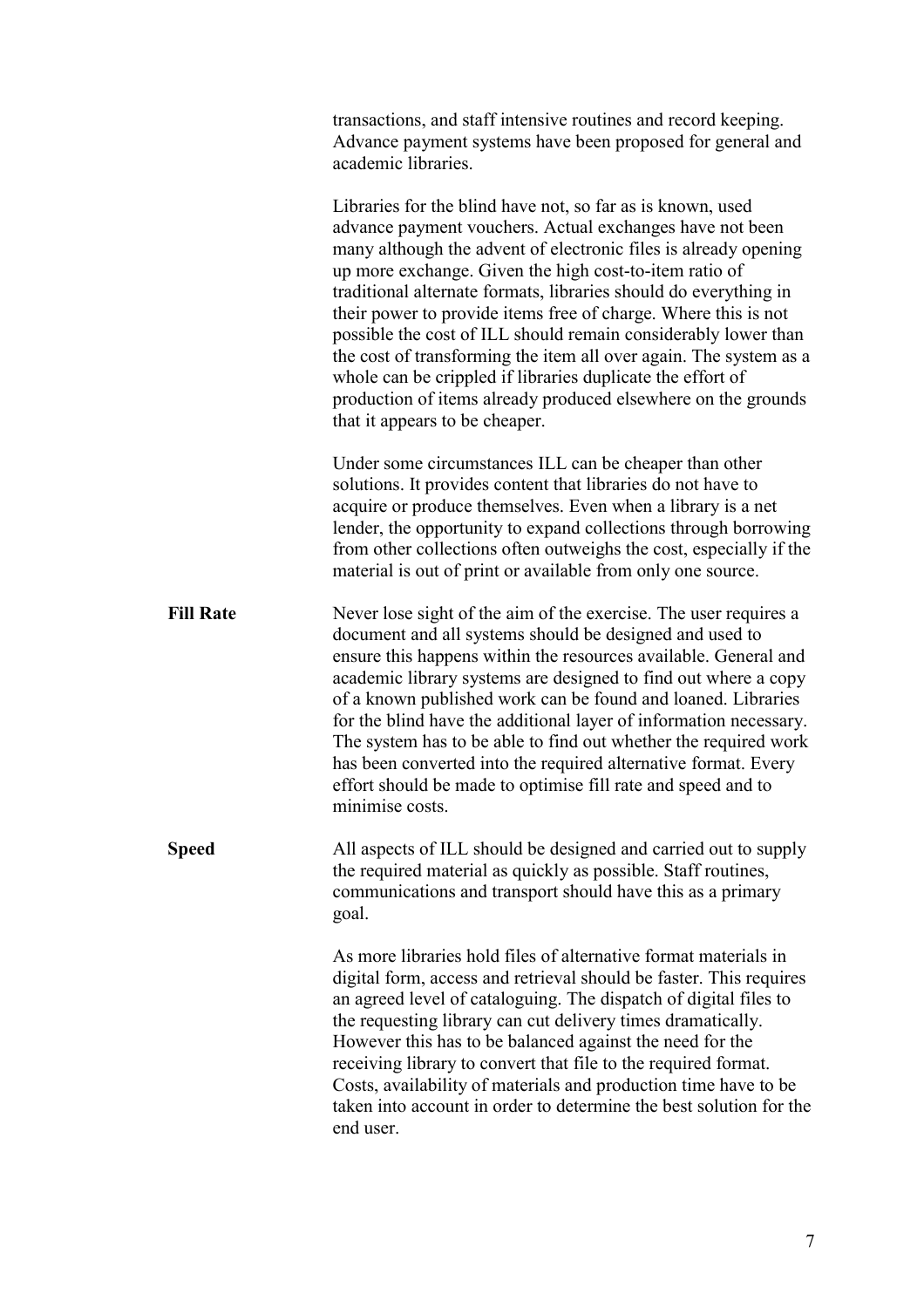### **Staff**

Few Libraries for the blind and visually impaired are large enough to have a separate department devoted to interlibrary loan. In most cases this will be one of the functions of a department or even part of the work of one person. In each case there are certain qualities which will increase the chances of having an effective interlibrary loan service.

ILL is essentially a matter of relationship – between user, library and staff and between one library and another. Because much of ILL relies on goodwill, the ability to foster good relationships is a valuable asset.

The community of special libraries for the blind is sufficiently small for people to build up relationships with the other libraries in the language areas in which they work. Because there is no uniformity throughout the libraries, there has to be a willingness to acknowledge that other libraries work in different ways. One has either to have a good knowledge of the other library or a good enough relationship to be able to ask for things in an appropriate manner and to trust the person at the other end.

Knowledge of alternative formats including the various braille formats is essential in order to be able to match requests to available materials. Librarians need to be able to search the catalogues of other libraries, in addition to the extensive knowledge of their own catalogue, which is essential. A certain amount of detective work is part of the job and a keen analytical mind is useful. This is increasingly so as catalogues become accessible through the Internet. An ability to spot other useful sources of the required resources is a growing requirement. The ability to search databases and catalogues has to be augmented with the intuitive ability to search in the less structured environment of the Internet.

Care has to be taken with Internet sources. Quality control is not universal, but if documents are digital they can be inspected. One should also never underestimate the value of a trained "searcher". They are usually more effective than the individual reader and many libraries have arrangements with public or academic libraries to tap into their expertise is searching catalogues and other less public databases.

Although the majority of requests will be within specific language groups  $-e.g.$ French speakers will make requests to Francophone libraries, Russian readers will make most requests to Russian libraries, there will always be requests to other countries with different languages and knowledge of other languages and bibliographic practices is an additional advantage.

Whoever looks after ILL, whether a department or an occasional task for an individual, adherence to well ordered routines will make the job easier and will ensure a greater efficiency in serving the users. It will also enable choices to be made where there appear to be conflicts between "urgent" requests or for items which would not normally leave the host library.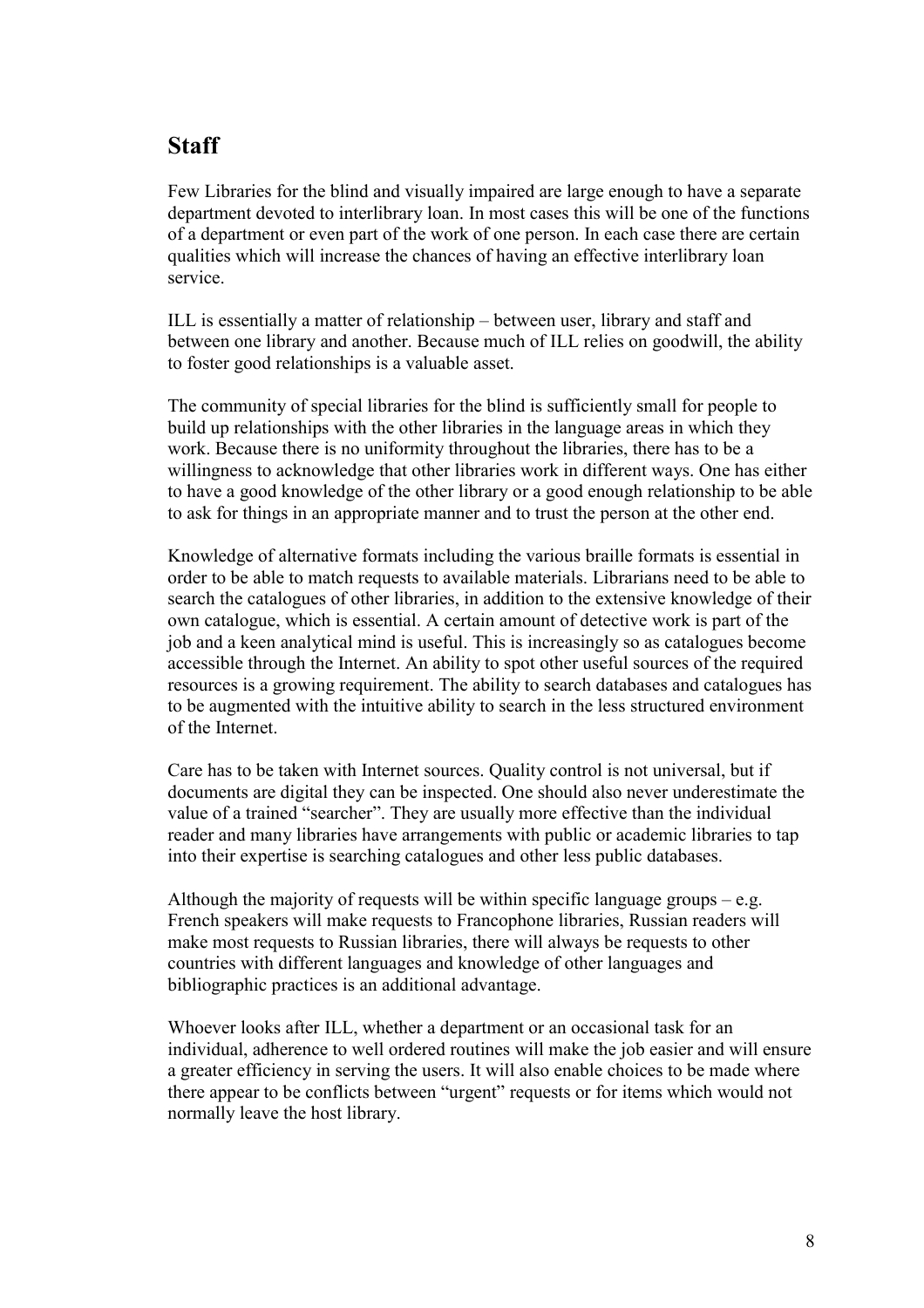## **Keeping up to date**

In a rapidly changing world it is essential to keep up to date. For librarians this might mean regular reading of professional journals and contact with other specialists. For the libraries for the blind the essence of keeping up to date is communication. The more that the libraries are in touch with each other through list servers, e-mail, and the activities of organisations such as IFLA, the greater will be their knowledge of who is doing what and where the effective contacts lie.

Any move towards establishing networks, through which ILL between libraries for the blind can be improved, will be helped by the use of e-mail and list servers. This however demands of participants that they read and react to their electronic messages. Some libraries are not yet in a position to be able to use the Internet in this way. Equipment is expensive; telephone lines are not always available or reliable. The fax machine and traditional post still have a place in the system.

### **Publicity**

Cornish suggests that libraries define whether it is their policy to become involved in ILL. Some libraries may fear that they will be swamped with requests, but those that decide to provide an ILL service are advised to make this clear in both policy and in publicity.

Given the cost and time needed for the production of alternative format materials for visually impaired readers, it makes sense for libraries for the blind and the associated institutions producing these media to do everything that they can to make these resources available to as wide an audience as possible.

Policy will vary from library to library and will be governed by many factors not least of which will be national library policies, the arrangements under which they produce the alternative format materials and the copyright regulations under which they operate.

Whether printed on paper or made available electronically (and therefore more easily updated), each library should make a clear statement about the interlending services that it offers, who may use them, what sorts of materials are included and under what conditions. A clear indication should be given of any likely costs and delivery methods and times.

## **User Education**

Sighted readers using conventional libraries are recommended to become educated in how the library and its catalogue works in order better to understand how to ask for something and how it can be obtained. The greater their understanding goes the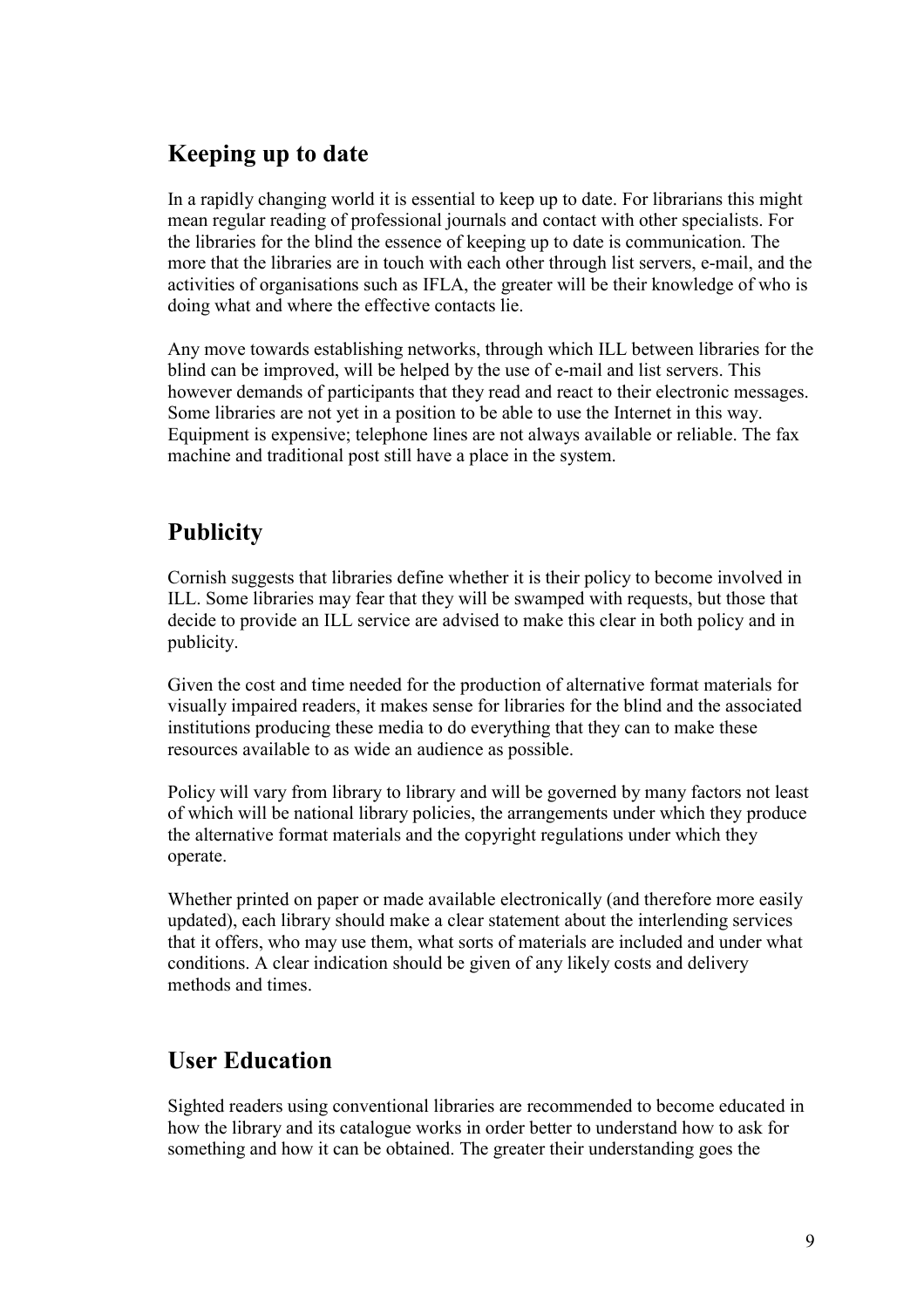argument, the better decisions they will make about pursuing a request through the ILL service.

Libraries for the blind differ in many respects from conventional libraries. The major difference is that the clients are not usually expected to turn up and browse the catalogue and wander round the shelves. Clients either use printed/spoken catalogue away from the library or increasingly can access the information on-line. Some libraries provide an on-demand service (especially for educational materials); others are linked into a network of other libraries. Because of the great variety of information, not all of which is in a form accessible and readable by the client, the level of intermediary help provided by the librarian is often higher in libraries for the blind than in conventional libraries.

It is therefore necessary to have a programme of education for the staff as users of the system in addition to any steps that are taken to educate the end-users. Those providing that intermediary service between the clients and the world of special libraries have to have a range of skills;

- They must understand first of all what their own library holds. The ability to find a work that will meet a user's needs may reduce the amount of interlending.
- They must understand how catalogues work and therefore how searches can best be made.
- They should have a good knowledge of other special libraries, know where the best supplies of materials are to be found. At the same time they should be able to put requests to a wider range of libraries in order to be able to more successfully meet clients needs.
- They should be able to judge the likely costs and time of any request in order to provide the best advice to a client.
- Most of all they should have the interpersonal skills to help the clients define their requests

### **Basic Considerations**

**Costs** There are four criteria to consider when making an ILL application. These are not always easy to assess. Some costs may be "invisible" such as staff whereas others are the same across all kinds of material and all sources of supply, e.g. stationery; other costs will vary according to the source used, method of communication and even the weight of material which must be returned to the supplier. ILL may have its own budget or at any rate charge some costs to other expense heads for budgeting purposes, but the visible costs at least, have to be considered. Costing and payment procedures also need to be looked at since they can considerably increase costs; for example, a series of single invoices at a lower rate usually cost more to service than one single invoice at a higher rate*.* **Speed** This can be of paramount importance, particularly when study books are required for courses and or examinations. On the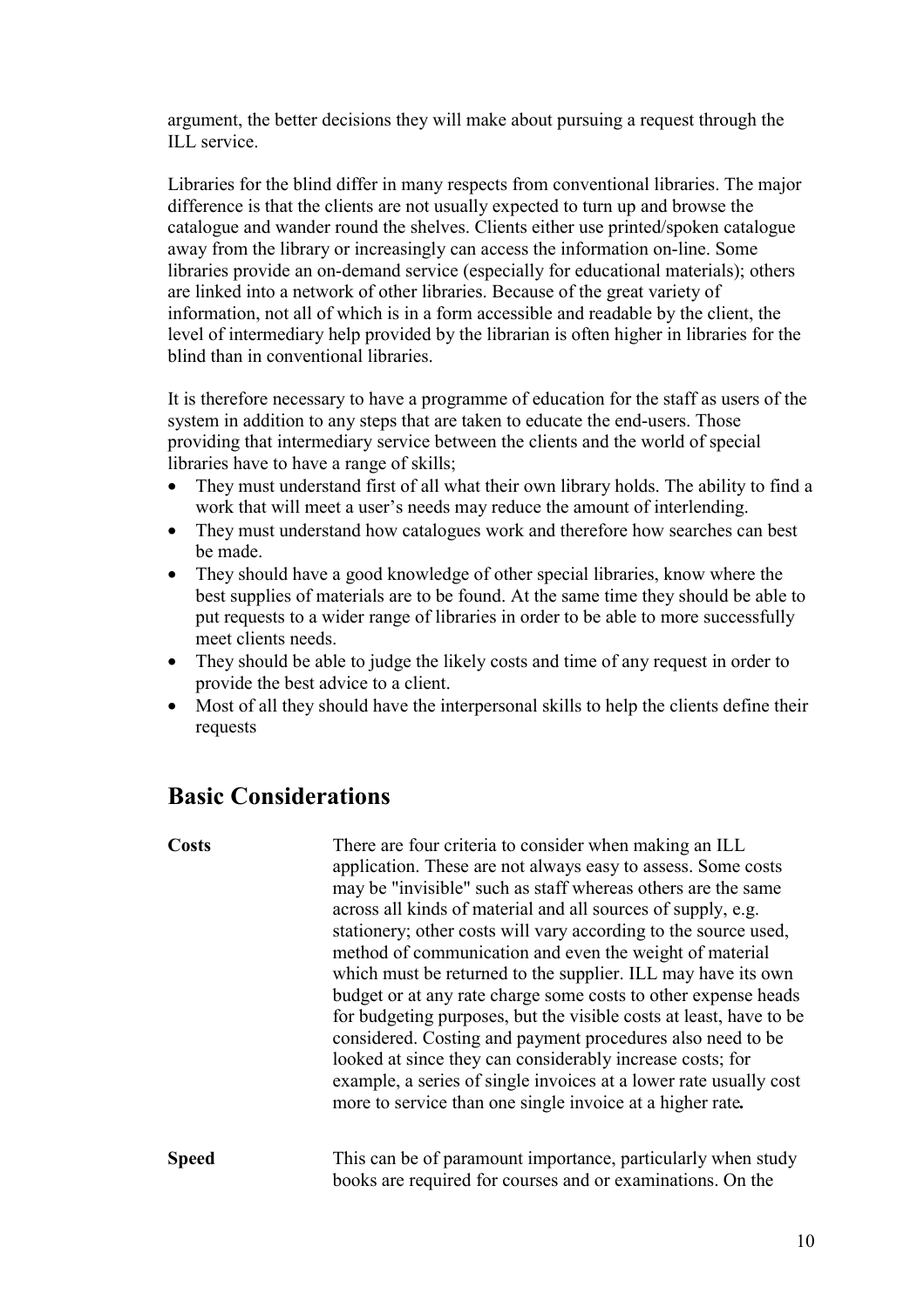|                    | other hand the user's needs may not be at all urgent and the<br>cheapest method of supply can be used even if it is also the<br>slowest.                                                                                                                                                                                                                                                                                                                                                                                                                                               |
|--------------------|----------------------------------------------------------------------------------------------------------------------------------------------------------------------------------------------------------------------------------------------------------------------------------------------------------------------------------------------------------------------------------------------------------------------------------------------------------------------------------------------------------------------------------------------------------------------------------------|
| <b>Fill Rate</b>   | If time is at a premium it may be preferable to get a negative<br>response quickly than wait for too long even if the document is<br>eventually received. Once again cost may preclude an approach<br>to the most likely source of success. However, multiple<br>applications in themselves incur extra costs and it may be<br>cheaper to apply to a source which appears more expensive if<br>the likelihood of success is greater than applying initially to a<br>cheaper one.                                                                                                       |
| <b>Ease of Use</b> | Systems, which are cheaper than others in cash terms, may be<br>more expensive in staff time, slower and less successful. Each<br>system needs to be studied with this in mind. Simple Request<br>Forms minimum number of copies, straightforward ways of<br>communication and single sources all reduce time and costs.                                                                                                                                                                                                                                                               |
|                    | The more that libraries can make this communication through<br>email, using standardised lists of libraries and standardised<br>forms of request, the faster and more efficient the ILL systems<br>will become. The IFLA Guidelines for sending requests by<br>email (http://www.ifla.org/VI/2/p3/g-ill.htm) may help ILL staff<br>in this area, although it is acknowledged that some libraries are<br>still reluctant to accept requests by email. Then questions about<br>the cost of multiple applications or only approaching a known<br>source become less financially relevant. |

These four criteria need to be considered in relation to each other. There may be a trade-off between speed and cost which depends on the impact of delay on the work of the user; between speed and satisfaction, where a negative reply quickly is better than a positive one long after the need has passed; between cost and ease of use when the easier system is so much more expensive that its use cannot be justified unless, in turn, the relationship between cost and speed dictates that speed should outweigh cost and so on. Although general guidelines can be given to ILL staff, these balances are essentially a matter of skilled judgement.

#### **Files**

The following section is initially designed to cover paper records. Increasingly libraries are moving over to computer based records. Much of what follows can in practice be handled in the computer in either a proprietary package or even in simple cases with a standard spread sheet program. Care and proper advice should be taken in choosing software, which will allow for future development without having to re-enter large amounts of data.

Files serve many purposes, some of which are secondary to the actual reason for their creation. These secondary reasons should not dictate the way the forms themselves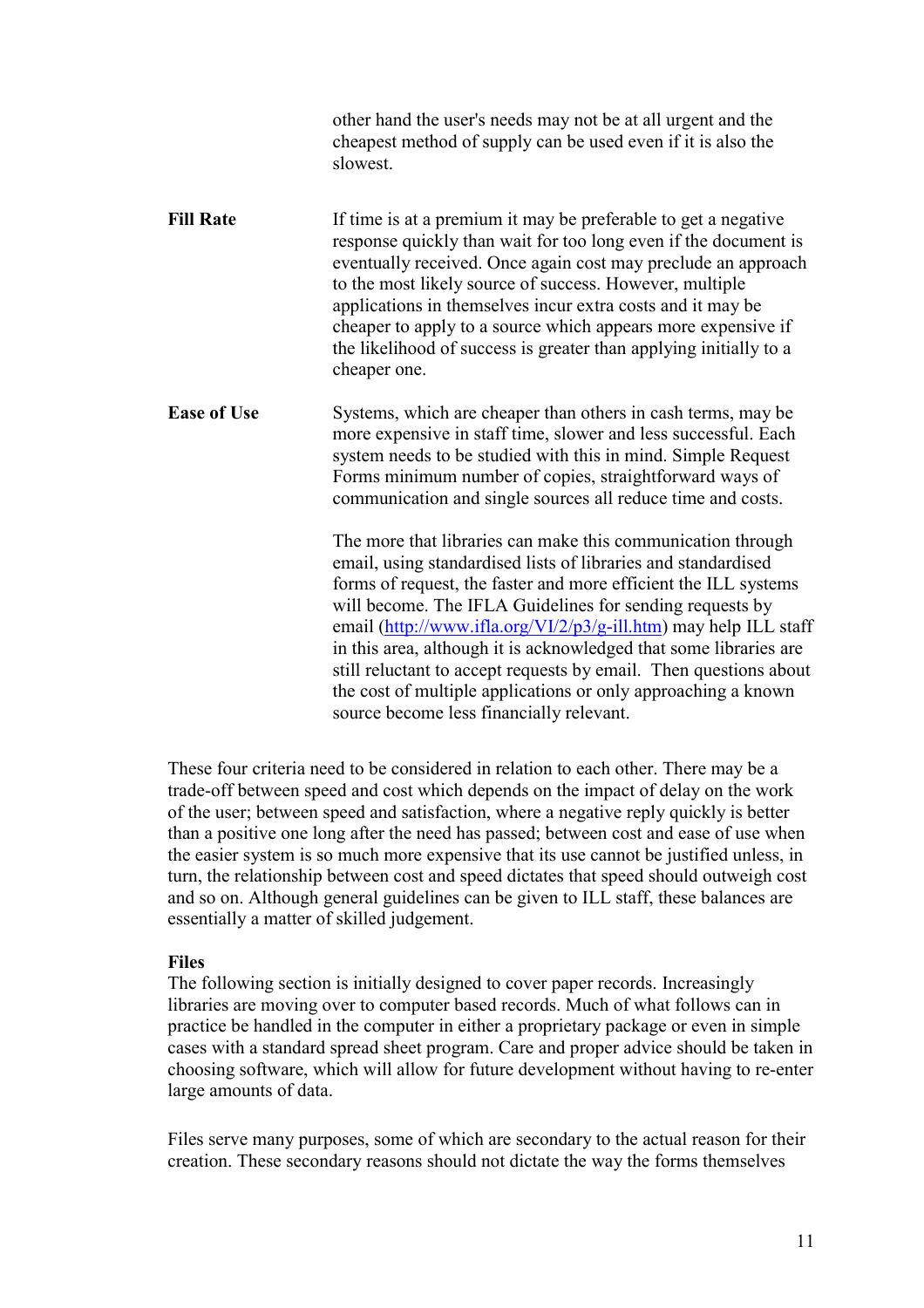are organised to the detriment of the ILL operation. Internal records may be needed for the following routines: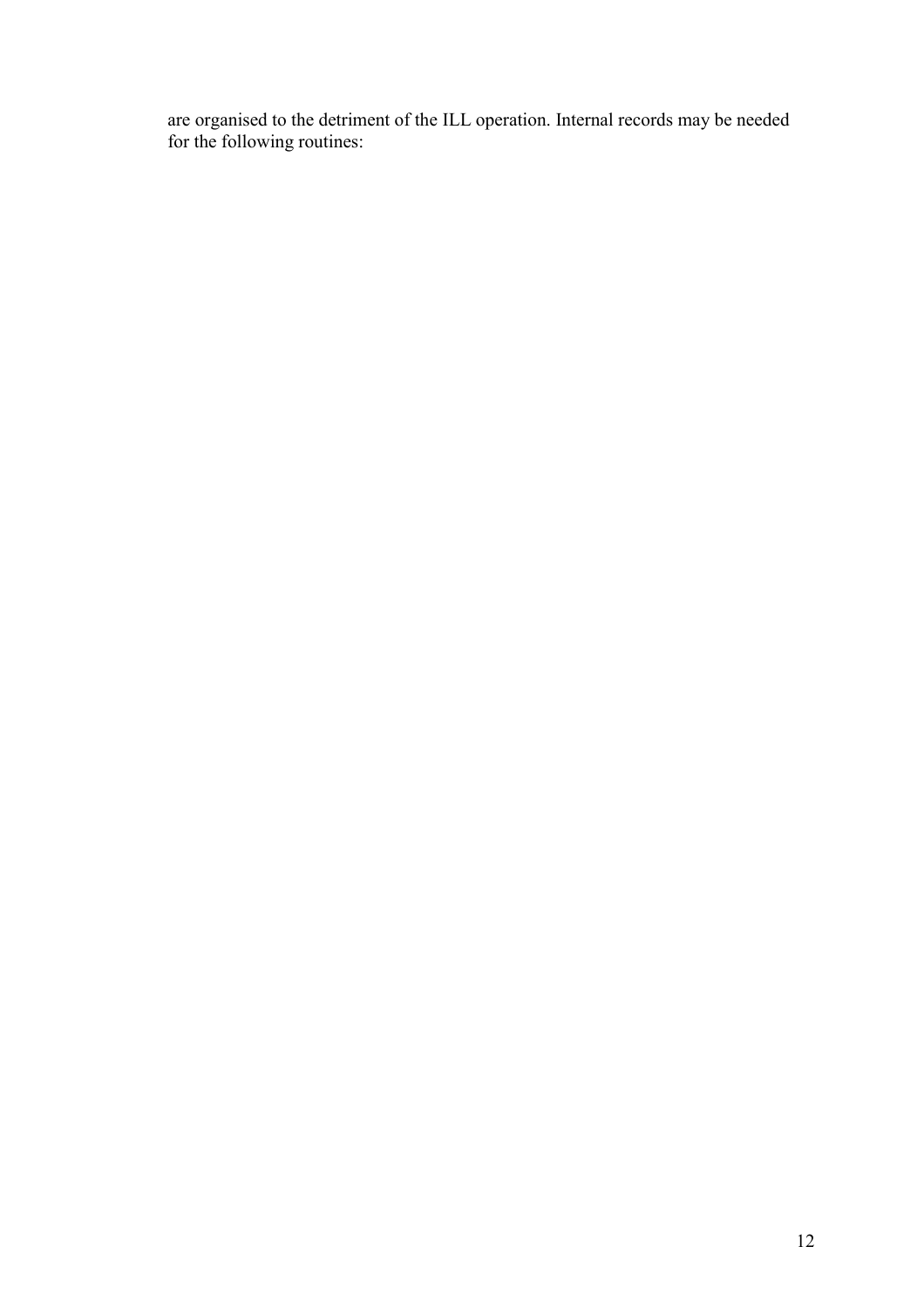#### **The Requesting Library**

- To record that an ILL request has been made by a user
- To record an ILL request sent to another library or supplier
- To record the receipt of an item on ILL from another library
- To record the passing of an item borrowed from another library to the user
- To record the return of the item from the user
- To record overdue items and recalls
- To record the return of an item borrowed from another library

#### **The Source Library**

- To record requests received
- To record items retrieved from the library's main collection before lending them elsewhere
- To record items sent on ILL
- To note items returned from ILL
- Items not returned / overdues
- To note return of items to the main library stock.

Files can be organised in many ways for example:

- By author or title of book or title of journal
- By name of user requesting the item
- By ILL transaction identifier
- By name of supplying library
- By name of requesting

library

• By date of application made (either by the user or to another library)

Where such files are in the form of an electronic database each of these items can be a searchable field. Where interlibrary loans are neither excessive nor frequent all of the above items can be parts of a spreadsheet. If frequent and detailed statistical data is required other software packages should be considered.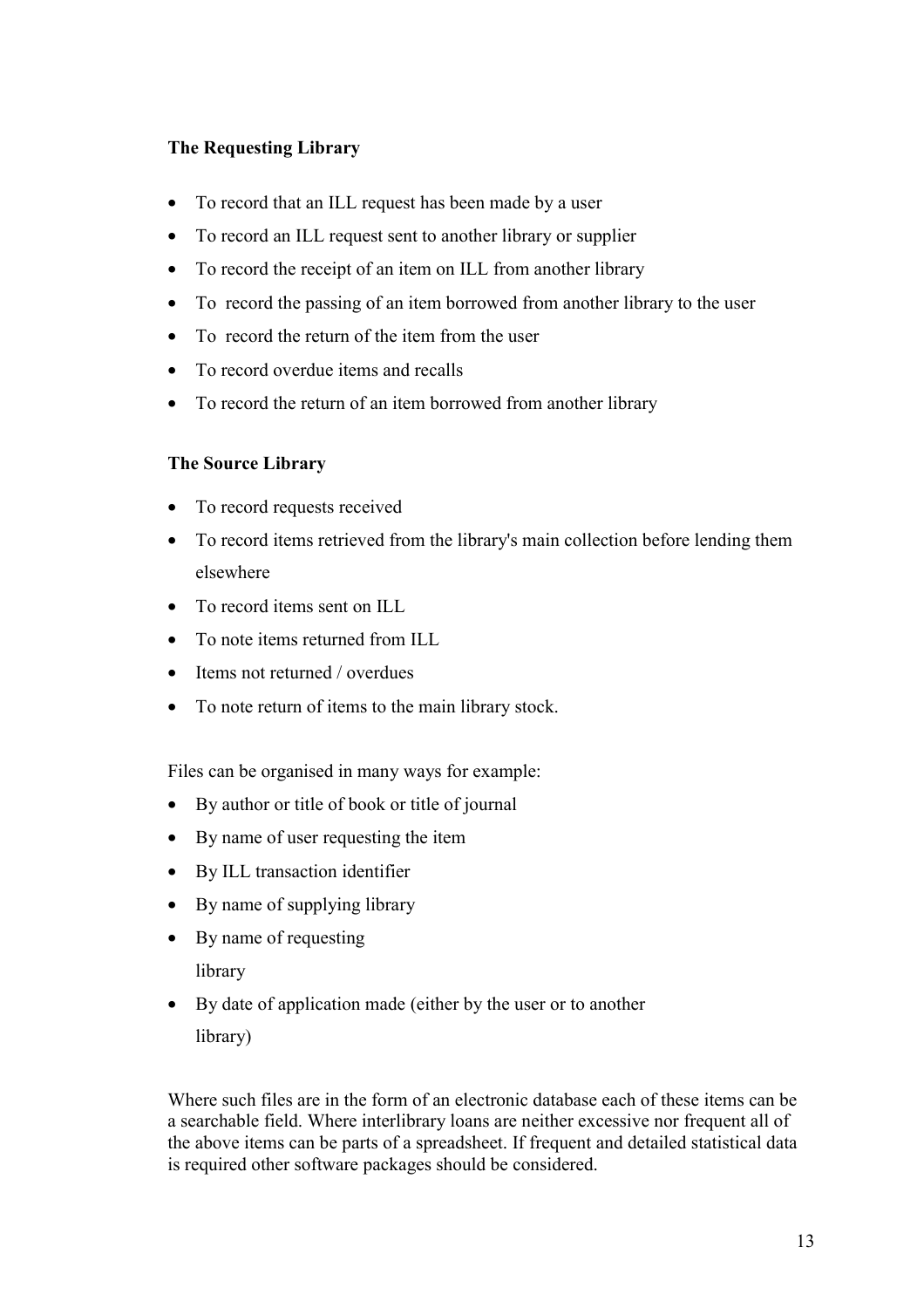Some of these files may be dictated by legal or contractual requirements, e.g. to enable searches to be made by or for such organisations as copyright receipt agencies or public lending right officers.

How long the records are kept will depend on internal administration and possibly also legal requirements, and they can probably be transferred to a registry or archive after a short period, saving space in the ILL unit. Again electronic records can be archived on some permanent medium such as a CD, clearing space on the computer hard disc. There may be a legal requirement to make files available for inspection to authorised persons.

Paper or card files no longer needed should be disposed of as soon as possible.

Files may be useful for analysing ILL traffic. This may influence the final decision to destroy or keep them.

If the ILL unit is automated many of these routines can be dealt with automatically by using specifically designed software packages. The needs of the filing system should be carefully considered when such packages are being considered for ILL procedures.

Unnecessary files should never be created. A review of all files should be carried out periodically to decide if they are still needed.

## **Legal Requirements**

With one or two major exceptions every country in the world has some copyright legislation. This can often be complex and difficult to understand but it is most important that the ILL unit has clear and simple guidelines relating to copyright law. These should be drawn up by someone with expertise in:

(a) Library procedures, specifically as they affect libraries for the blind

(b) The law of the country and copyright and intellectual property law in particular. This is particularly true of libraries for the blind, which rarely handle the original document but rather a transformation of it. There has to be a clear knowledge of the law as it affects that transfer to an alternative format and then the interlending of these new objects. As the laws and regulations are changing under the pressure of ITC developments exemptions for handicapped readers are being proposed by international bodies. The ILL unit should be aware which exemptions to copyright in favour of handicapped people have been ratified by their national governments for their country. If thought necessary they should also check with the other library in a loan process on which conditions prevail in the other country. The International Lending Principles state "The requesting library should pay due regard to the copyright laws of the supplying library's country"

Amongst the many issues that need clear guidance are the following:

• What material is covered by copyright?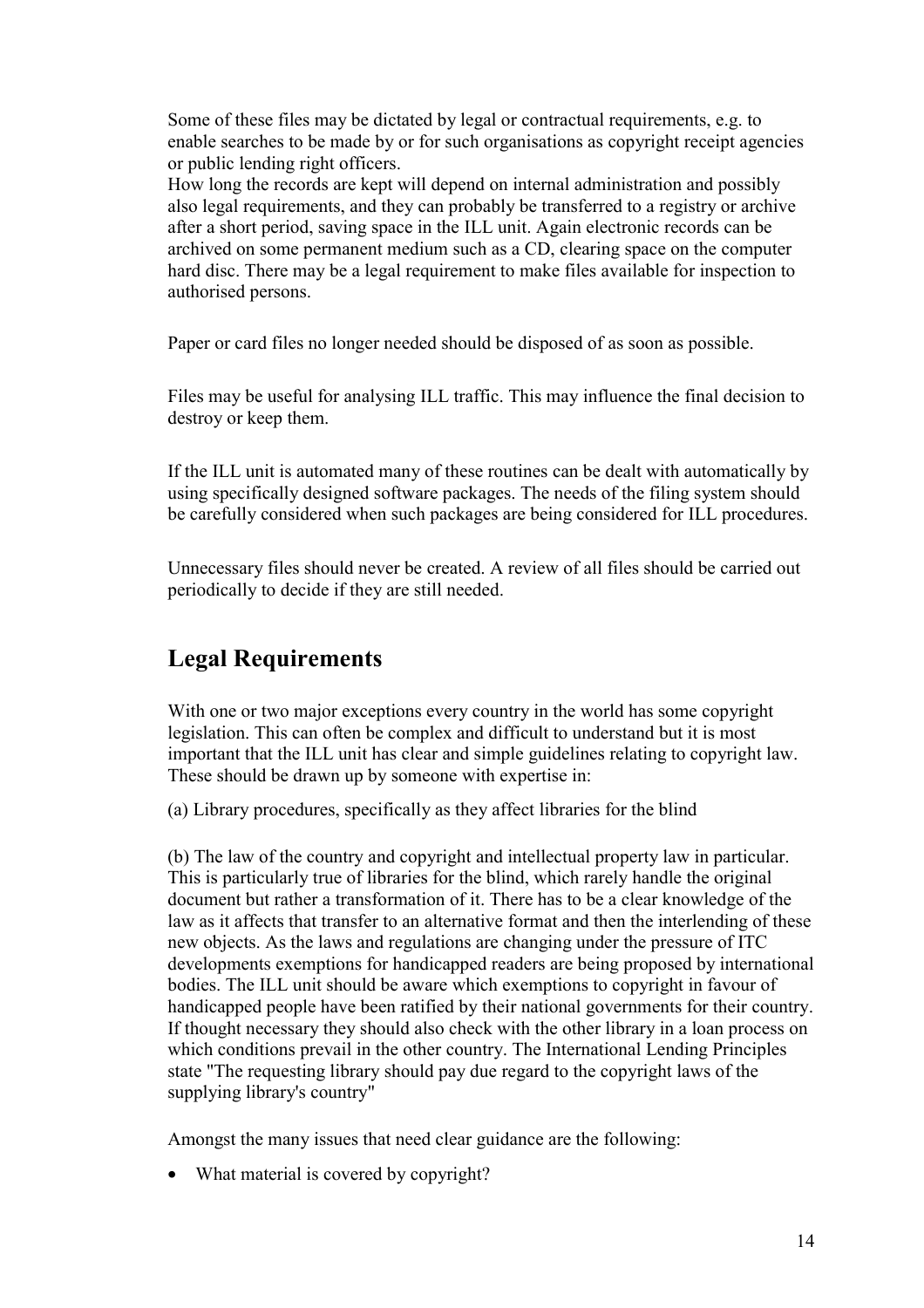- How long does copyright in a work last?
- Are there different copyright regulations for different types of material?
- Is there separate copyright in the typography as opposed to the content of a work?
- Are there "fair dealing" or "fair use" provisions in the law?
- What proportions of a work in copyright may be copied? For whom? In what circumstances?

Are there contractual arrangements or licence agreements that may also restrict the use of electronic resources for ILL? The IFLA Licensing Principles state "Licenses (contracts) for information should not exclude or negatively impact for users of the information any statutory rights that may be granted by applicable copyright law". http://www.ifla.org/V/ebpb/copy.htm#2

Library staff should be aware of the possible clash between specific license or contract arrangements, which can still be in conflict with the copyright exemptions accepted by different countries.

- If there is infringement, who is responsible the requesting library, the source library or the user?
- Are there different copyright regulations for different types of library, whether requesting or supplying, prescribed/non-prescribed?
- Does any form of licence cover the library for copying? What does this permit? Is there payment due and how is it paid?

Readers are encouraged to read the IFLA Licensing Principles http://www.ifla.org/V/ebpb/copy.htm#2 and the IFLA Position statement on Copyright in the Digital Environment http://www.ifla.org/III/clm/p1/pos-dig.htm in order to raise awareness of the importance of copyright.

Increasingly ILL records are kept on a computerised file. This may be the subject of data protection or other computer legislation to prevent unauthorised records being kept without inspection. It is very important to be aware of the legislation and the liabilities of those keeping the files, who may have access and how often and who may not consult them.

Some countries have a public lending right which obliges or enables some payment to be made to authors whenever their books are borrowed from a library or in some cases when they are transferred to an alternative format. If the library is involved in such a scheme it is important to know what records must be kept and to whom they should be passed and when.

### **Finance and Accounting**

In many sorts of library ILL units often account for considerable sums of money and may also earn some income for the library from other departments of the parent body when services are charged out. In the specialised libraries for the blind and visually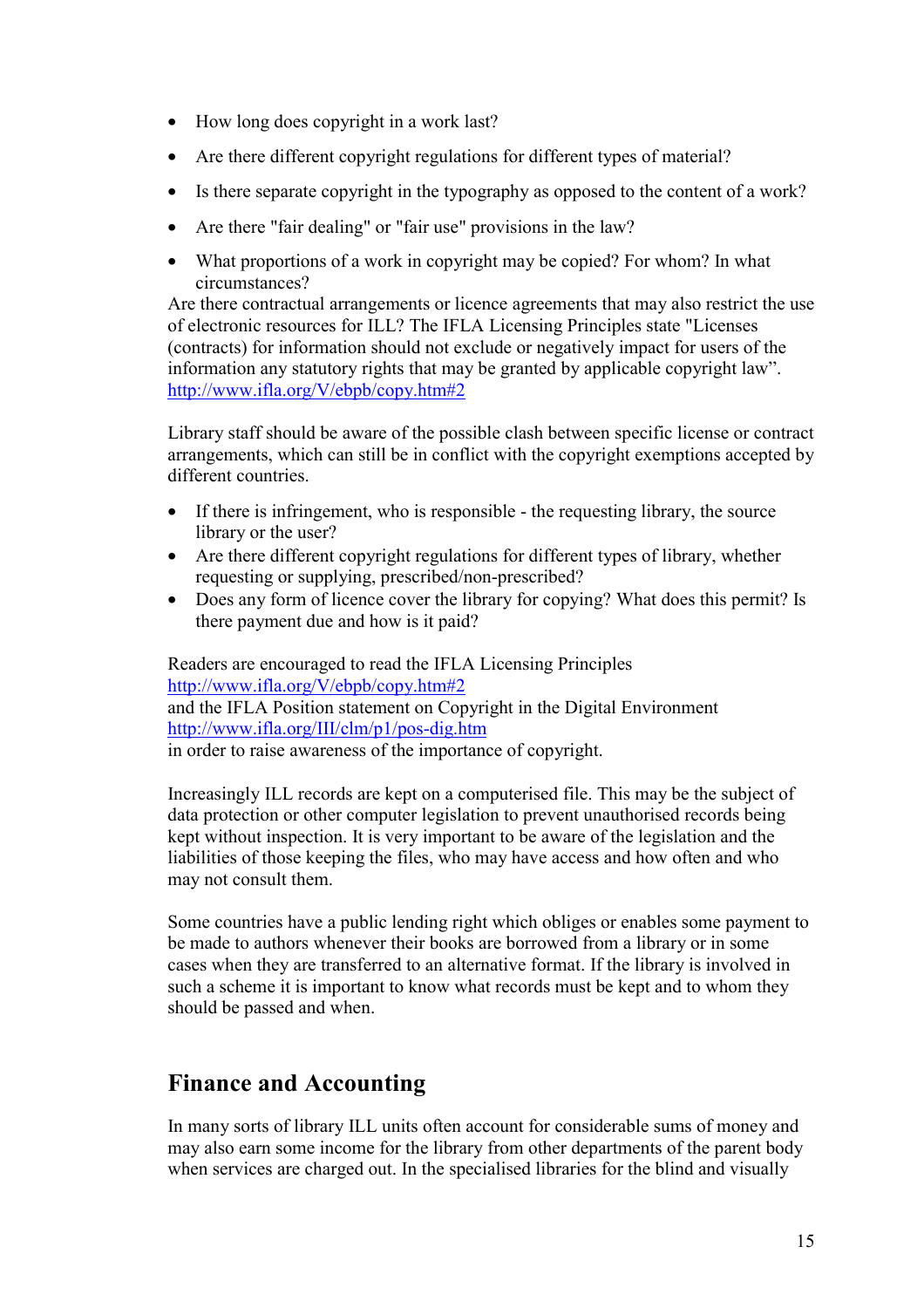impaired the practice of charging for loans is much less common. National and local patterns vary greatly. But whether charges are made or not, costs are incurred when ILL activities are undertaken. These facts need to fit into the overall finance and accounting procedures of the parent institution. Particular attention should be paid to the following points:

- How are costs for such items as communications, stationery, clerical and secretarial support, equipment and staff dealt with? Does the interlibrary loans unit have its own budget or is it part of an overall library budget? What are the costs of interlibrary loan coupons or forms, or unit transaction charges for electronic requests? To what extent can electronic requests be automated and what will this cost? Proper statistical analyses of these costs should be made regularly.
- Can the ILL unit raise invoices and receive payments or is this done through a central finance office of some kind?
- If the ILL unit carries out activities that produce income can the unit or the library retain this, or must it be surrendered to a general account?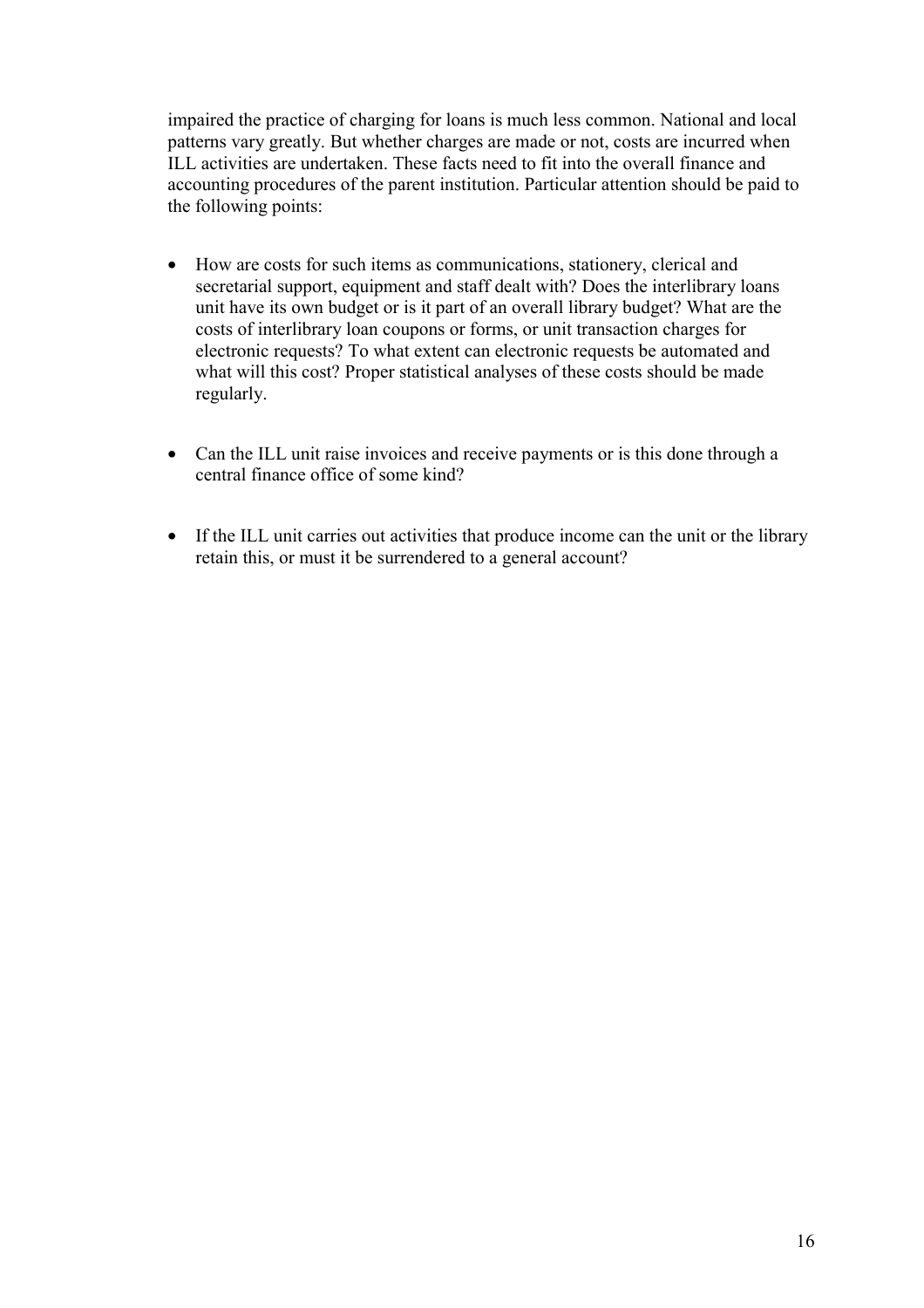# **The Requesting Library**

## **Requesting Policies**

ILL should normally be used only after the resources of the user's own library have been exhausted. There are other ways of satisfying user needs besides interlending and these should be explored before the facility is offered. It is important for anyone working in ILL to know the policies of the library as they relate to the following questions:

- Who may use the ILL facility? Is its availability limited by type of user, relationship to the parent institution, type of work being done or other important factors?
- **What** materials may be requested? Some libraries may restrict requests for certain types of material such as audiovisuals or microforms. There may be rules restricting requests for "popular" materials. The date of an item is important - one is unlikely to be able to borrow very recent journal issues.
- When may an ILL request be made? Restrictions may exist for particular periods of the year such as vacations, national holidays or for other reasons. The library may be unwilling to use ILL for materials held by the library but not immediately available. Reasonable effort should be made to ensure that no copy is available in the requesting library's own country before a request is sent abroad

*All restrictions should be clearly understood before an ILL request is accepted.*

## **User Interview**

It is often necessary to discuss requests with users because it can save time, energy and money. Users often do not fully understand library catalogues, bibliographies, footnotes and other tools which librarians take for granted. Also they are not always definite about what it is that they require and a short discussion can help them to clarify their own needs as well as make better use of the library stock and services. If ILL has been approached it is probably, but not certainly, a specific document. The following points should be raised in the interview before dealing with actual bibliographic details:

- Is a specific document required? If not, is this a request to obtain **any** document on a given subject? In this case then the extent to which the library's own resources have been exploited should be investigated before any attempt is made to initiate an ILL. Subject requests are not be eligible for extensive ILL searches as they make considerable demands on supply sources and their staff.
- If a document is specified, find out what steps have been taken to ascertain if it is in the library. If the user has checked the catalogue then it may be best to check again unless professional help has already been obtained. If the item is held by the library but is unavailable at the time it may be necessary to advise the user that an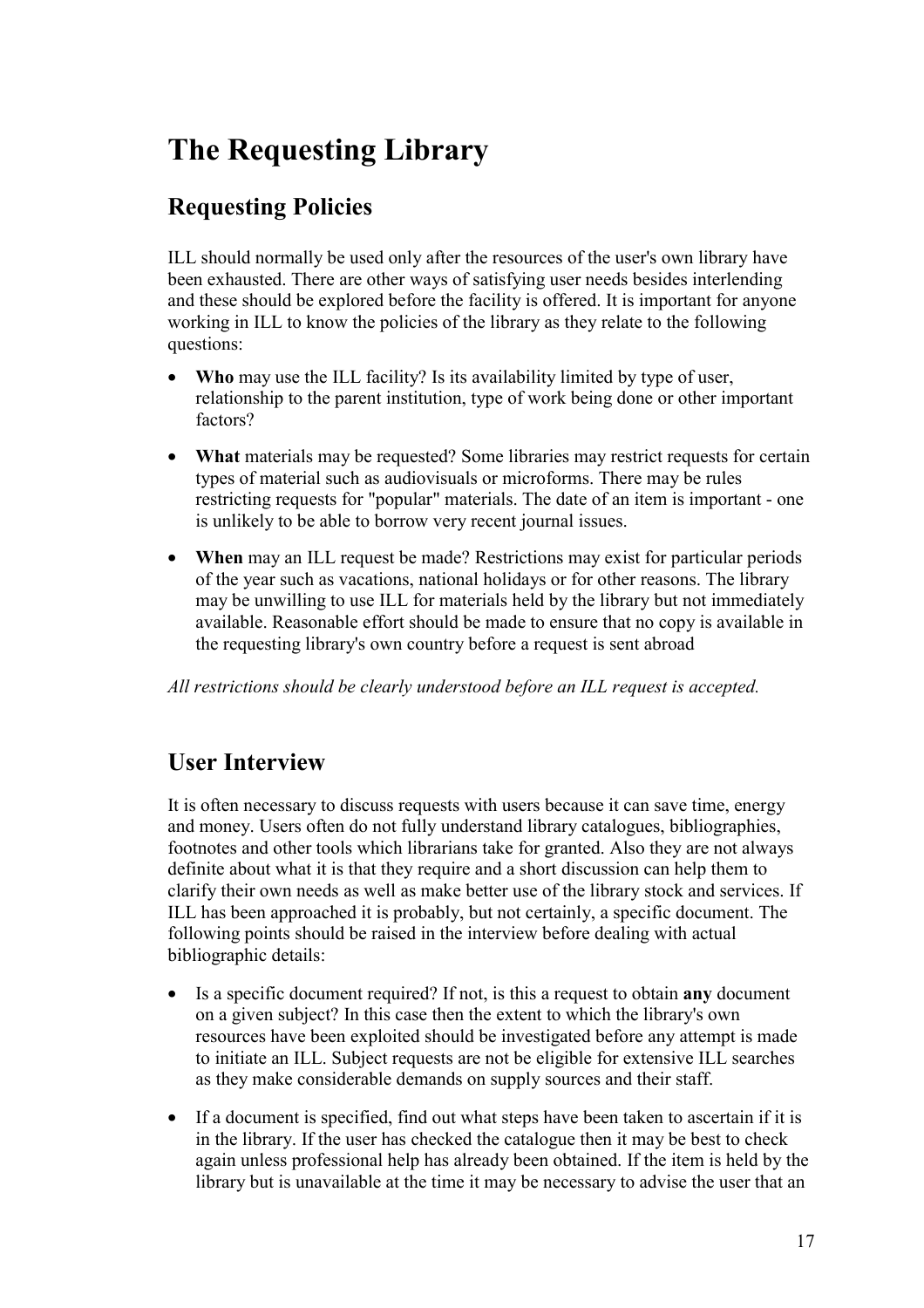ILL application is still not appropriate, depending on the circumstances and library policy.

- Before applying for a specific item on ILL make sure that a similar work on the same topic, or a specific chapter within a more general work, will not suffice.
- Once the need for a specific item has been established all possible bibliographic details should be obtained from the user and his source of reference. This latter may need to be interpreted for the user in the light of bibliographic knowledge. If the user has a printed source of reference available then a photocopy of it will save much time and inaccuracy in transcription, the source library may also need it. If no printed source is available, the user should be asked for all possible information which may be needed for an ILL application. Particular attention should be paid to essential filing elements such as family name, title or responsible organisation.
- It may be necessary at this stage to complete an internal request form for the user as the record of the transaction. This should contain all *relevant* bibliographic information.
- In the case of monographs, establish whether any particular edition is essential/preferred or whether any will do. Visual handicap, the need for illustrative material, and lack of certain types of playback and viewing equipment can all restrict the forms acceptable to individuals.

### **Time Limits**

Try to find out if there is a date after which the item will no longer be of use. Explain that application to other libraries can sometimes take a long time depending on the material required and the type of network or source of supply to be used. The user should be asked how much effort should be used in trying to obtain the item. The user's initial reaction may be to ask for the maximum effort but explain the costs involved and the delays that may occur, for example international applications sent by post can take several months before a reply is received.

If the request is **urgent** then different criteria for cost and ease of use will apply. Users should be told of any extra fast sources available and the cost. They may wish to pay extra for a quicker service.

### **Verification**

Verification levels required for ILL vary considerably from one library or document supply source to another. The International Lending Principles state "It is the responsibility of the requesting library to verify, and where necessary complete the bibliographic details of the item requested to the best of its ability"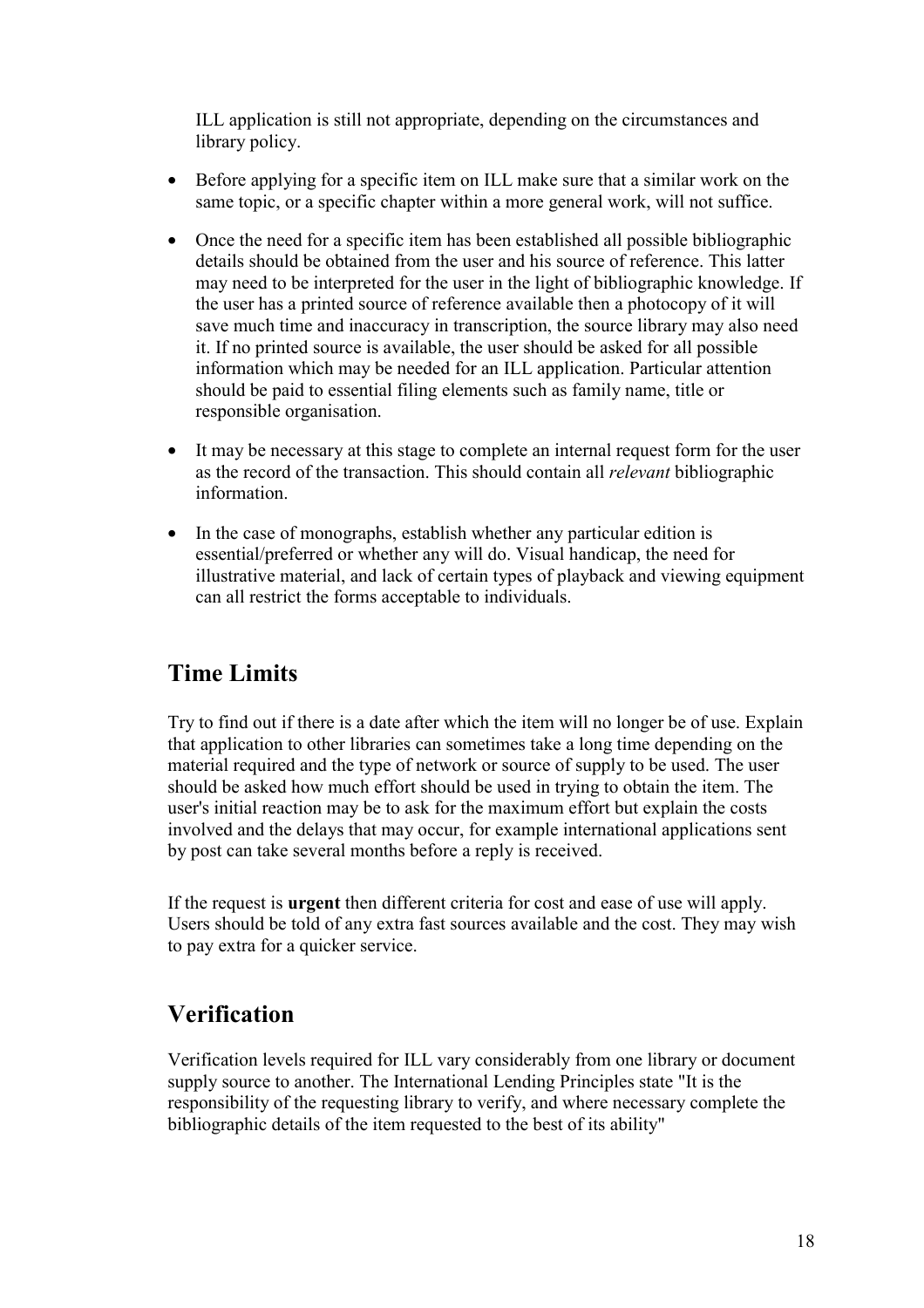Before embarking on complex verification, however, it is essential to be certain that the item required is not held by the user's own library. This should always be done in the case of oral references. It may be appropriate in the case of references from printed sources as well, especially if the reference is complex and contains elements which may not have been checked previously.

If the item is found in the library's own catalogue, check that it is available and inform the user accordingly. If the item is held by the library but is not available because it is already circulating or at the binders or otherwise inaccessible find out how long it is likely to be unavailable and compare this with the likely time that an ILL request may take. Also make sure that library policy allows an ILL request for an item already held by the library. If the item is likely to become available sooner than via ILL then inform the user accordingly. Likewise inform the user if an ILL cannot be initiated because of library policy.

If it is established that the item is not held by the library, the next step should be to consider to whom the request will be sent. Generally libraries for the blind should have a mailing list of libraries that they trust and are likely to have the required item in the required format and in the language that the reader needs. However e-mail lists and list servers mean that a wide range of libraries can be covered with a single message. The requirements for bibliographic verification of supply sources vary considerably and it may save time and effort if the source to be approached does not require extensive bibliographic research before application is made. This decision requires a good knowledge of the policies of different sources of supply. If a supply source with minimal verification requirements is to be used, then, provided that the reference looks clear and straightforward, it may be sent without further work.

However, many supply sources do require full bibliographic details to be supplied and every effort should be made to comply with their standards. Wherever possible use union catalogues or union lists, as these will provide both verification and a location to which application can be made. The use of online catalogues will serve the same purpose with added benefit if ILL requests can be sent online. If such tools are not available use major bibliographies such as national bibliographies, catalogues of major national libraries or standard works in the appropriate subject field for printed texts and the catalogues of the major libraries for visually impaired people. It is to the requesting library's benefit to verify where possible to avoid ILL requests for non-existent items. It should be seen as an obligation on the requesting library to verify requests and not the role of the supply source.

If at this point the details of the request require major amendment, recheck the library catalogue, since the item may prove to be located in the stock.

It may not be possible to verify the details of the request either because the library does not have the relevant bibliographies or because the material is difficult to verify at all, e.g. multimedia packages, some technical reports, government publications and theses. In this case the request should be annotated to show this and the information passed to the supply source which may have better facilities to verify from its own catalogue.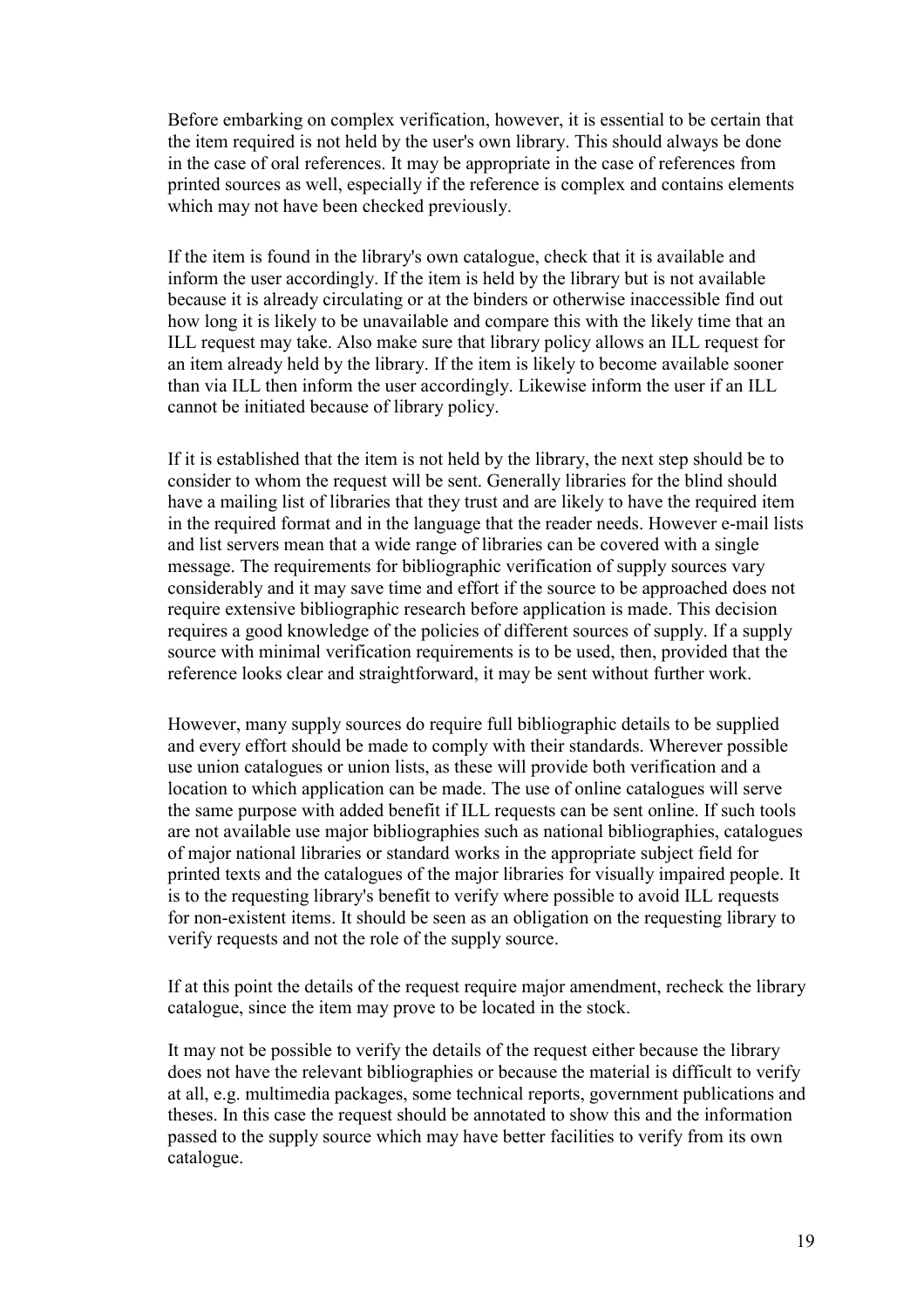If verification is not possible it should be clearly explained why, and what sources have been checked.

Where particular types of material are frequently requested, the ILL unit should acquire appropriate bibliographic tools.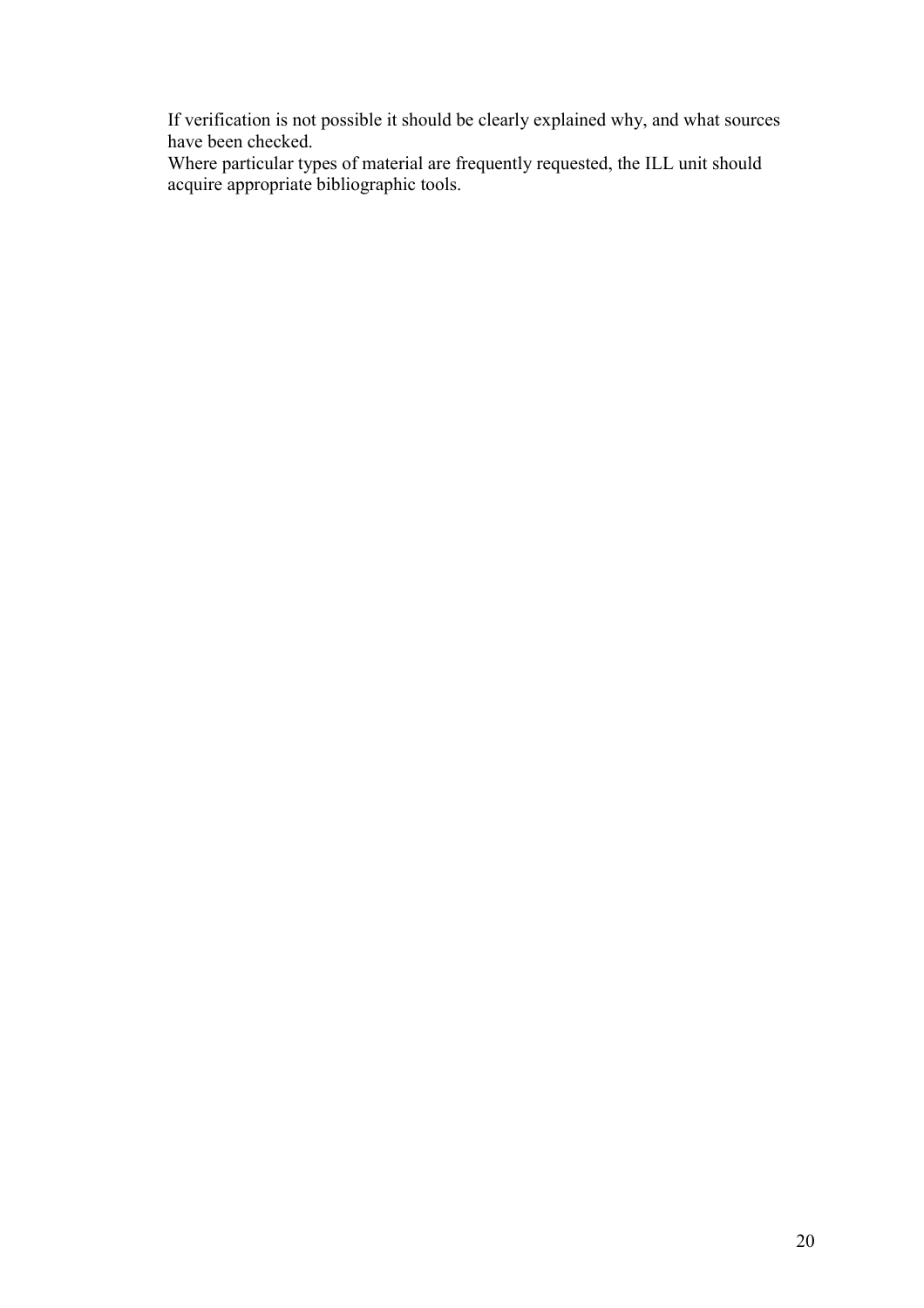# **Sources of Supply**

#### **Libraries and Networks**

Remembering that one may first be searching for a print item an ILL unit should have as comprehensive a picture as possible of potential sources of supply. These may include any or all of the following:

- Other libraries such as branches of public library systems, departmental libraries in universities and colleges and various government libraries.
- Local networks to which the library may belong and with which there are formalised agreements and codes of practice.
- Regional networks which may include a wide variety of libraries.
- National networks.
- The national centre for interlending and/or union catalogues. Some countries have a national centre which co-ordinates document supply services, and acts as a switching centre; some have centralised union catalogues which provide information about locations of materials but which are available online or in published form; and others again have several national centres specialising in particular subject areas. Many countries have no centralised system at all.
- Network of specialised libraries in a particular subject or profession. Here it is particularly relevant for the library for the blind to be in contact with as many special networks of similar libraries as are relevant.
- Commercial document suppliers.
- International supply sources. The possibilities and limitations of applying abroad should be clearly understood.
- Internet this is a vast and hardly exploited resource that is especially valuable to libraries for the blind because the material is already in a digital form.

Any or all of these sources may have catalogues of their holdings. Some will be printed and therefore will never be completely up to date. Others will be products of online cataloguing co-operatives and data on their holdings should be current. Others again will have subject specialisations which can be used to make informed guesses as to whether an item may be held or not. Part of the skill of anyone working on ILL is the exploitation of these various sources using in depth knowledge and personal contacts as well as the more formalised networks and catalogues. A file of leaflets, brochures, information sheets or a data file, which explain the services and holdings of various supply sources, can be very helpful.

#### **Booksellers and publishers**

It may occasionally be cheaper, and it is often quicker, to acquire an item from a bookseller or agent rather than borrow it. This will depend on the cost, nature and source of the document but should not be overlooked as a possibility. This is most likely to be a satisfactory alternative when the item in question is believed to be one that will be useful to or requested by other users. In the case of periodicals ILL costs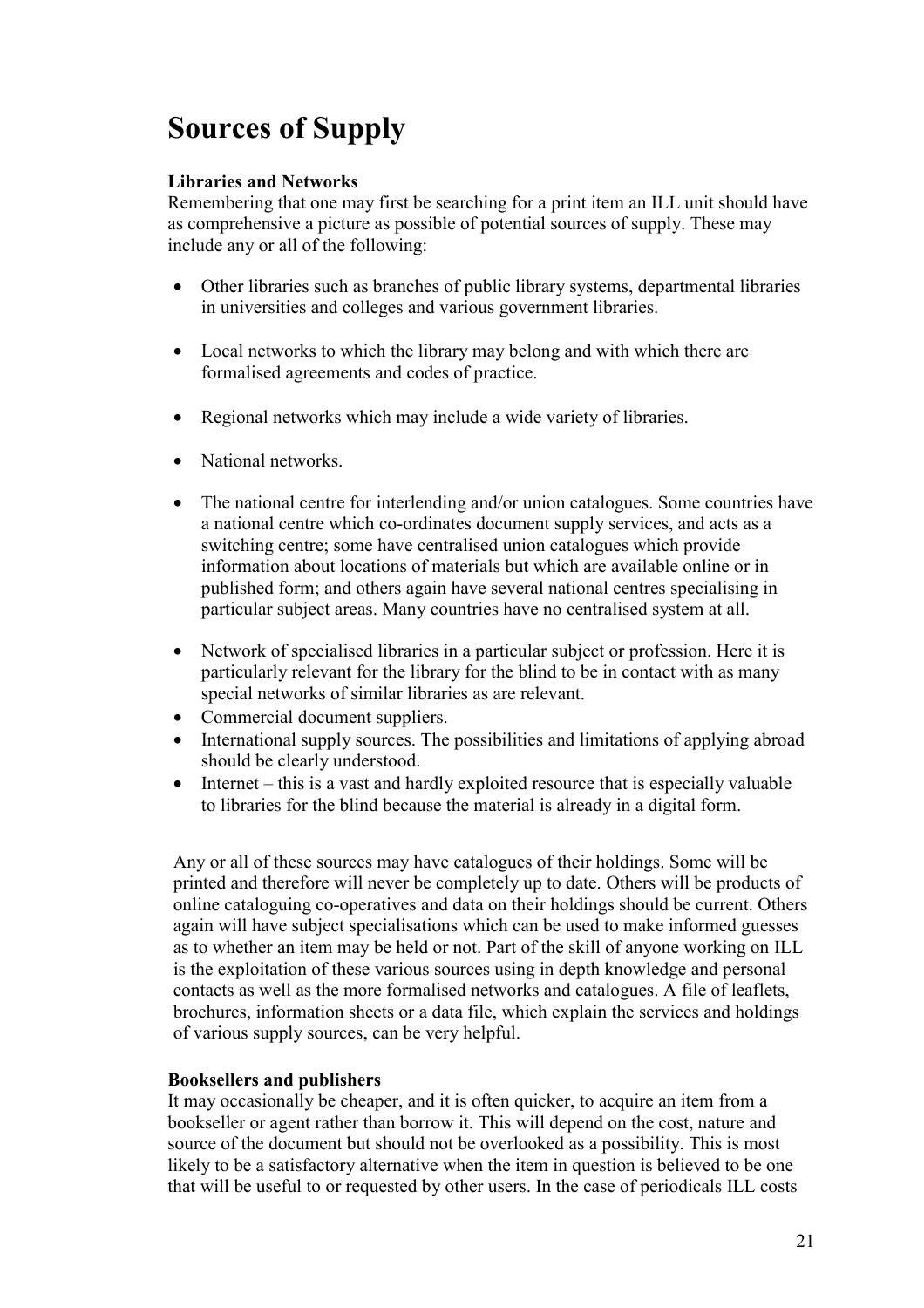should be compared with acquisitions costs (including processing etc) for the known or estimated demand*.*

However, buying books even through the Internet may not be an option for the less wealthy libraries. Where educational or professional books are concerned many libraries insist that the customer or their institution provide the book to be converted. Scanning a book into a digital file often means cutting the back off the book. This is not a process to be recommended for borrowed books.

## **Selecting a Source of Supply**

Even when the bibliographic details have been verified as far as is needed and the various policies of lending libraries are known, there still remains the decision as to which source to approach first. There are a number of factors that may influence this choice*.*

- Which source is most likely to lend the item or provide a photocopy?
- Which source is most likely to respond quickly?
- Is speed of reply or certainty of supply a crucial factor?
- Which source will be cheapest?
- Is cost an overriding factor or less important than speed?
- Are there sources of supply which may not be approached for reasons of confidentiality (commercial or military), political or ideological outlook, geography (too far away or too near to be willing to supply) or because they have specifically indicated they will not service requests?
- What contracts or agreements are in effect?

### **Policies of Supply Sources**

Before preparing any ILL form for despatch, ascertain the policies of the source to which the request is to be sent. Failure to observe various protocols can cause not only delay but also irritation and annoyance. Interlibrary lending depends on goodwill as well as formal agreements. Quite often supplying libraries will carry out a lot of work on behalf of requesters in the spirit of mutual co-operation but this must be respected and not jeopardised.

The following points should be given attention:

- What are the lending policies of the supply source?
- Are there restrictions on the type of material lent or the purpose for which it is required?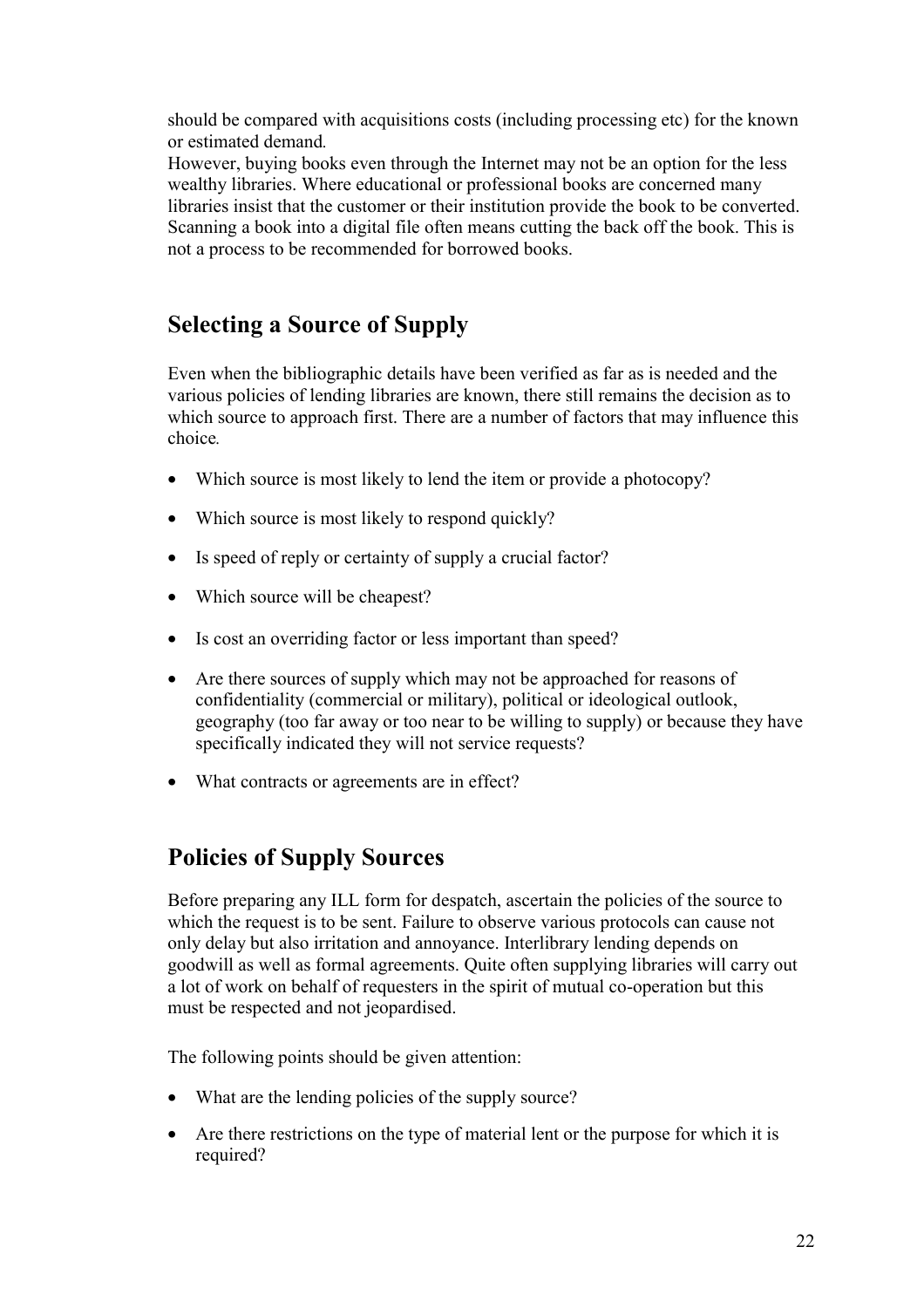- Are there restrictions on use of material, e.g. home reading?
- Does the supply source provide photocopies or other types of non-returnable copies? How much verification of requests is required by the supply source? If little is required this should not discharge the requesting library from the normal obligations.
- If a catalogue of the supply source's holdings is available, must the pressmark/ shelfmark be included in the request?
- Does the supply source accept requests for items that are not definitely known to be in the collection?
- What types of requests are specified for use with the supply source?
- What arrangements are necessary for payment for the transaction?
- What other information will be required e.g. membership details for supply sources that deal only with registered clients?
- If a commercial document supply source is used, how is payment arranged? Does the library have to register as a user before using the facility?

### **Preparing a Request for Transmission**

Once a destination has been selected for the ILL request the method of transmission has to be decided. This will vary according to the facilities in the requesting library and supply source. The method of transmission will also depend on the policies of the supply source.

Usually, either a paper form is sent which contains all the relevant information or the information is sent by electronic mail, telephone, or fax, Ariel, ILL request facility linked to union catalogues, web-based request form on library's website. The routines to be followed will vary according to which method is to be used.

#### **Sending an ILL paper form**

A form may be sent by national or commercial mail system, by dedicated mail system operated by a library network or consortium or by personal courier. When preparing the form make sure that the essential elements are all included. These will include some of the following:

- The bibliographic details of the material required. The detail required will vary according to the policies of the library to be approached and the sources available to the requesting library.
- The full address of the requesting library.
- The code or identifier of the requesting library, if this is appropriate.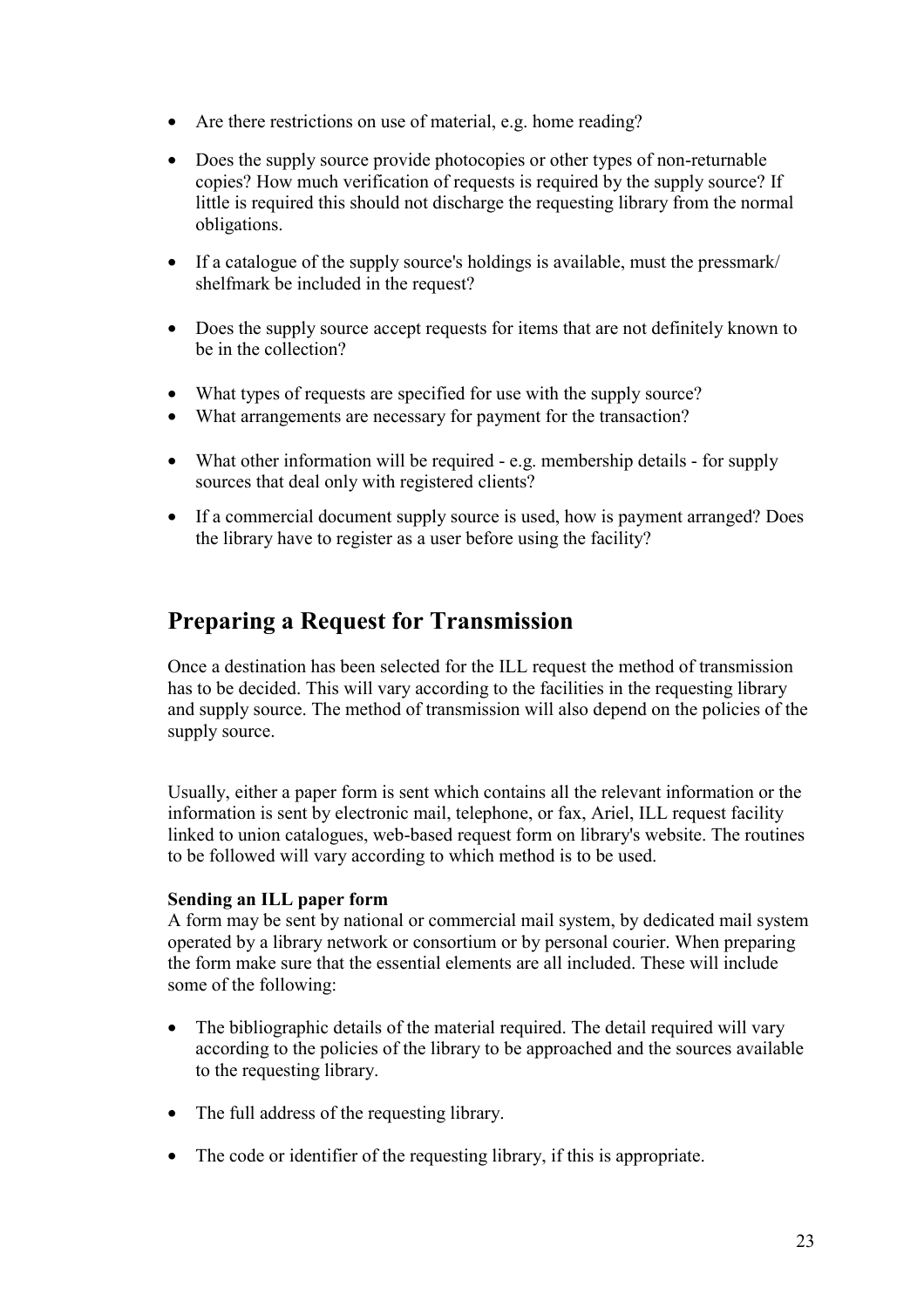- The date of despatch.
- Type of supply requested, i.e. loan, photocopy, format digital copy etc.
- Indication where necessary of the type of material such as monograph, thesis, technical report, translation, music score.
- Copyright declaration with signature or appropriate statement when a copy is requested if relevant.
- Extent of search required. Some libraries and union catalogues may be able to pass requests on to another library if unable to satisfy the request themselves.
- Date by which material is required.

It may also be necessary to send an adhesive address label bearing the requesting library's address for the convenience of the supply source.

Once the form is prepared with the necessary information, check to ensure whether any sort of payment needs to accompany the form.

#### **Sending the data using electronic means**

This would normally be by e-mail, but could also be by fax or in some increasingly rare cases by telex. One should not forget the telephone, Ariel, ILL request facility linked to union catalogues, and web-based request form on library's website. …

The elements to be transmitted are essentially the same as those for sending an actual form but a number of the data elements may be provided automatically and do not need to be specified, e.g. requesting library's address or code. It should be ascertained what paperwork is necessary to comply with copyright law when despatching requests in this way. Since payment cannot be sent with an electronic request, the request should also include an indication of willingness to pay for the transaction, and a maximum cost that the requesting library is prepared to pay.

See the IFLA Guidelines for sending requests by email

http://www.ifla.org/VI/2/p3/g-ill.htm

Make sure that messages are delivered rapidly within institutions.

Special care is needed when transmitting requests by telephone to ensure that all details are fully understood.

### **Procedures following Despatch of Request**

Once an ILL request has been despatched it might be assumed that nothing more needs to be done until a reply has been received! There should be instructions regarding the internal paperwork relating to the request, as already outlined under "Files".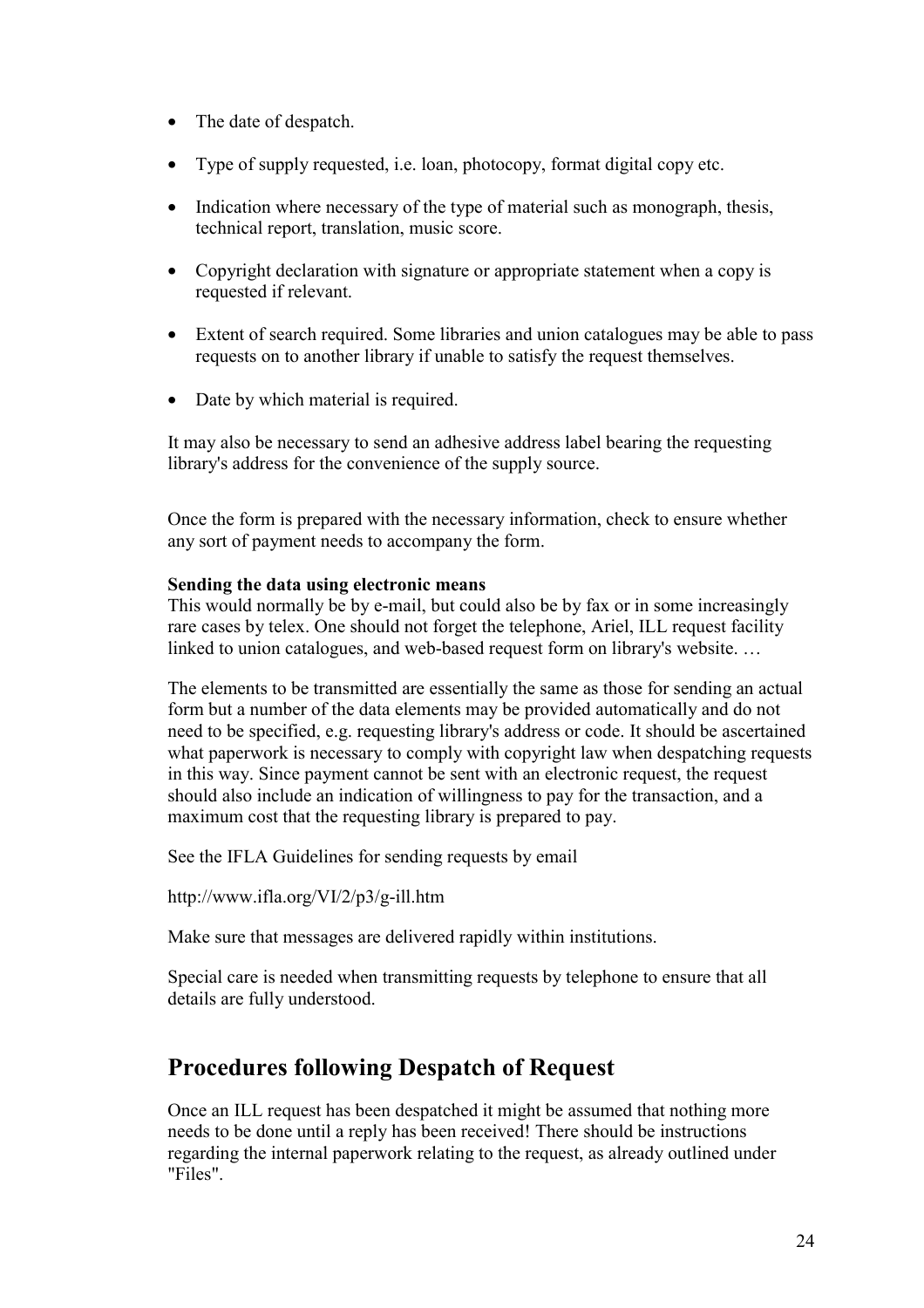Routines should be established for following up requests when there has been no response. The period for following up requests will vary according to the type of library to which the request has been sent, its geographical location (bearing in mind the variable quality of postal and courier services), and delays caused by local public holidays, variable staffing levels and the type of material requested which may be difficult to locate or retrieve.

What details of material borrowed need to be sent to the requesting library? Is the ILL transaction number sufficient?

Decide when the user should be told that their request is unlikely to be filled by the date specified, or at all.

Whatever method has been used for transmitting the request initially it is useful to have details of a personal contact, either by name of an individual or a particular position in the supply source, to make a direct approach if there is no reply or the reply is unsatisfactory.

### **Receipt of Materials Requested**

Some procedures in this section may differ depending on whether the item is returnable or not.

As soon as requested items arrive in the requesting library a number of checks should be carried out to ensure that the material can be passed to the user. The questions that need to be asked include:

- Is the material received that which was requested?
- Is it basically right but are there significant differences such as date of publication, edition, or variations in title, etc?
- Is the material in the format requested, or can it still be converted to the required format?
- Has the material been damaged in transit?
- Is the material complete?

If material does not correspond exactly to that requested, check to see if there is an explanatory note from the supply source. If there is no explanation contact the user to establish if the item supplied will satisfy their needs or contact the supply source to find out why they have not supplied exactly what was requested.

If the user accepts what has been supplied, the transaction is complete. If not, a new ILL procedure may be initiated, depending on the needs of the user and whether a further search will be productive.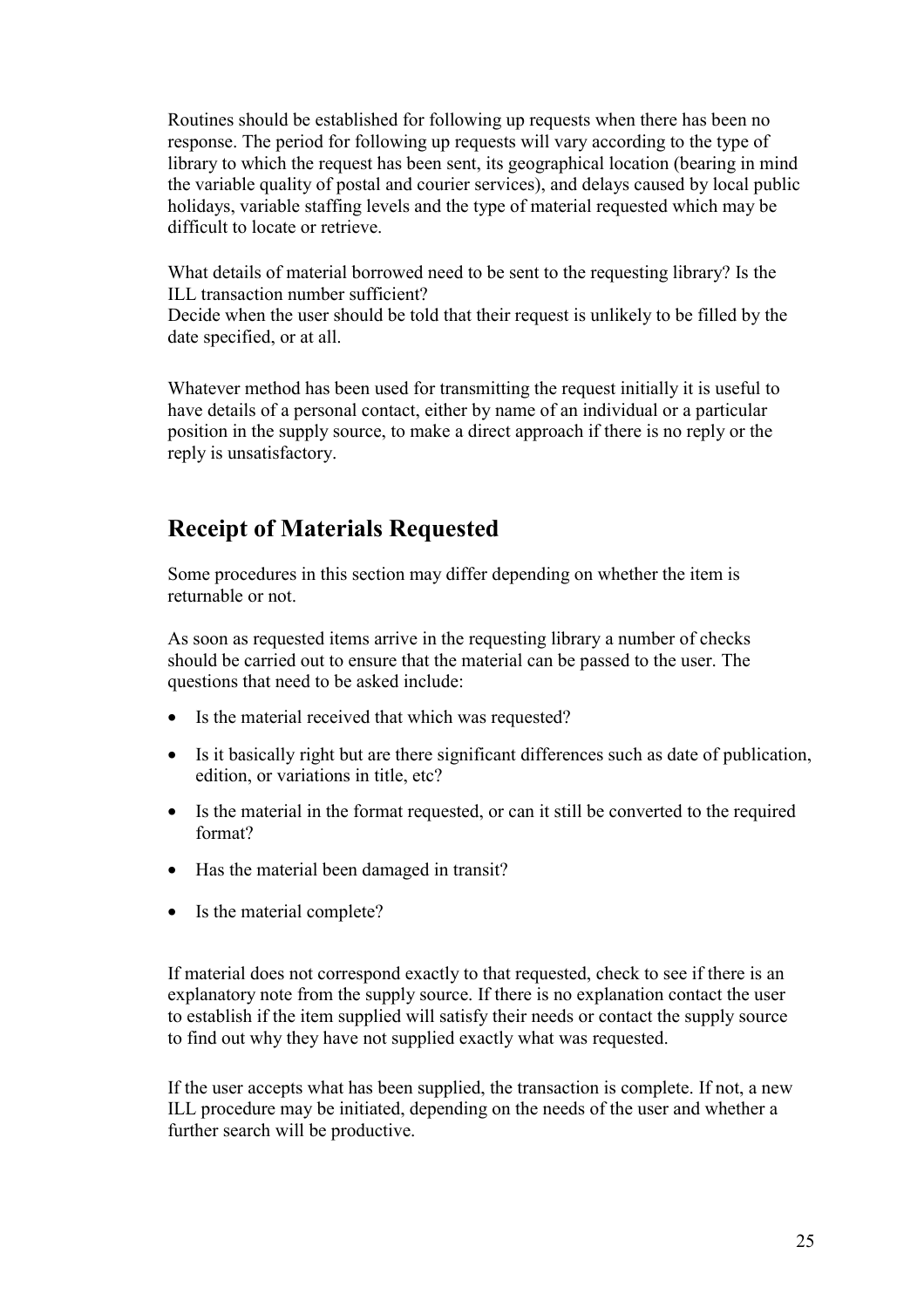If material is damaged or incomplete the supply source should be contacted immediately to find out the condition of the material when it was sent. It may be best then to establish:

- If the material was damaged in transit, who is responsible for the cost of repair.
- If it was damaged before it was sent, will it meet the needs of the user in its damaged/incomplete condition. Damaged items should only be sent with the agreement of the requesting library.

Having established the material is suitable for loan to the user the following details should be noted:

- The return date. The loan period given to the user must reflect not only this but also the transit time to return the material to the supply source.
- Restrictions on use, e.g. only to be consulted in the borrowing library; no (photo)copying
- Note how the material must be returned as this could alter the loan period to the user.
- Are renewals allowed?

If any payment is required for the loan at what point should this be paid? This will vary depending on the payment method used and the supplying library's preference.

Should the supply source be notified that the materials have been received? This may be the case with some rare and valuable items.

Date of receipt may be stamped on the physical records and added to electronic records

What ILL records, if any, should be updated at this point? It may be better to keep records until the material has been returned to the supplying library. Records should either be transferred to an "items received" file or be stamped/recorded as "received" or similar to show the transaction has reached this stage.

### **Passing Material to the User**

Once it has been established that material is ready for loan the user should be contacted as quickly as possible. The method for this should be clearly understood and indicated on the relevant paperwork. Not all users can be contacted in the same way. The following are some of the main possibilities:

- By telephone (does the library have the user's number?)
- By internal mail
- By ordinary mail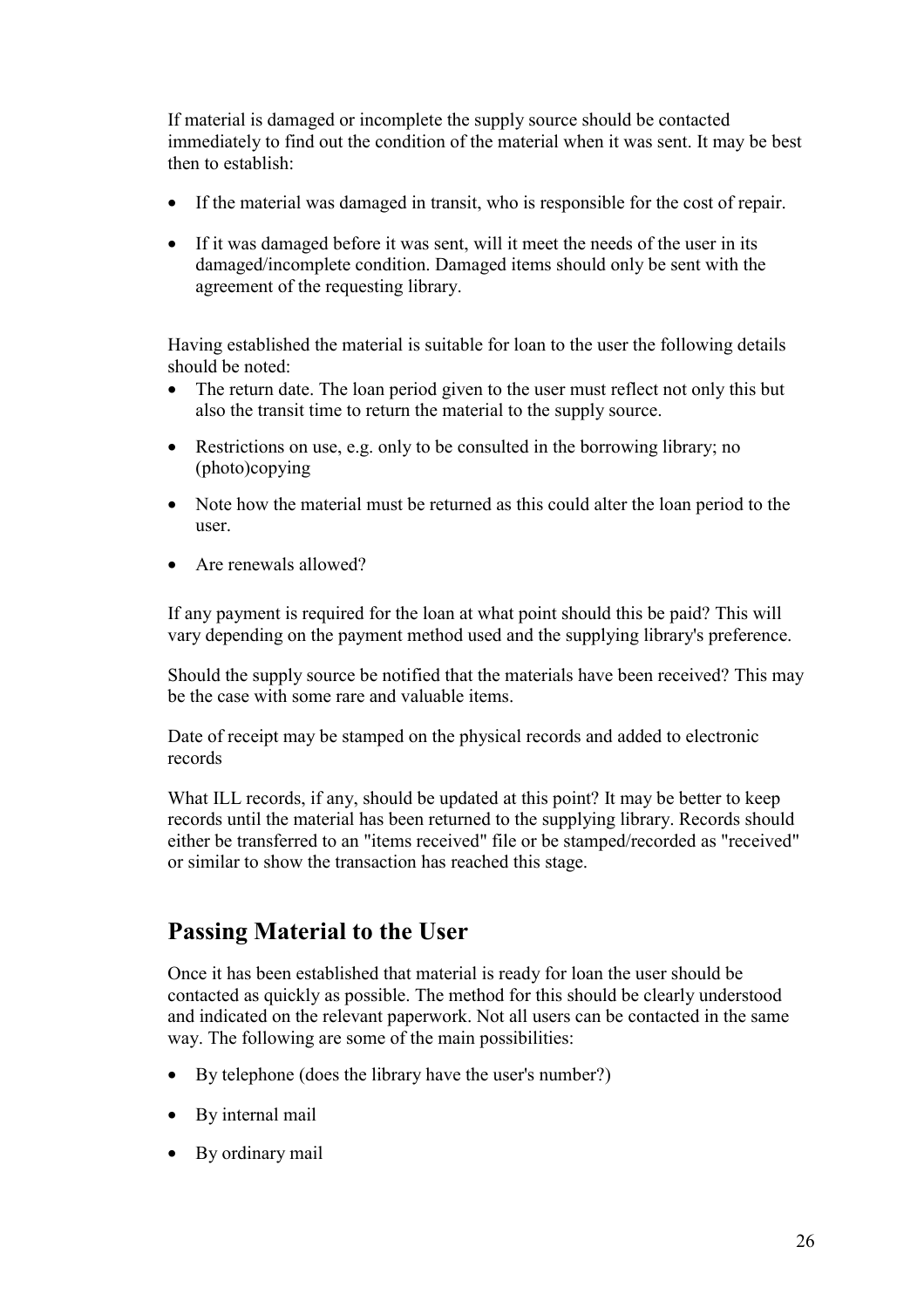- By electronic mail
- By personal messenger

Give the user the following details:

- Loan period and final date for return to the requesting library.
- If an alternative format copy is provided, whether it is for the user to retain or return to the library.
- If there is a fee, who pays and when?
- How the item will be recalled if not returned in time.
- Penalties for overdue items
- Whether or not renewals are possible.
- Action if the item is lost/damaged by the user.
- Restrictions on use

### **Materials Returned by the User**

Examine the materials returned by the user to determine:

- If they are those borrowed.
- If they are in the same condition as when lent. Materials including additional elements such as separate relief drawings, discs etc, particularly need checking.

If materials are found to be damaged in any way, the user should explain how and when this happened and any necessary measures taken immediately.

At this point it may be appropriate to update internal ILL records, bearing in mind the necessity to retain some for internal housekeeping and legal purposes. If materials are not returned within the time stipulated then the recall procedure should be started immediately*.*

Responsibility for loaned items rests entirely with the requesting library. The international principles state "From the moment a library despatches an item to a requesting library until it returns, the requesting library is responsible for any loss or damage incurred." This is a generally accepted rule in all ILL.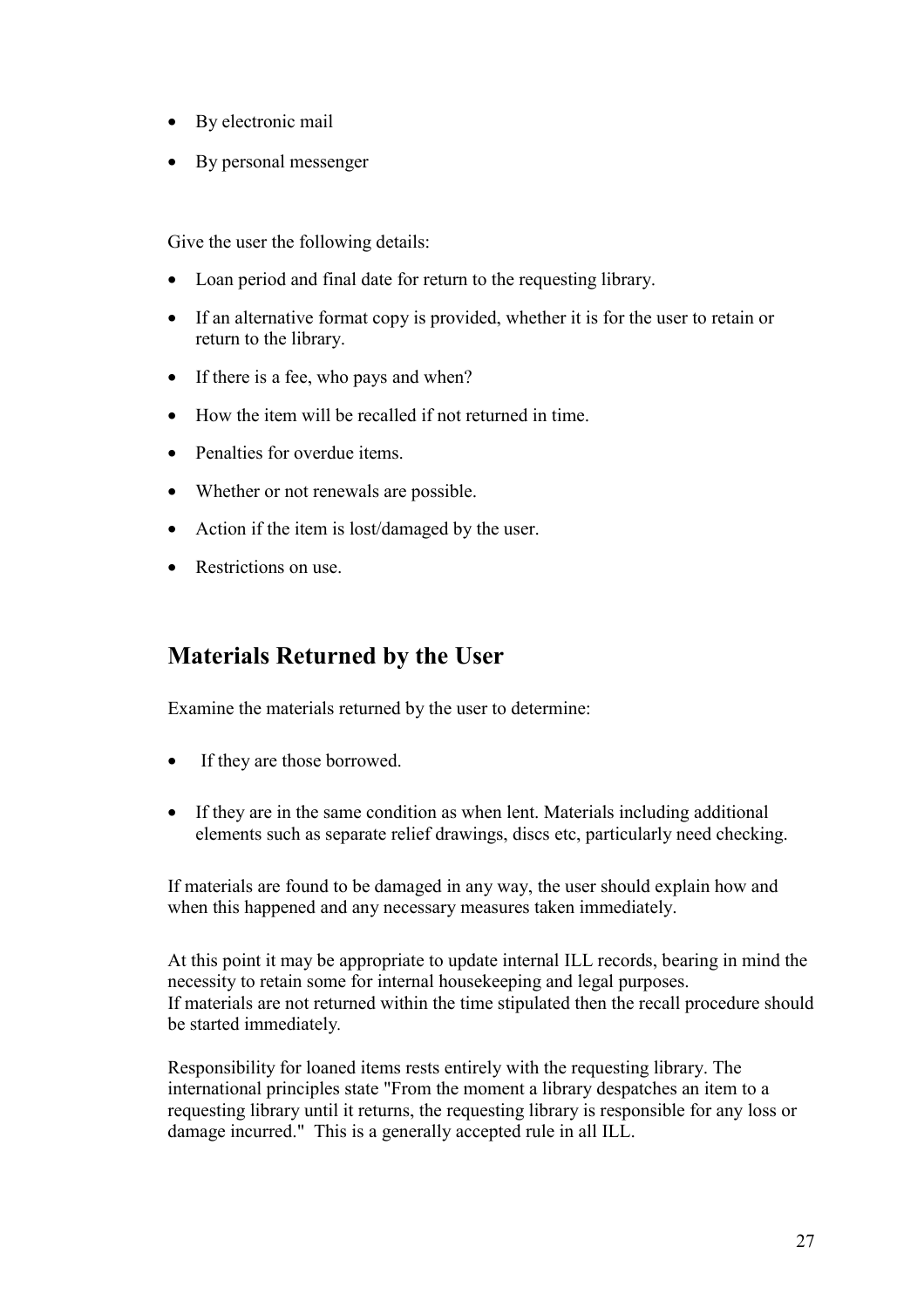## **Returning Materials to the Supply Source**

When returning materials to the supply source it is essential that all the conditions specified be adhered to. Before packing an item, make sure that all details are correct. Special libraries are usually experienced at dispatching materials, but it is essential to check whether the supply source has set any particular conditions, such as registered mail, insurance etc. Readers might refer to the very detailed ALA Guidelines on packaging and wrapping at

http://www.ala.org/rusa/stnd\_illpack.html

- Should the supply source be notified of despatch?
- Is the supply source's return date being honoured? If not, should an apology be included?
- What documentation should accompany the materials returned?
- Packaging should bear the address of the requesting library in case of loss.

If payment is required for the transaction, is this to be sent with the returned materials or has it been arranged already? Is there a regular billing procedure?

Records of date and method of despatch should be kept for a short period in case material is lost in transit.

## **Negative Replies**

Supply sources may be unable or unwilling to fill requests. There are three broad categories of negative response requiring different handling by the ILL unit.

#### **A completely negative response**

This may arise because the material required is not held by the supply source or it is in a part of that collection which cannot be lent (or photocopied) or the supply source is unwilling to lend it for internal reasons. In this case the requesting library must decide whether or not to approach another supply source. The questions that arise in this situation are:

- Is another location known or likely to exist for this material?
- Does the time limit specified by the user allow for a further search to be made?
- Does the request warrant further work? This is a subjective question but judgement must sometimes be exercised in interpreting the needs of the user against the capacity of the library to meet them.

If a further application is made this will be handled in the same way as the first one. If a further application is not to be made the user must be informed as soon as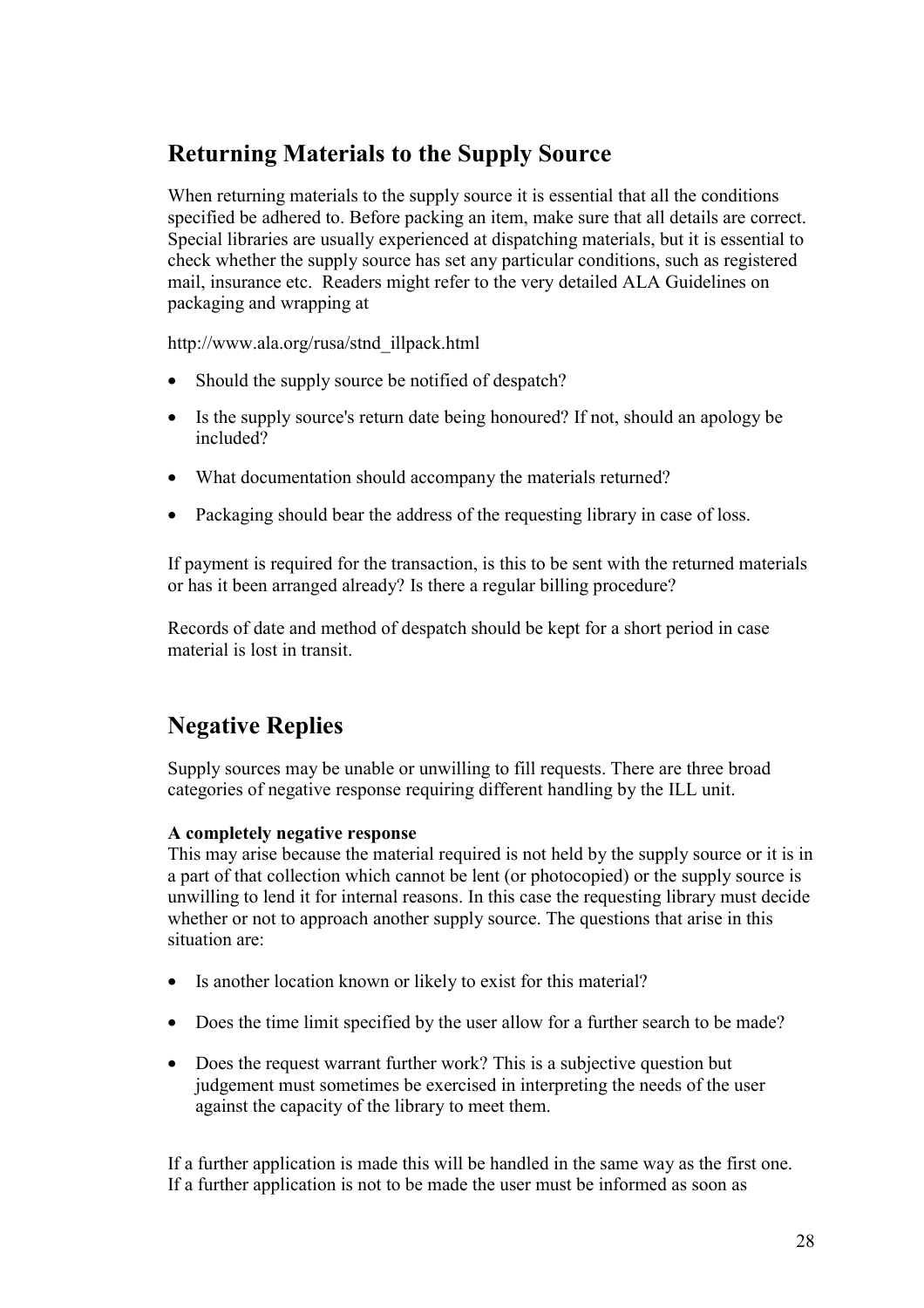possible. Readers themselves sometimes have special information about possible sources of supply and these should be pursued.

#### **Temporarily not available**

The supply source is willing to supply the material requested but it is not available at present. This can be caused by the material already being on loan (circulating), temporarily relocated in a reference collection, or temporarily missing but not lost.

Find out how long the material is likely to be unavailable. The decisions are similar to those for (a) but with these differences:

Will the supply source hold the item when available?

• Does the delay in supply indicated by the supply source allow the user to obtain the material within the period specified? If so, the supply source can be notified that the application should be filled in due course. If not, this becomes a negative reply.

Would application to another supply source result in a quicker supply of the material? If so, should application to another supply source be made?

#### **Insufficient information**

The supply source may be willing to supply the material but cannot identify what is required from the information given. This may be because the bibliographic information is deficient or because of differing cataloguing practices. Check if the supply source is willing to do any bibliographic work on ILL requests.

Examine the request to see if further work would clarify the details. Some materials may not easily be verifiable beyond the efforts already made or there may be no suitable tools available in the library to undertake further work. Ask if the user can provide more information. If the request does not justify further time and effort, then the response may be treated as negative.

If further bibliographic work might enable the supply source to identify the material, this can be done if time permits. If further details are found then either the request may be resubmitted to the original supply source or an alternative. This will require professional judgement as to whether the amended details provide sufficient new information as to make a new search worthwhile. If not, it may be assumed that the first supply source does not hold the item and the response is a negative one. When looking at amended information it is important to note the terms used in national bibliographies, union catalogues and standard bibliographic works, as this is crucial when searching for a required item.

If the request is resubmitted then it should be treated as a new application and the user should be notified.

In all these procedures the dates of return, reapplication and replies should be carefully recorded.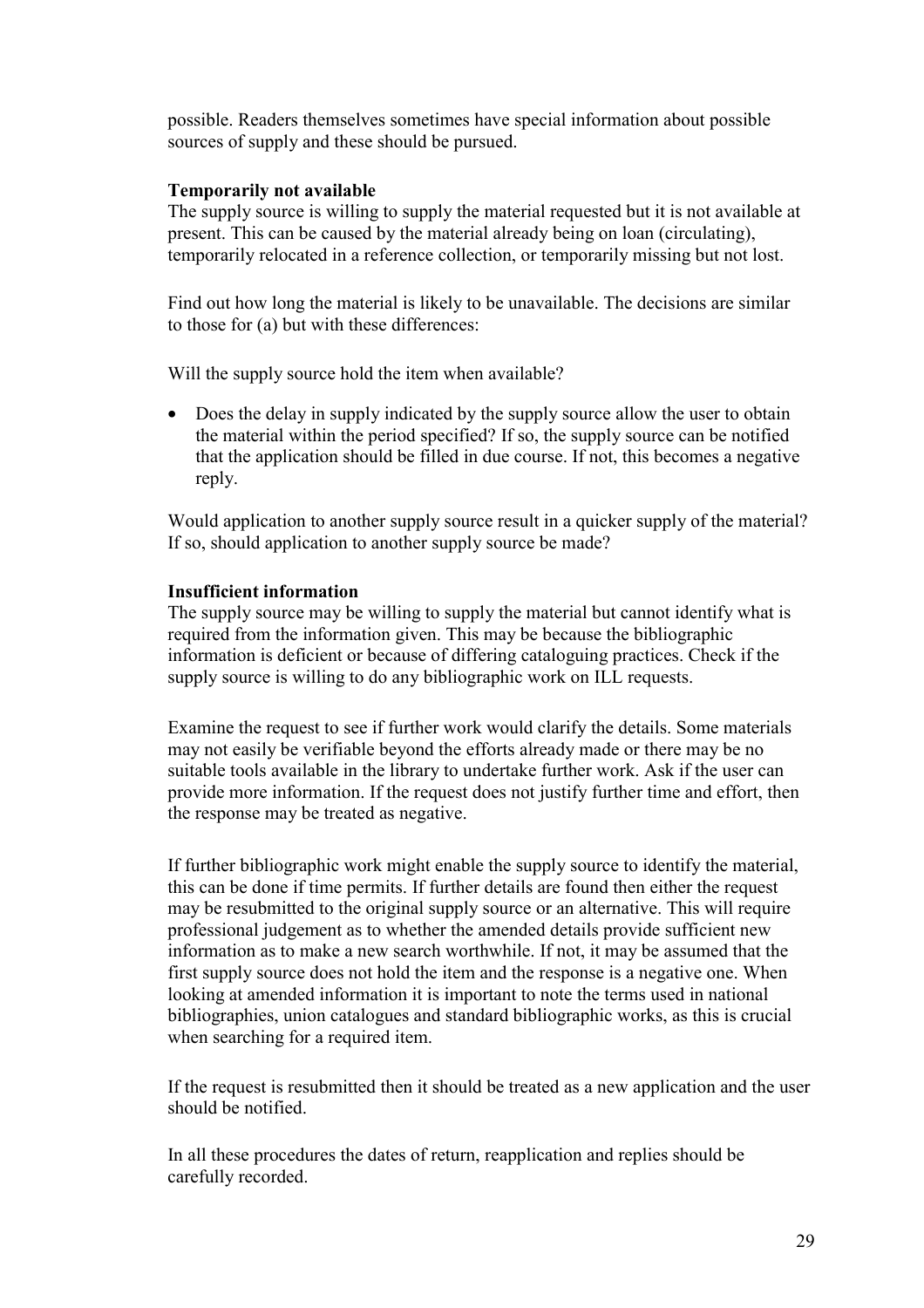### **Scanning**

Where copyright permits and the supply source has granted permission, libraries may need to scan a text in order to create the digital file which can be manipulated to produce braille or large print. The normal procedure of cutting the back off a book in order to feed flat pages into a hopper-fed scanner should not be applied to borrowed books. Braille materials can also be scanned, using special software, to create a digital braille and/or text file.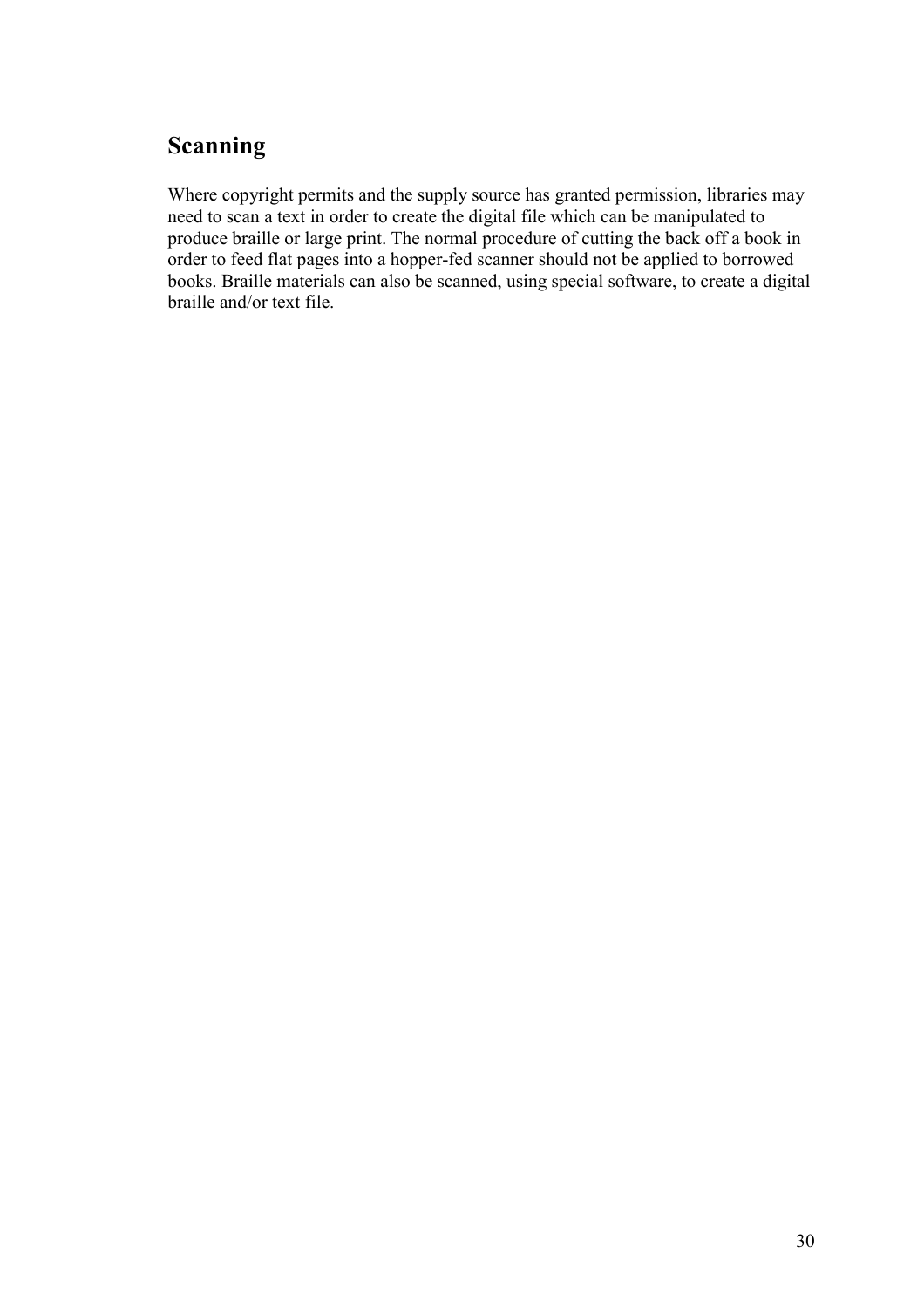# **The Supplying Library**

Supply sources vary considerably in their attitude towards supplying material. The restrictions placed on ILL and copying will depend on the purpose and condition of the collection, its value, intensity of use and restrictions imposed by the owners/donors of the material. Copyright may restrict supply in some countries. Before attempting to deal with any request from outside the library or its parent institution the following points should be clear:

- **What** may be loaned or copied for retention by the client? Can all items in the collection be made available or only certain parts? Are there different policies for books and journals? Are there restrictions imposed by contract against lending some materials?
- **To whom** may items be supplied? There may be certain restrictions, for example:

(a) Types of client. Some libraries have strict rules limiting use to registered visually impaired readers.

(b) Specific libraries or individuals. This may be because of a past history of uncooperative spirit or disregard of rules.

(c) Confidentiality. The library may be part of a commercial/industrial/government complex whose work is confidential and therefore materials may not be supplied to certain competitors/agents/hostile forces. This condition is less likely to affect libraries for the blind but there may well be commercial or government units producing alternative format materials.

(d) Political or ideological. Some countries or institutions will not supply materials to those countries/institutions with whose political or ideological stand they strongly disagree.

(e) There may be a policy of supplying only those libraries in membership of the same network(s) or the same category.

(f) Geographical restrictions. Some libraries may be thought too distant from the supplying library or so near that the user could make the short journey to consult the item personally. However the norm for libraries for the blind is to use the free postal service existing in countries which have signed the International Postal Union agreement

(g) Willingness to lend abroad. Libraries are encouraged to satisfy requests received from abroad, although no individual library is obliged to supply items to other countries.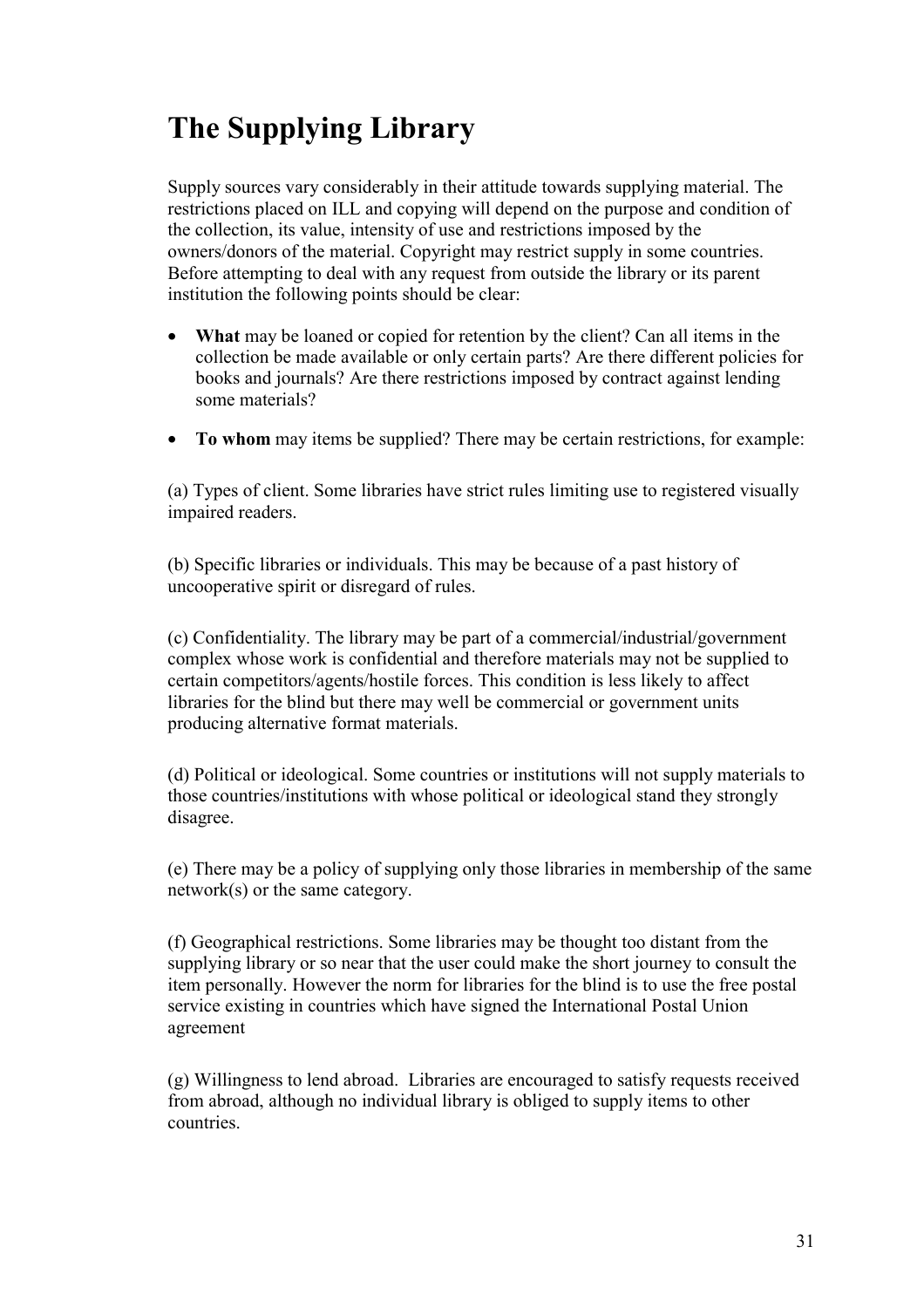- **When** may materials be supplied? Some libraries restrict the ILL at certain times of the year either when staff may be limited or demand on materials is particularly high.
- **What** payments, if any, are charged to requesters? Is there a standard charge or does this vary with individual circumstances? What about charging for copies? Is this done? Is it legal? What scale of charges operates? What payment methods are accepted? Or what is the preferred payment method? E.g. IFLA Vouchers, invoice/cheque, deposit accounts, and credit cards.
- **How** are requests received? Can any form of electronic messaging be used? Are requests accepted by telephone, email etc? For requests sent by post, what forms are required? Which forms are accepted and which are not?
- Verification. Libraries will have to decide whether all requests have to be verified before being placed? Will you accept speculative requests, i.e. one's that have not been checked against your library's holdings
- Does the supply source accept requests only if they have been checked against a published catalogue or online database to check that the library holds the item? Does the supply source accept requests for material verified bibliographically but which the requesting library is not sure is held by the supply source?

### **Supplying Policies**

#### **Receiving a request**

If requests regularly come by post or dedicated mail service make sure that users of the service know exactly how to address envelopes to ensure they reach the ILL unit as quickly as possible. If requests can be sent by any form of electronic mail, or fax make sure that users know how they should address the beginning of the message.

If the messages arrive at a different place within an institution there should be clear instructions given to staff manning the receiving facility to help them identify ILL requests and despatch them to the appropriate person in the library as quickly as possible. If a message is received in this way is any interim message transmitted to the requester? If so, make sure the staff know what it is and how to deal with it.

#### **Processing a request**

As a matter of efficiency *all incoming requests should receive an answer*, be it negative or positive, but it is essential that the requesting library knows their request has been received and noticed.

As requests may be received in a number of ways, e.g. e-mail telex, mail, or telephone, ensure that ILL staff know the different routines to be followed*.*

Are all types of submissions acceptable? Has the request been submitted in a way or on a form which is accepted? For example if a library does not accept e-mailed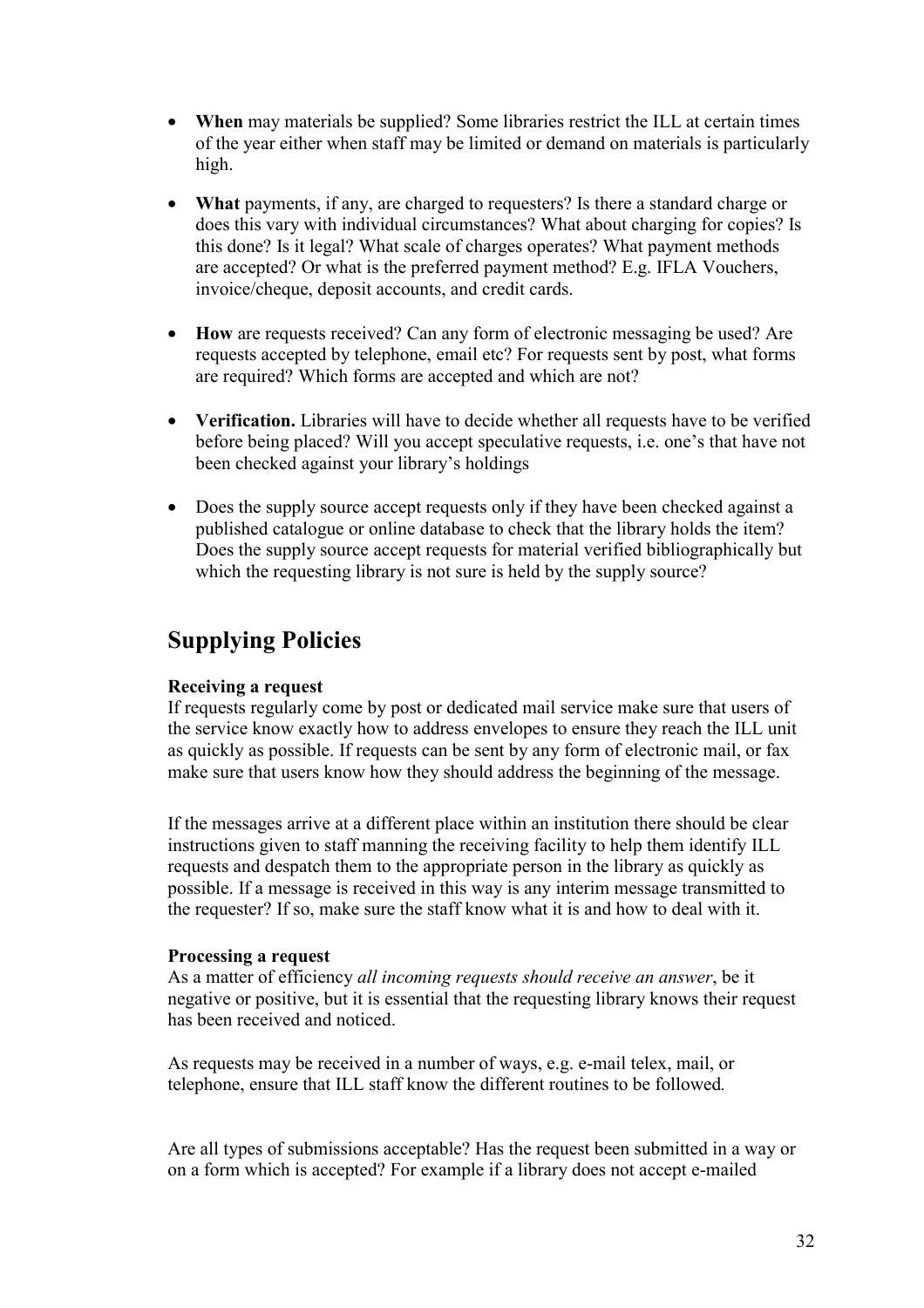requests how should they respond to an e-mail

Possibilities are:

- Process the request on this occasion but advise the requesting library that requests in this format will not be accepted in future?
- Return the form with an explanatory note.
- Ask the requesting library to reapply on the appropriate form.

Before making a search for the material requested, the following details should be checked to make sure they are complete, accurate and legible:

- The bibliographic reference. It may not be necessary to check its accuracy at this point but it should be looked at briefly to determine if it is so deficient or muddled as to be untraceable, although this is the responsibility of the requesting library.
- The address of the requesting library.
- Compliance with copyright declarations if copies are requested.
- Transaction identifiers if required, such as form numbers.
- Also check that payment, if required, has been made and record the details of all transactions received.

Sort the requests according to the arrangement of the library's stock, or for checking against the catalogue if the requesting library has not already added a shelfmark or call number.

Make sure that it is clear whose responsibility it is to check ILL requests against the catalogue. This may be the ILL unit staff or other staff in the library. If the latter, how are the forms passed to these staff and what happens to them subsequently?

Once material is identified as held by the library it will need to be checked for availability. Some important routines need to be established here:

- If the original request form is taken to the shelf, what is the routine when the item is found?
- If another internal form is used at the shelf, who transcribes the details?
- Once the item has been found and retrieved, how is it passed to the ILL unit?
- If the item cannot be found or is missing or not available, how is this information given to the ILL unit?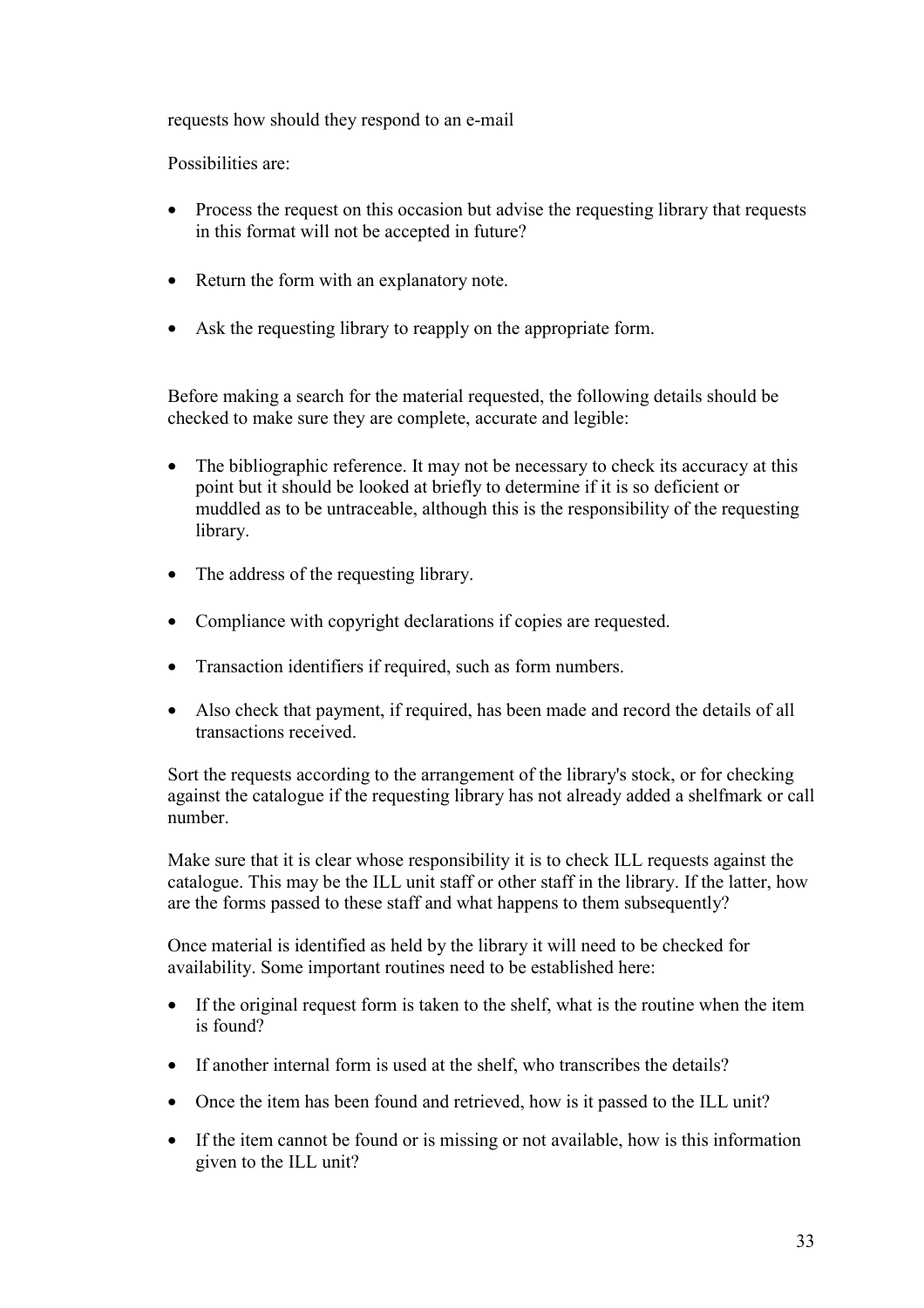If material cannot be identified from the information given what is the next step?

- Is the request immediately returned to the requesting library for more detail/information or is the requesting library asked to state the source of the reference, perhaps with a copy of this?
- Is the request simply returned as a negative response?
- Is more bibliographic work done on the request? If so is this the responsibility of the ILL unit or other staff? In what circumstances is this done? Is it done for all or only for libraries with limited bibliographic resources?

If the requested item is being sought in a catalogue accessible through digital channels and then in a database (to retrieve the item as a digital file), then many of these steps no longer apply and the work will usually entail a few actions by a single person.

The handling of the digital file then has to be treated with the same sort of systematic care as a physical item from the library.

- Is it to be sent digitally and if so is it attached to a standard message to the requester?
- Is the file compressed for transmission and if so using what software?
- If it is not being transmitted but loaded onto a carrier such as a floppy disc or Compact Disc, is it being loaded in a format that the user has requested or can use?
- Does the disc display clear information about the content and the form in which it is stored?

#### **Checking material before despatch**

Once the material requested has been retrieved from the shelf and passed to the ILL unit then a number of details need to be checked before it can be prepared for despatch.

- Does the material exactly correspond to that requested? If not, does it correspond so closely that it may be worth sending the material anyway? If not, the material should be returned to the shelf and further checks made to see if what is actually required is held.
- Is the material in the format requested?
- Can any special conditions stated by the requesting library be complied with? Some libraries insist on home reading, supply by a specific date, etc. Are these preferred or essential requirements?

If all the conditions of the request can be met, the material itself must then be examined to decide whether or not it can be loaned/copied. Several factors must be considered before a loan or copy is made:

- Are there contractual agreements restricting the loan of the material?
- Is the material too old, fragile or rare to be lent?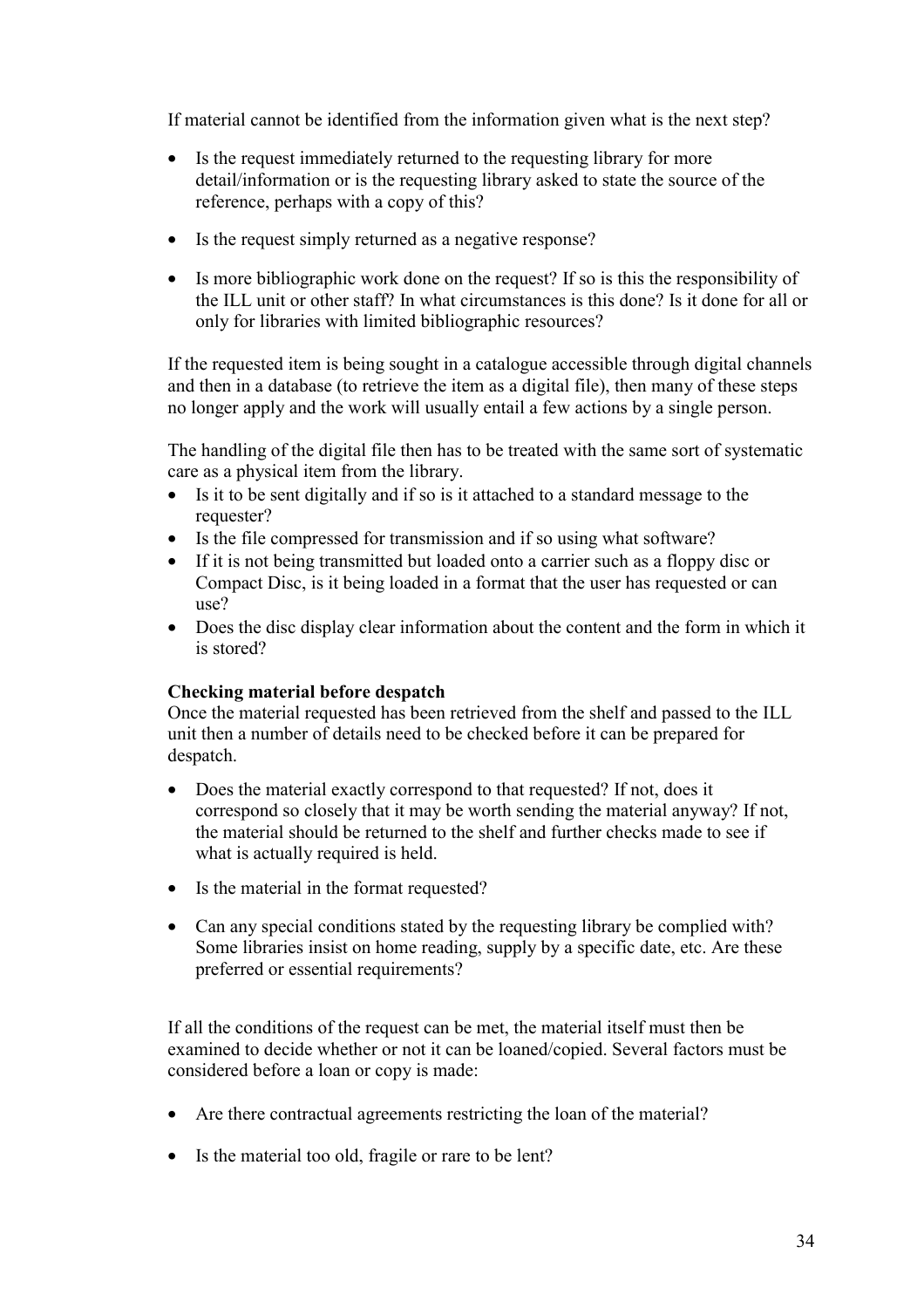- Does the material belong to a special collection or category which is not available for loan?
- Is the material non-circulating (e.g. an important reference work)? If so can a copy be made?
- Is the material in heavy demand within the library? Can a copy be made?
- Are there any restrictions on the supply of the material to particular libraries or types of library for security reasons (commercial or military)?
- Does the weight or size of the item make a loan excessively expensive? Can a photocopy of the appropriate part or a digital file of the whole be provided?

If a copy/digital file has been requested, other questions arise. These include:

- Can the material required be legally copied? A good knowledge of national copyright law on this point is essential).
- If it can be copied, is there a need for a declaration of some kind? Has the requesting library supplied this?
- If the material cannot be photocopied, is a loan appropriate?

If a copy can be provided, the next questions to consider are:

- Is the material physically capable of being copied? Is it too fragile, or is the original quality too poor? Is there a digital file available of the same item from which a copy can be made?
- Is the print material unsuitable for copying to an alternate form because illustrations such as colour plates are essential to the understanding of the text? Does this make it too expensive or too long a production process? Are there copyright restrictions in the artistic parts?
- Restrictions on supplying some documents to some libraries may apply to photocopies as well as loans.
- If a copy or digital file is to be provided, who makes the copy? What are the procedures for having a copy made?
- If material has to be copied by staff outside the ILL unit, what internal paperwork is necessary?
- Does a temporary record have to be created until the copy is received by the ILL unit? Is material returned to the unit with the copy so it can be checked? If not, who returns the original to the library collection?

#### **Despatch of material requested**

When despatching material, the following points should be noted: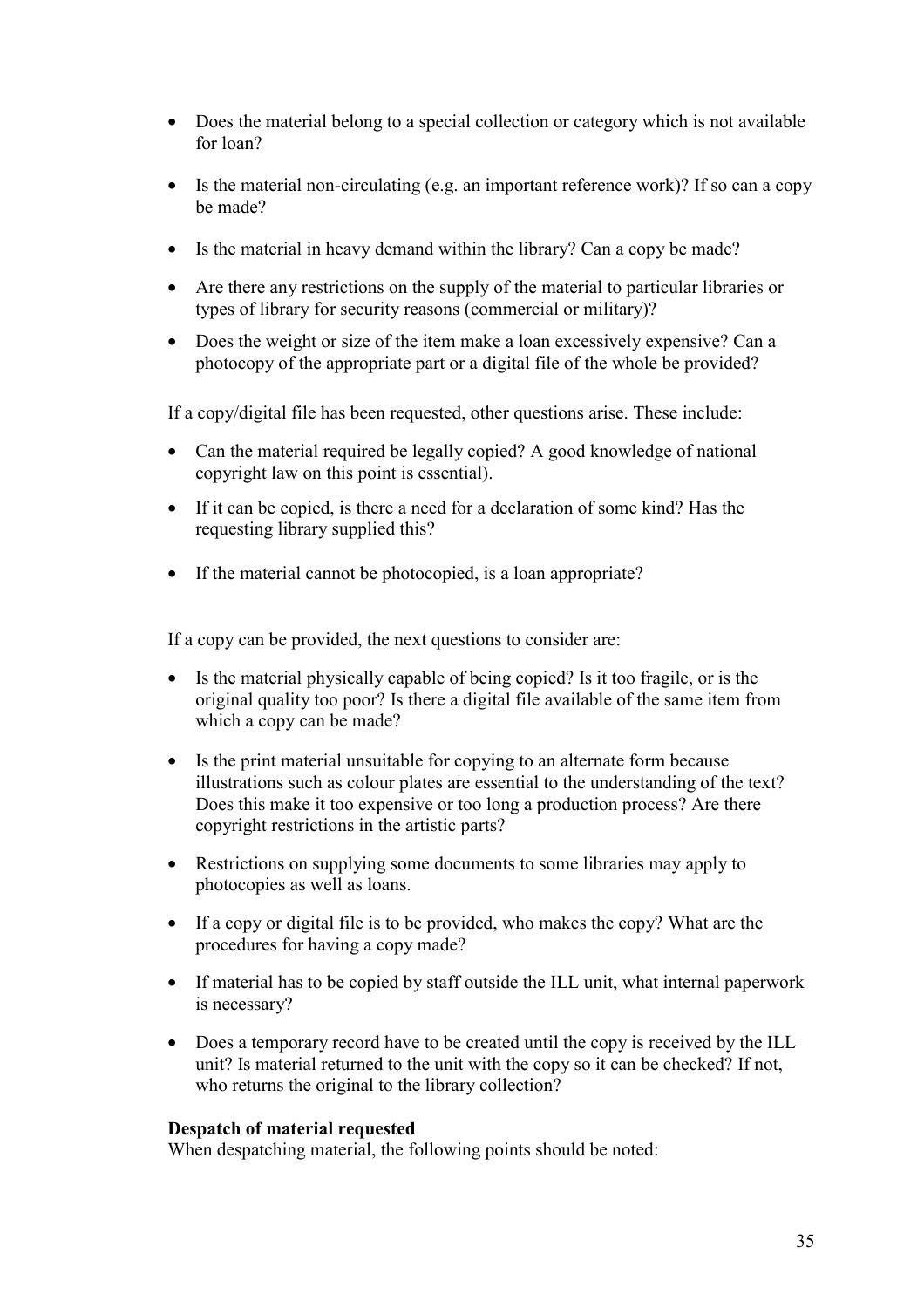If materials are damaged or deficient:

- Should the material be supplied in a damaged or deficient form?
- Does the damage impair the usefulness of the material?
- If the material is supplied, what records should be kept of the damage/deficiency? It should be recorded to avoid wrongful accusations being made at a later date.
- If material is supplied what documentation will accompany it to explain to the requesting library?

The mechanics of despatch need careful attention. The following points should be noted:

- What internal records need to be created? When items are sent on loan there may need to be records within the main library system to indicate the loan and also separate ILL records. Those for ILL may include the following:
- Bibliographic information enabling the material loaned to be traced in the catalogue.
- Name of requesting institution.
- Transaction identifier, e.g. number.
- Date of supply.
- Return date, if a loan.
- Any special conditions.
- Records of copies supplied should be kept in the correct format and for the length of time to conform to laws on copyright, public lending right and data protection.
- What method of despatch is to be used? This will be influenced by network or consortium membership of those involved, accessible electronic formats e.g. Ariel, postal charges, dedicated transport schemes and internal/external mail services.
- Has any particular form of despatch been stipulated? If this is not used will an explanation be offered to the requesting library?
- What packaging is needed for the items? and/or their destination? As well as physical format these may be restricted by postal or customs regulations or security arrangements. Climatic conditions can also be an important factor.
- Is the material to be insured or its despatch recorded in any special way?
- Ownership of the material supplied is clearly indicated so that it cannot be detached, obliterated or tampered with.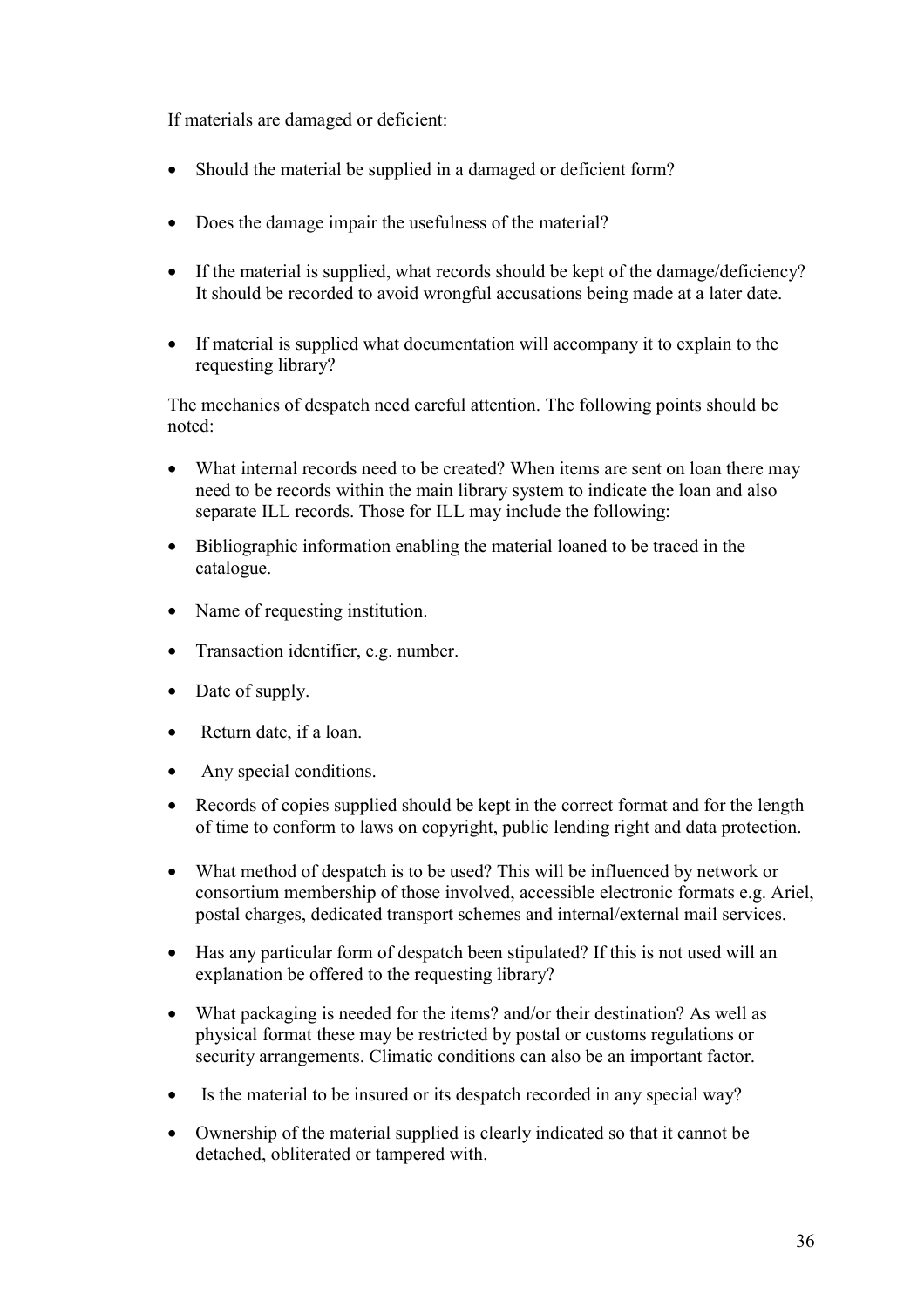- Make sure that the loan period, if applicable, is clearly shown.
- Include details of the ILL transaction identifier.
- If renewals are allowed, should this information be included on the paperwork with the material?
- Include instructions for return of the material if it is on loan. These should include packaging, insurance, method of despatch etc.
- Include labels for the return of the material. These should bear the full ILL unit address and preferably be adhesive.
- Who is responsible for packaging the material? Is there a central post room where packaging is done? Does the library have any control over how packaging and despatch are carried out?
- If there is a specific delivery date requested or if transit is likely to take some time, should the requesting library be told that the material has been sent shipped?
- If payment is required is the invoice or other notification sent with the material or separately? Is this the responsibility of the library or the finance department of the institution?

Ensure routines are set up for recalling material on loan how long should elapse before recalls? At what point should further action be taken?

#### **Returned materials**

When materials are returned from loan there are some basic points to establish. These are:

- Was the material supplied on loan or for retention?
- If the material was sent on loan, then make sure that what is returned is what was lent.
- If the material is damaged or deficient in any way, check the ILL records to see if it was in this condition before being sent on loan.
- If the material is not that which was sent on loan or has suffered damage whilst on loan, the requesting library should be contacted immediately to establish responsibility.

Once material has been returned satisfactorily, check to see which records need to be retained and for how long for both internal and external purposes, before returning material to the shelves.

If any payment is required is it to be requested at this point? If an invoice is sent later, the requesting library should be advised to expect this. If payment is made with IFLA vouchers then other regulations apply. Are invoices raised by the ILL unit or through a central finance department? How does the ILL unit know payment has been made?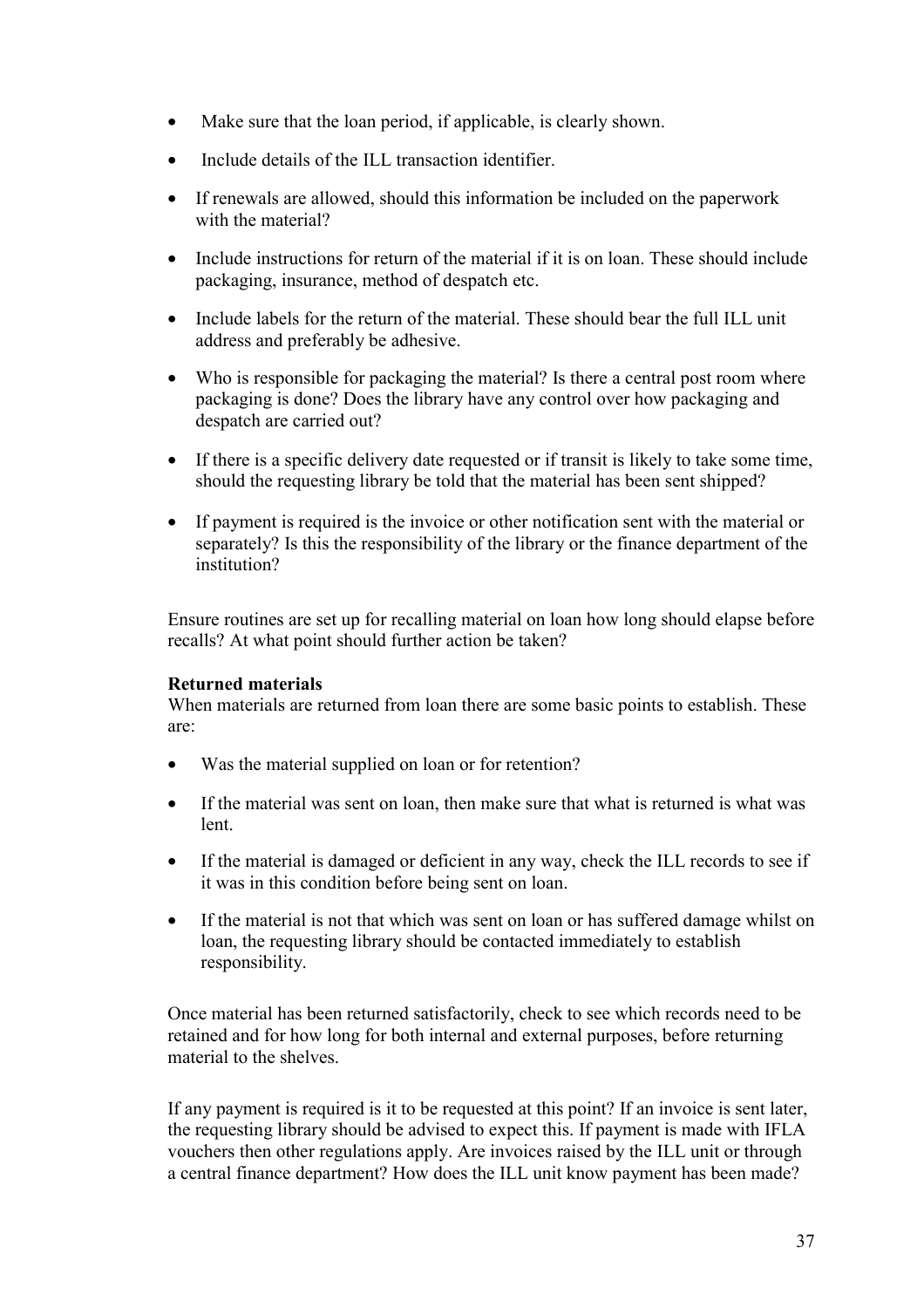#### **Negative Responses**

The supply source cannot always satisfy requests. The main types of negative response are:

- (a) Material requested is not held by the supply source. An alternative action may be to send a negative reply to the requesting library. If there are instructions to pass the request forward to another source, does the library do this? If the request came via an electronic mail or database facility there may be an automatic requirement to do so. Make sure that whatever protocols are agreed within any networks or consortium are adhered to.
- (b) The material requested may not be immediately available, e.g. missing (but not lost), at the binders, already on loan or temporarily non-circulating. Decide whether to hold the request or tell the requesting library to reapply later. If requests are returned indicate when the material is likely to become available if this is known.
- (c) The supply source would probably be willing to lend the material requested if it could be identified. Failure to identify may be caused by differing cataloguing practices, deficient information or inaccurate bibliographic references.

In the last case the supply source may undertake further bibliographic work for the requesting library because of its specialised subject knowledge or wide range of bibliographic and reference tools, although this should be done by the requesting library whenever possible.

There are also circumstances when material can be provided which might fulfil the requesting library's needs although not exactly fitting what has been requested. Examples of such material are:

- A different edition is available.
- Material with very similar title/author is available but not exactly as requested.
- Different physical formats may be available from those specified. This is particularly important if one is to offer a braille version. Check to see if the client can read braille and in the Grade available. If the file is digital a check must be made to ascertain that the client can use it.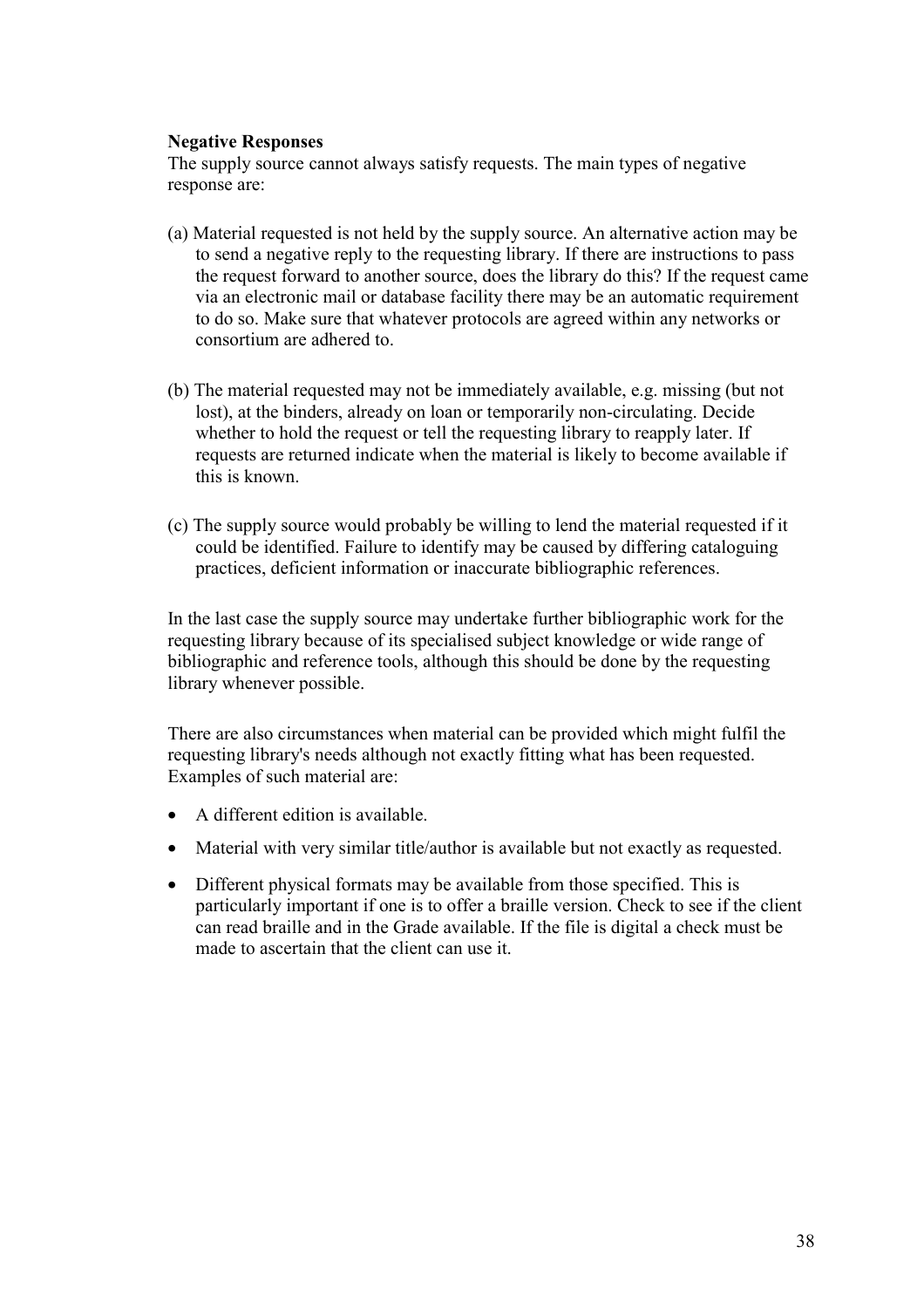# **International Interlibrary Loan Requests**

There are two quite distinct approaches to international co-operation for ILL. Many national libraries, or groups of libraries which in aggregate form the national library resource, view the supply of documents to libraries outside their own nation as a matter of obligation but also of last resort. They take the view that all resources within the country from which the request comes should be tried before an approach overseas is made. On the other hand, some libraries, document supply centres and online consortia with document delivery functions, view all applications as equally valid and raise no barriers to supply documents from any country to libraries in any other. These divergent views need to be studied carefully when making an application to a source outside the library's own country.

The document "International Lending and Document Delivery: principles and guidelines for procedure" has recently been updated, and sets out requirements and recommended practice for individual countries and libraries in the conduct of international ILL. Leaflet available from the Office for International Lending, or at

#### http://www.ifla.org/VI/2/p3/ildd.htm

There are also differences in the way requests for loans and photocopies are handled in many countries and individual libraries when an application abroad is considered.

If a loan is requested the following questions need to be dealt with:

- Have all national resources been exhausted?
- If there is a national clearinghouse for ILL requests, has this been tried?
- Is the request eligible for an international search? Many countries are reluctant to search for and lend materials published within the requesting library's own country as this contravenes the generally accepted principle that each country makes its own publications internationally available. Similarly many national libraries are reluctant to lend material which was not originally published in their country.
- If the request is eligible for an international search, how are these organised in the requesting library's own country? Some countries have a national centre through which international loan requests should be channelled, but this is often not the case and requests may need to be sent either to a regional centre or direct to the country of origin of the publication requested. It is important to know the procedures in the requesting library's own country.

#### **But much of this is overridden by e-mail searching or Internet access to library catalogues.**

If the request is for a (**print)** photocopy or microform then it may be in order to approach either the national library of the country of publication or any major international document supply service direct. It may be necessary to use a national centre for this type of request. Be sure of generally agreed procedures in this case.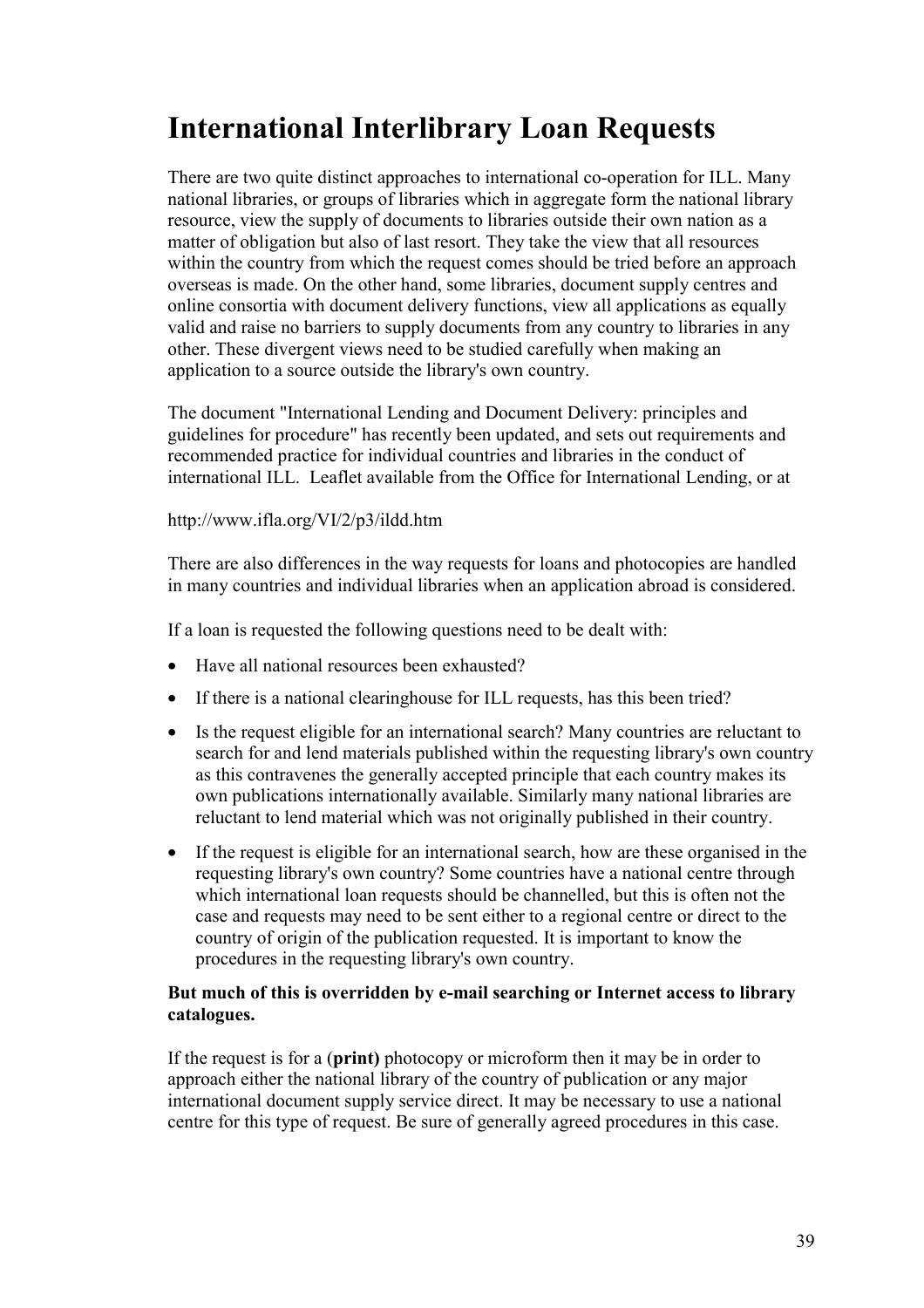Whether a loan or a copy is required, the following points should be clearly understood:

- What form(s) should be used for an international application? Are they the same as a national request or must different ones be used?
- Is an application abroad worthwhile? Does the need of the user justify this application?
- Is there time to apply abroad? International applications, especially for loans, may take several weeks before a reply (positive or negative) is received. Can the user wait so long? On the other hand photocopies can often be dealt with very quickly, sometimes more quickly than applications within national boundaries. Internet and e-mail are changing this in the information-rich lands, but perhaps not yet in countries where the libraries for the blind are not yet equipped with information technology.
- Is the application justifiable on grounds of cost? International applications can be expensive, especially for loans, if one of the countries involved has not agreed to free transport of materials for the blind. Copies can be costly and such factors as exchange rates, postal rates and handling charges should be carefully examined.
- Chances of success. Some supply sources take an international view of their work and will be very reliable but others may be less likely to give a positive response.

When preparing a request for an international ILL the same basic principles should be applied as when making an application nationally. However, certain points need particular attention and some extra points need to be mentioned:

- Establish the probable cost both actual and "hidden" of the transaction.
- If payment is required, how is payment to be made? There are several methods such as cheque, deposit accounts, IFLA Vouchers, international money order, UNESCO coupons, prepaid forms, coupons from specific library operations accepted internationally and many others. Is payment required in local currency, some other major currency or are there no preferences?
- Address. Make certain that the country of the requesting library appears as part of the address. This may need to be added to standard stationery by a clerical operation.
- How will the request be transmitted? Although standard forms are often used it may be quicker and even cheaper to use electronic mail or fax especially if overnight low rates are available. The use of electronic mail or fax can save several days in processing a request. If paper forms are sent they should go by the fastest method available.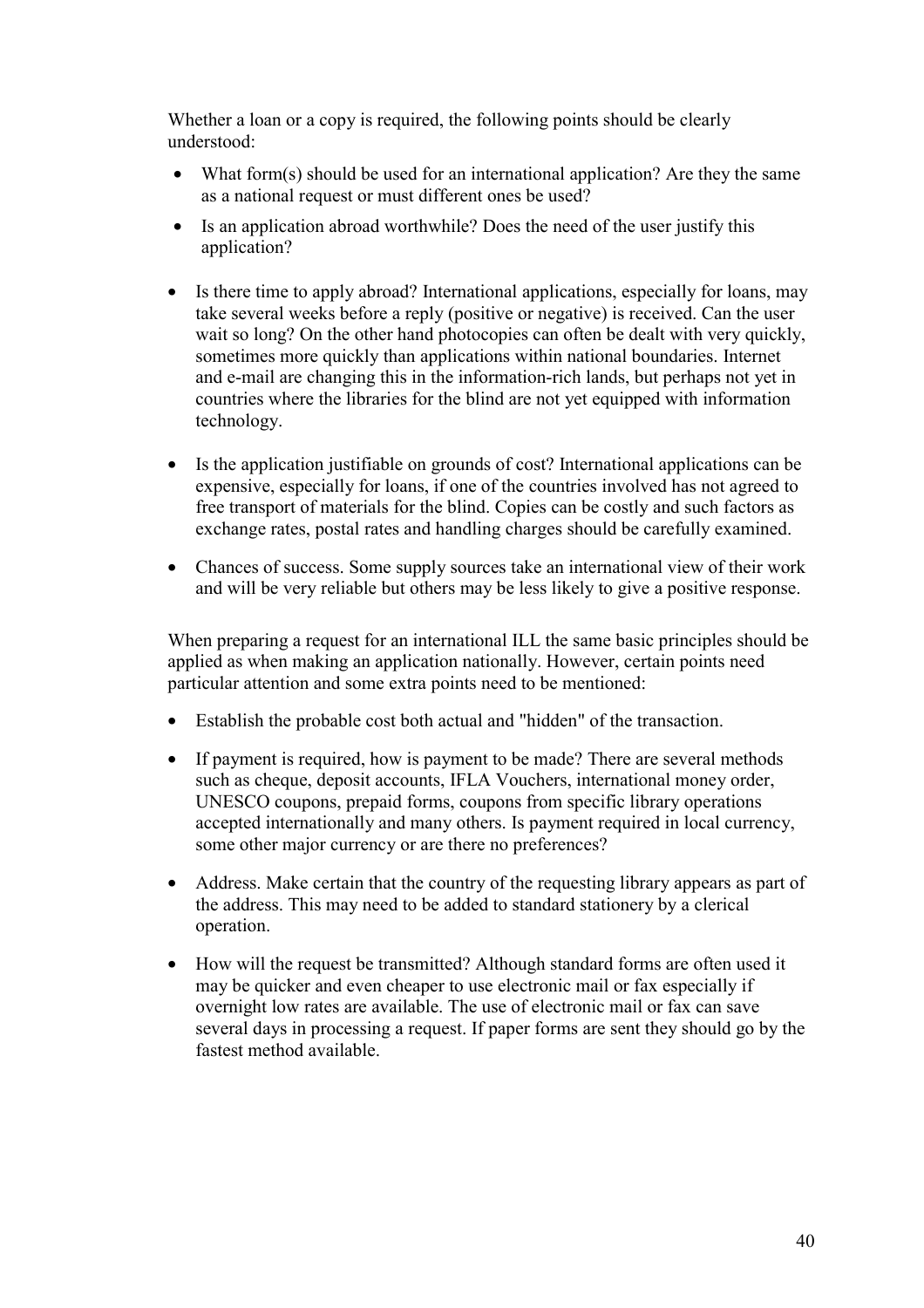### **Supply of International ILL Requests**

The basic procedures are the same as for requests nationally. However certain points need special attention:

- Has the request come through the proper channels? If there is a national centre for international ILL has the form been processed there? If not, should it have been? Again procedures differ for loans and photocopies.
- Is the form used for the application one that is accepted by the supply source? Many (not BLDSC and other very major suppliers!) major libraries accept the IFLA International loan/photocopy forms sold by the:

IFLA Office for International Lending C/o British Library Boston Spa Wetherby West Yorkshire LS23 7BQ United Kingdom Telephone: +44 1937 54612 4 Email ifla@bl.uk Web http://www.ifla.org/VI/2/intro.htm

• Is the type of material requested suitable or available for loan abroad? There may be restrictions from contract, copyright, content or format which prevent the material being sent abroad.

If it is decided that a loan can be made, then there may be certain elements of the physical preparation of the loan which need attention. These include:

- Method of despatch. The question of airmail/surface mail can be crucial, as it will affect both cost and time. International guidelines indicate airmail as the preferred method of transmission. Check to see if the requesting library has specified any time or cost limits.
- Questions of postal registration and insurance are important for international ILL. Is there a definite policy established in these cases?
- Weight. There are weight limits for different classes of material for airmail and surface mail in many parts of the world. It is useful to have a table with these differences shown.
- Are there special requirements for customs clearance?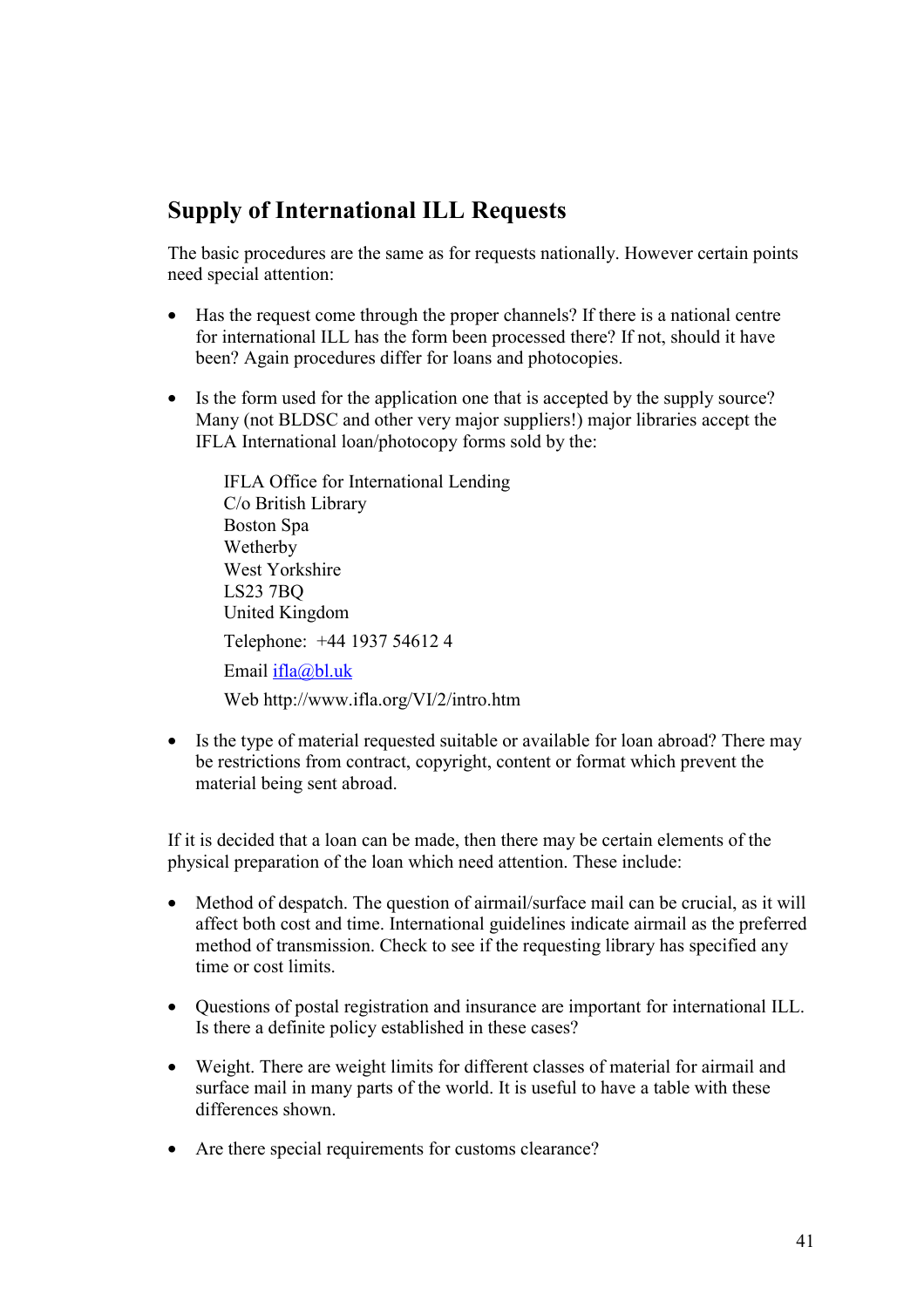When the request is for a photocopy there may be copyright reasons why it cannot be satisfied. It must always be remembered that a library is bound by the copyright law of the country within which it functions and not by that of another country. Thus a request may be made quite legitimately in one country but be contrary to law in another and vice-versa.

*Any items received on loan from abroad should be returned with the same attention to detail as for loans received within the library's own country. Note also any special requirements such as airmail or surface mail, insurance, special packaging and customs labels.*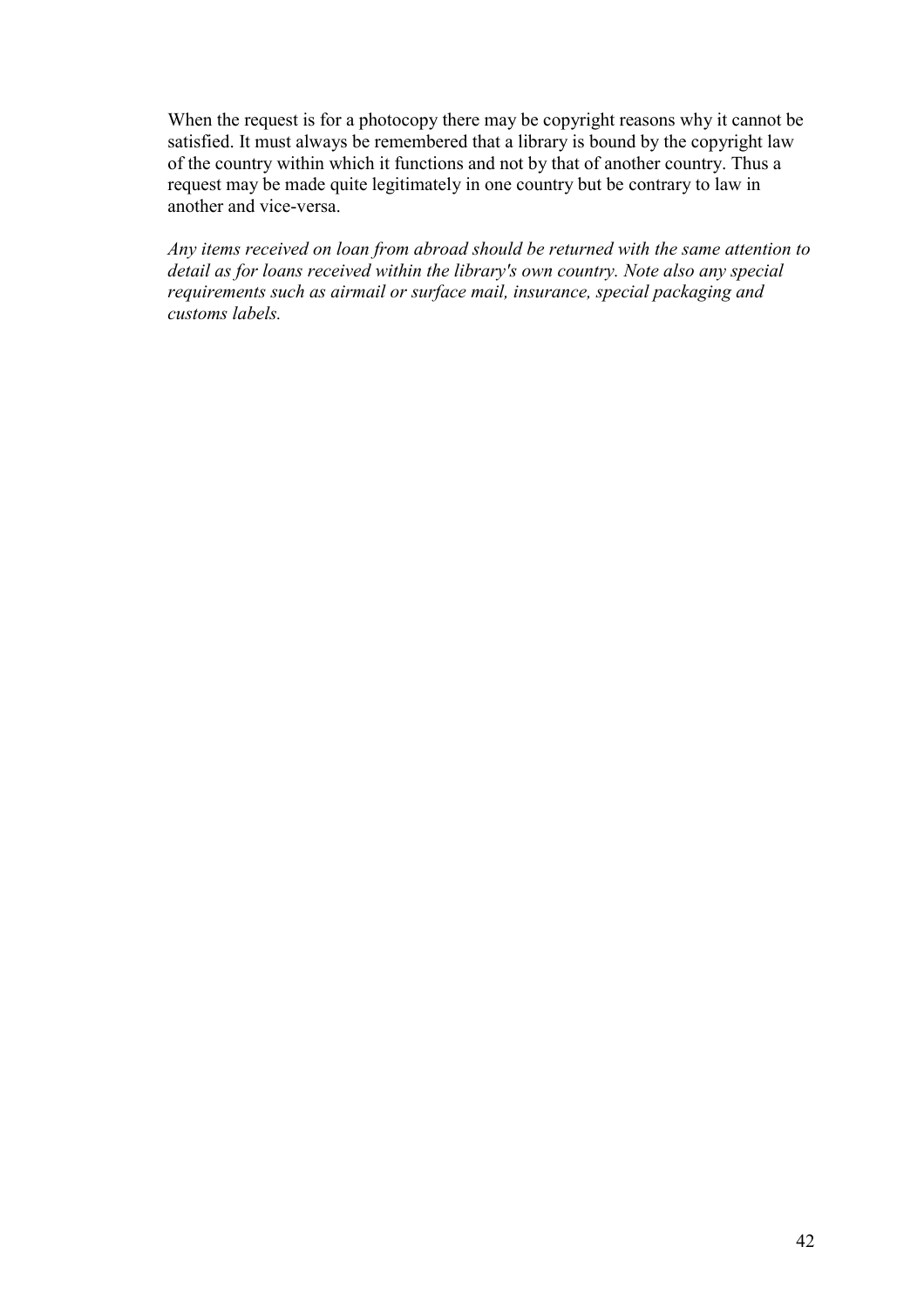# **Appendix 1 Survey of Interlending in Libraries for the Blind**

This survey was carried out in 1999 so should be read with some caution. It is hoped that in the interim more of the libraries will have been equipped with computers and internet/e-mail connections.

The response of 20% of the libraries contacted is reasonable for any survey. However if these are the libraries which responded because they have an interlending service or have been involved in interlending, then one can see that the libraries for the blind have much to do in order to exploit the possibilities of interlibrary loan.

In their defence there are factors which may work against such exchanges. Apart from the language of the text, the format to which it is converted has to be suitable for the reader. There are different standards of braille, some of which are shortened or compressed and not all readers are used to the extra codes that are used. Audio formats may not be suitable for the machines used in another country. Several countries use standards different from commercially available machines, to offer some sort of protection against copying and to ensure that the books are only used by registered visually impaired readers who have these special machines. Policies differ from country to country.

There is clearly much to be done in making catalogues accessible via the Internet. The larger libraries tend to have this facility already, but other surveys have shown that smaller libraries particularly in developing countries do not have a catalogue at all. When production is small a list may seem to be sufficient. As the stock grows and other people want to search for materials the decision not to have a catalogue may seem to be short-sighted.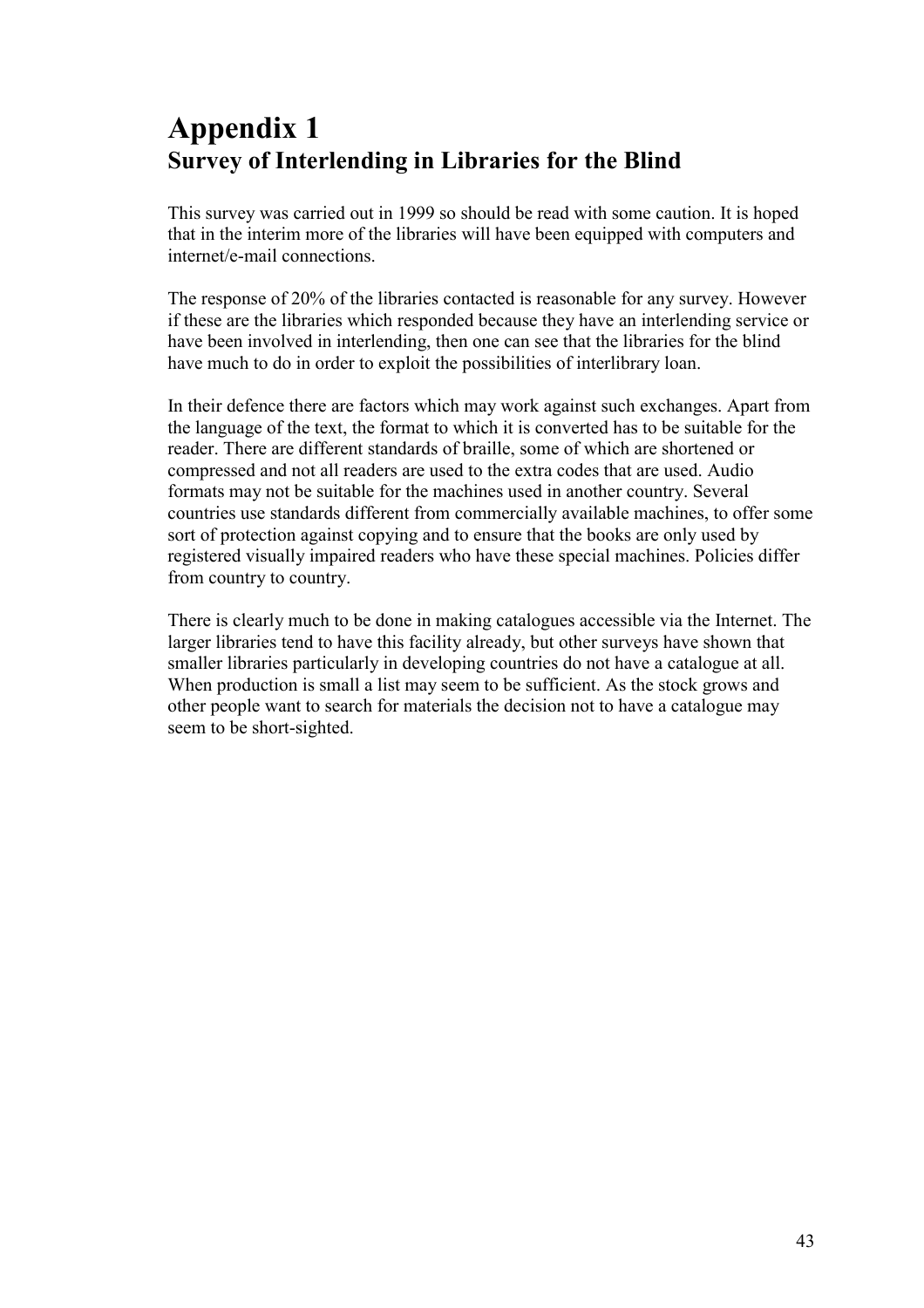## **SLB Questionnaire: Inter-Library Loan**

#### **1. Introduction**

A total of 284 questionnaires were sent out, covering 78 different countries.

A total of 68 replies were received. 11 of those replying did not fill out the questionnaire as they did not offer inter-library loan services (9) or had received the questionnaire in error (2). The remaining 57 questionnaires were then analysed.

#### **2. Initial results**

#### **2.1 Respondents**

The 57 replies came from 30 different countries, namely:

| <b>Country</b>     |
|--------------------|
| Argentina          |
| Australia (7)      |
| Belgium (2)        |
| Canada (3)         |
| Croatia            |
| Denmark            |
| Finland            |
| France (2)         |
| Germany (5)        |
| Hong Kong          |
| Iceland            |
| India              |
| Israel             |
| Japan (3)          |
| Luxembourg         |
| Netherlands        |
| New Zealand (2)    |
| Norway             |
| Pakistan (2)       |
| Russia             |
| Spain (2)          |
| Sri Lanka          |
| Swaziland          |
| Sweden             |
| Switzerland (2)    |
| Thailand           |
| Turkey             |
| United Kingdom (3) |
| USA(6)             |
| Yugoslavia         |
|                    |

Of the 57 full responses, 23 organisations replied that they only provided an interlibrary loan service within their own countries, leaving **34** organisations that lend both nationally and internationally.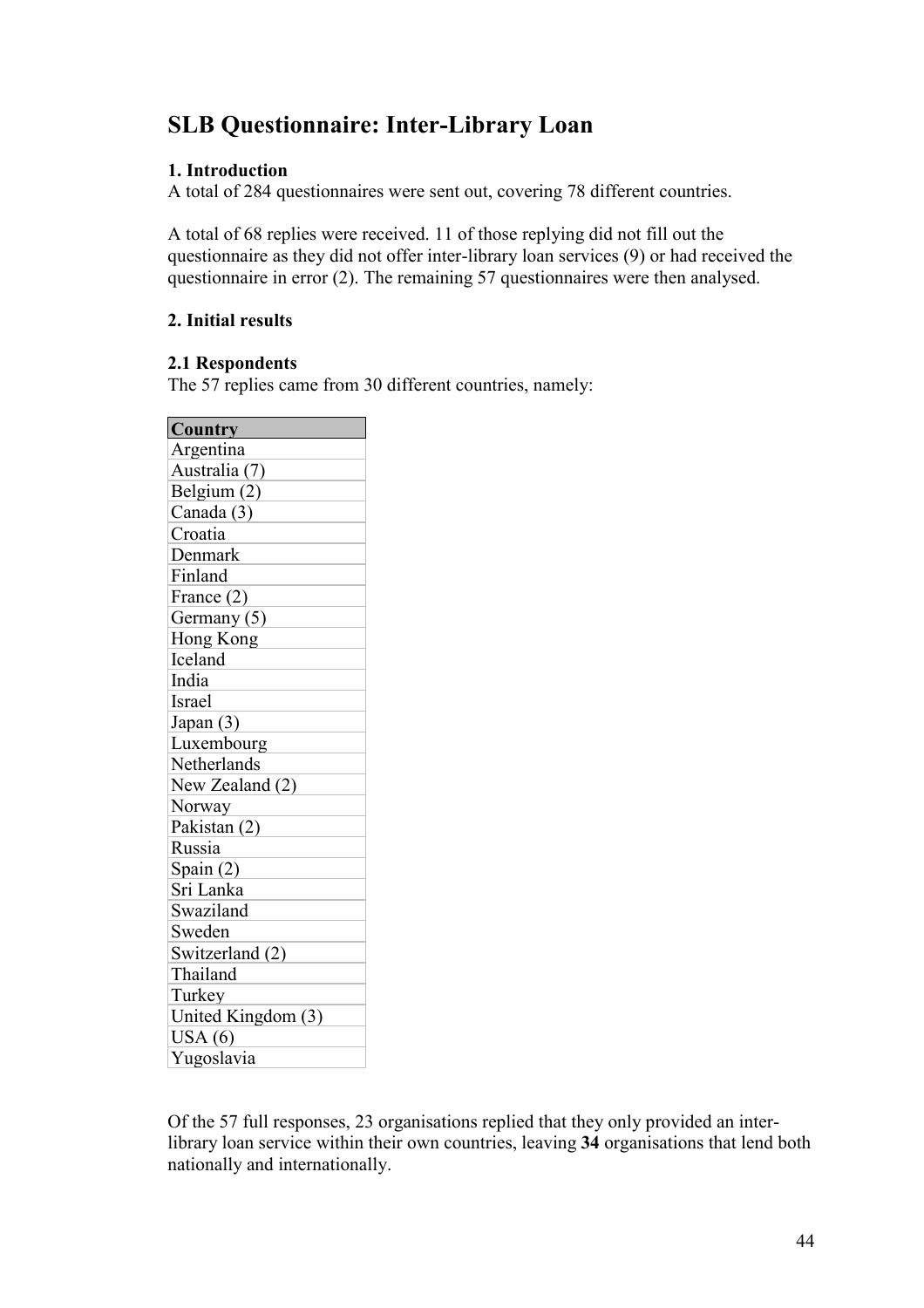| Organisations providing international inter-library loan services |  |  |  |
|-------------------------------------------------------------------|--|--|--|
|                                                                   |  |  |  |

| Organisation                                                    | <b>Country</b> |
|-----------------------------------------------------------------|----------------|
| Bibliothèque de l'Oeuvre Nationale des Aveugles                 | Belgium        |
| Arizona State Braille and Talking Book Library                  | <b>USA</b>     |
| Deutsche Katholische Blindenbucherei                            | Germany        |
| Hong Kong Society for the Blind                                 | Hong Kong      |
| Novosibirsk Regional Special Library for the Blind and Visually | Russia         |
| Royal New Zealand Foundation for the Blind                      | New Zealand    |
| Croatian Association for the Blind                              | Croatia        |
| Vision Australia Library                                        | Australia      |
| NLS Service for Blind & Physically Handicapped                  | <b>USA</b>     |
| Educational Technology for the Blind Centre                     | Thailand       |
| Central Library for Blind and Visually Impaired and Handicapped | Israel         |
| <b>RVIB Library and Information Services</b>                    | Australia      |
| Association des Aveugles du Luxembourg asbl                     | Luxembourg     |
| CNIB Library for the Blind                                      | Canada         |
| National Library of Turkey                                      | Turkey         |
| <b>SVB</b>                                                      | Netherlands    |
| Westdeutsche Blindenhorbucherei eV                              | Germany        |
| Blindenbibliothek der CAB                                       | Switzerland    |
| <b>ONCE</b>                                                     | Spain          |
| Readings for the Blind INC                                      | <b>USA</b>     |
| Stiftung Centralbibliothek fuer Blinde                          | Germany        |
| Danish National Library for the Blind                           | Denmark        |
| National Library for the Blind                                  | England        |
| Swedish Library of Talking Books and Braille                    | Sweden         |
| Calibre Cassette Library                                        | United Kingdom |
| Finnish Library for the Visually Impaired                       | Finland        |
| Talking Book & Braille Services                                 | <b>USA</b>     |
| Nueva Luz                                                       | Spain          |
| Bibliotheque Braille Romande et Livre Parle/ABA                 | Switzerland    |
| Vlaamse Blindenbibliotheek                                      | Belgium        |
| <b>Tasmanian Braille Writers' Association</b>                   | Australia      |
| <b>Queensland Braille Writing Association</b>                   | Australia      |
| Norwegian Library of Talking Books and Braille                  | Norway         |
| <b>National Diet Library</b>                                    | Japan          |

Of these organisations, almost 50% (18) have a website on the Internet and almost 75% (27) gave an e-mail address.

The following sections analyse the information provided by these 34 organisations.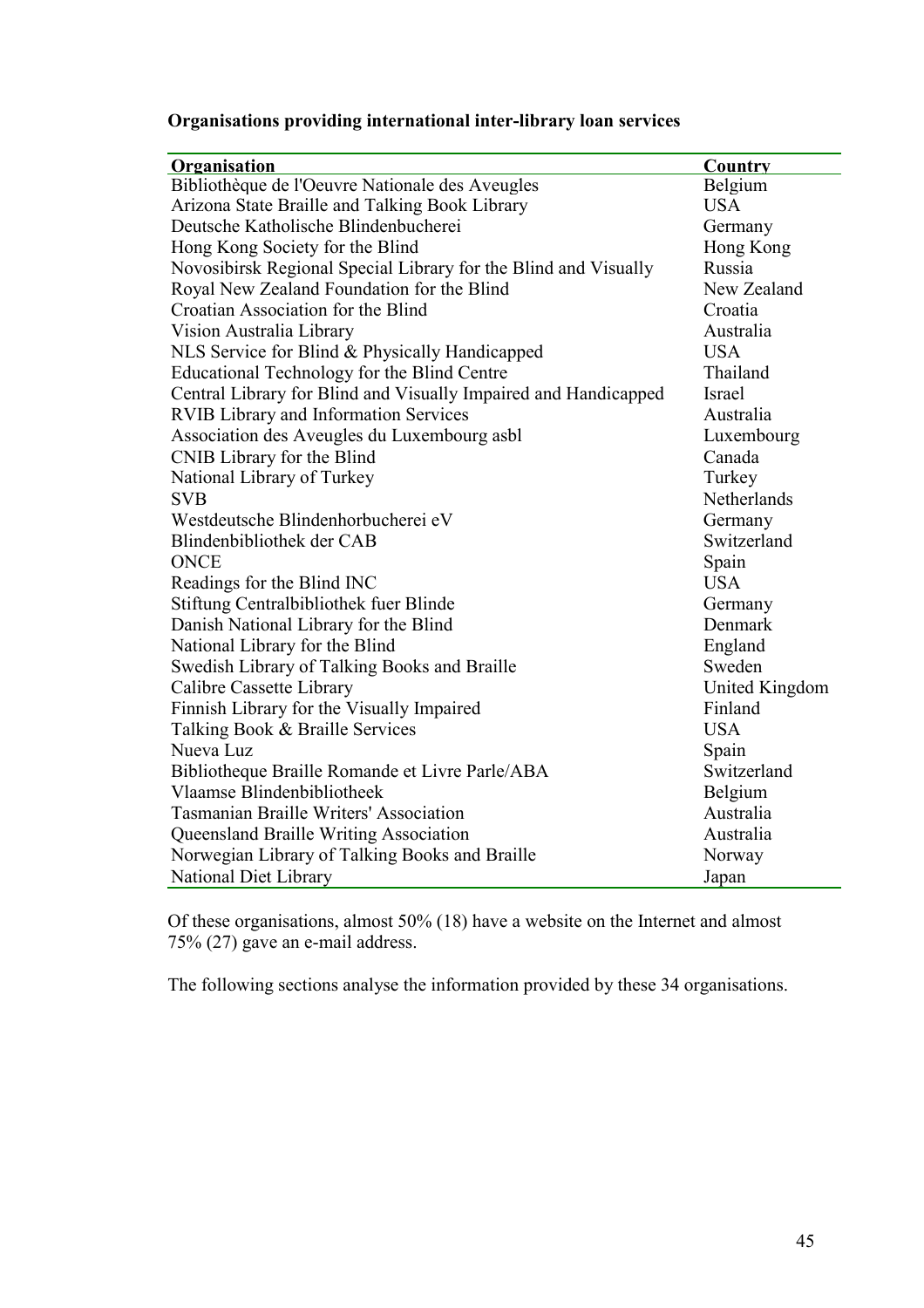#### **2.2 Materials**

Respondents were asked which materials they make available for international interlibrary loan:

| <b>Type of material</b> | <b>Number of organisations</b> |
|-------------------------|--------------------------------|
| <b>Braille</b>          | 23                             |
| Audio                   | 26                             |
| Large Print             |                                |
| Digital Files           |                                |
| Other (Moon)            |                                |

These materials were available in a number of different languages.

| <b>Type of material</b> | Languages                                                                    |
|-------------------------|------------------------------------------------------------------------------|
| <b>Braille</b>          | English $(14)$ , French $(5)$ , German $(4)$ , Spanish $(3)$ , Dutch $(2)$ , |
|                         | Norwegian, Japanese, Danish, Chinese, Russian, Maori, Croatian,              |
|                         | Thai, Hebrew, Arabic, Indonesian, Swedish, Finnish, Esperanto,               |
| Audio                   | English $(13)$ , French $(5)$ , German $(6)$ , Spanish $(3)$ , Dutch $(2)$ , |
|                         | Italian (2), Norwegian, Japanese, Danish, Chinese, Russian, Maori,           |
|                         | Croatian, Thai, Hebrew, Arabic, Indonesian, Swedish, Finnish,                |
|                         | Idish, Polish                                                                |
| Large Print             | English (2), Swedish, Japanese, Croatian, Russian, French                    |
| Digital Files           | Finnish, English, Maori                                                      |
| Other (Moon)            | English                                                                      |

#### **2.3 Making requests**

Respondents were asked by which methods they wanted to receive requests for international interlibrary loans.

| <b>Method</b> | <b>Number</b> |
|---------------|---------------|
| By post       | $\gamma$      |
| By Phone/Fax  |               |
| By e-mail     | ل کے          |

Respondents were asked if there was a special form for requesting an interlibrary loan. Only 7 organisations replied that there was such a form, with 2 references to the "British Library" form. 4 organisations attached the form they used and 1 organisation (Swedish Library of Talking Books and Braille) accepted requests via their Internet website.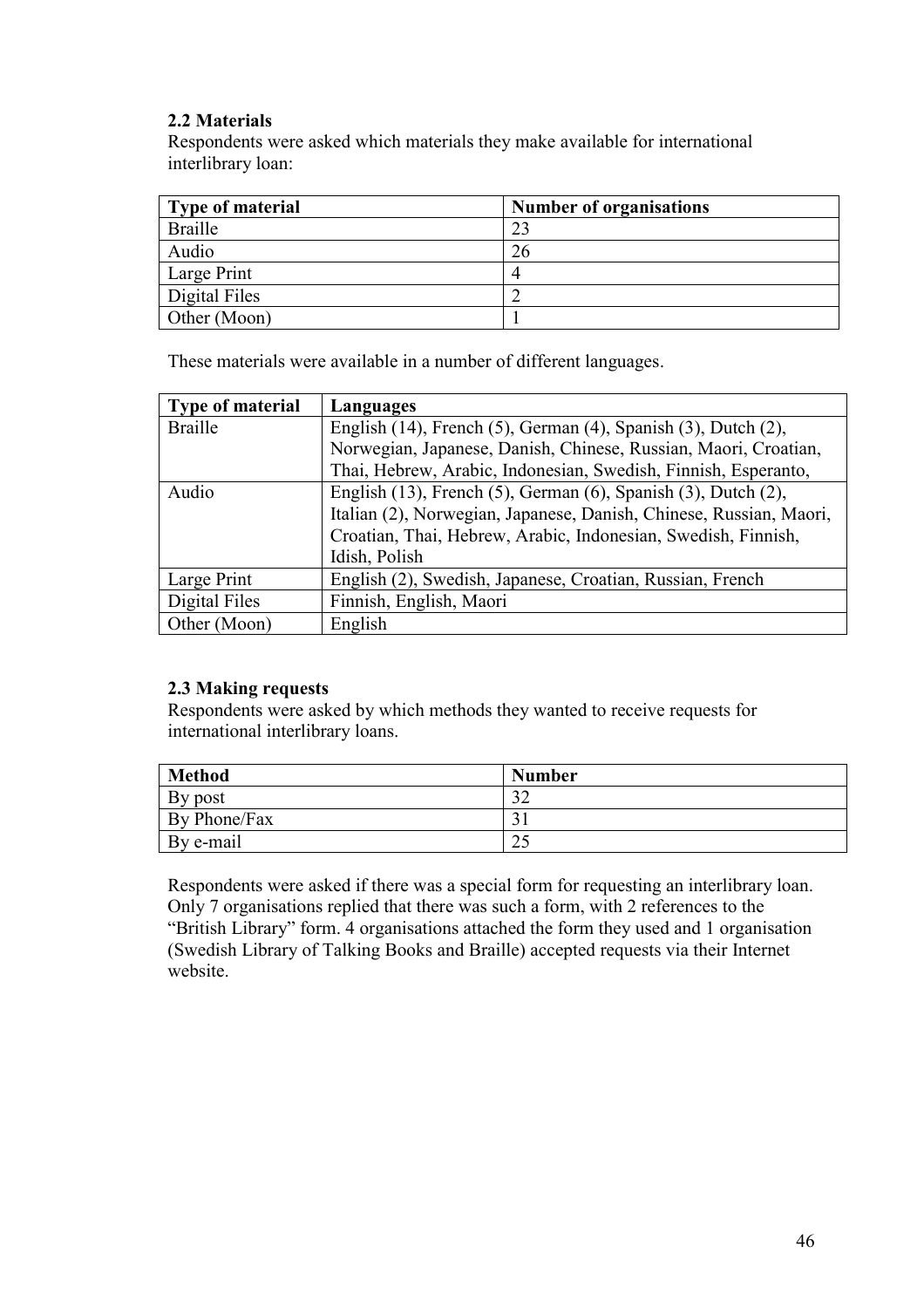Respondents were asked what kind of information they would need from the borrowing library to generate an interlibrary loan.

| Type of information needed | <b>Number</b> |
|----------------------------|---------------|
| Title                      | 32            |
| Author                     | 31            |
| Year of Publication        | 15            |
| Verification               |               |
| Format Specification       | 24            |
| <b>ISBN Number</b>         |               |

#### **2.4 Using materials**

Respondents were asked for the loan period for the materials they expected to be returned.

| Loan period | <b>Number</b> |
|-------------|---------------|
| 1 month     |               |
| 2 months    |               |
| 3 months    |               |
| 6 months    |               |
| 12 months   |               |
| No limit    |               |

Respondents were asked if they expected the materials loaned to be returned to their library. 29 respondents replied that they wanted all the loaned materials back.

#### **2.5 Payment**

Respondents were asked if a charge was made for the international interlibrary loan service. 32 of the 34 respondents stated that there was no charge made for this service. Of the two organisations that levy a charge, one was a commercial organisation.

#### **2.6 Additional Comments**

A number of comments were also made and some of these are reproduced below.

According to Finnish copyright law all library material (audio, braille, and electronic material) can be borrowed or lent only to visually impaired persons. People cannot borrow electronic material with other reading difficulties (so far). They can be served with audio material however. The library has proposed a change to copyright law so that all library material could be available to all library users.

We lend out audio books and braille books abroad mostly directly to borrowers living abroad but also to libraries.

We interlend materials only to libraries in Japan, though international lending may become possible in the future

Due to copyright regulations, e-text books are not lent outside Sweden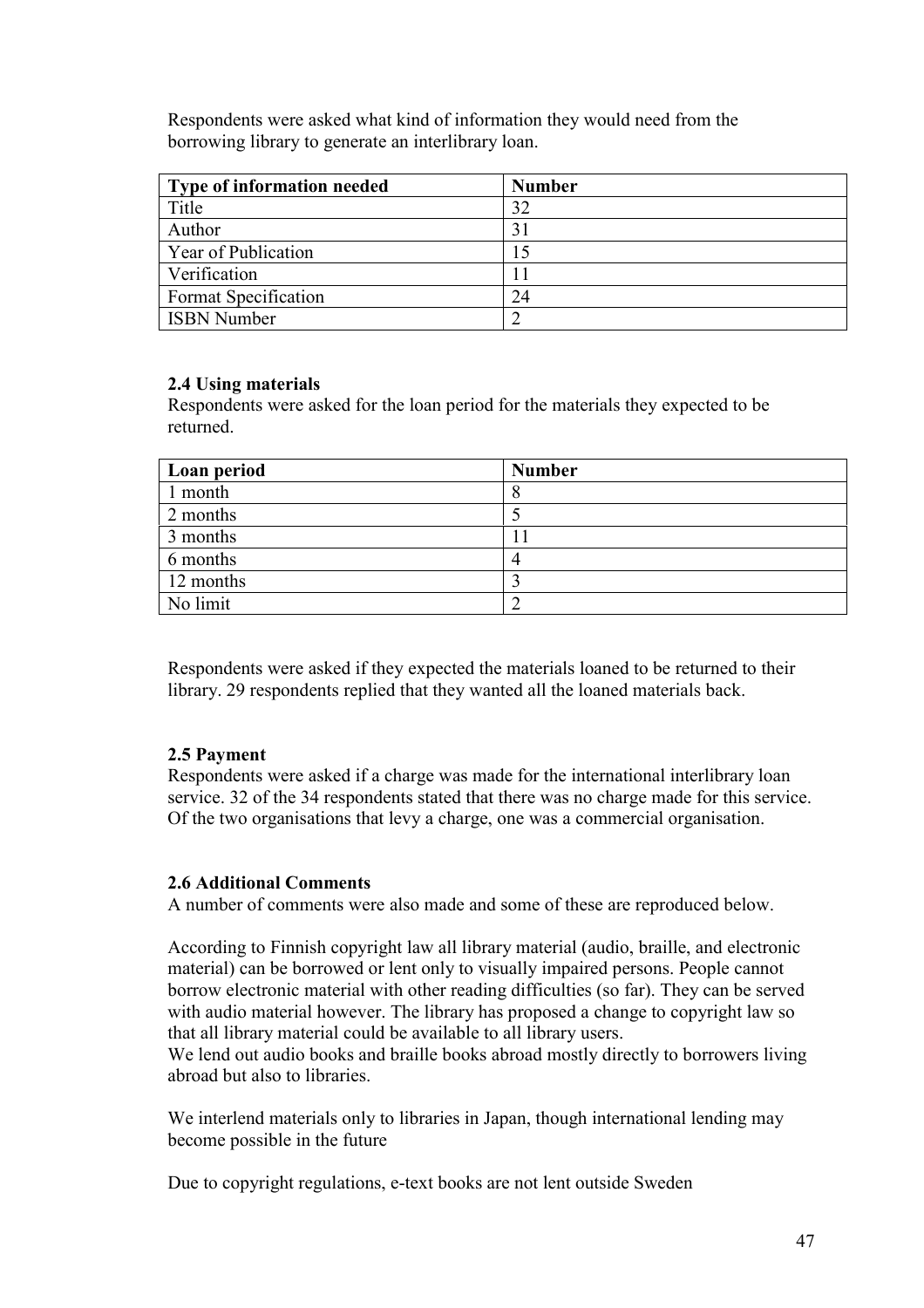Terms of copyright agreements specify that we only lend to print disabled individuals. The standard form must therefore accompany all ILL requests. About 10% of titles only have copyright clearance for the UK.

Kinds of services include exchange of editions in electronic form; information exchange from specialised databases on activities directions of establishments and organisations which are occupied with social care of people with physical disabilities in Russia and foreign countries

We will offer books in DAISY format in the future

A standard inter-library order form would be desirable.

From January 2000 our catalogue will be available on the Internet.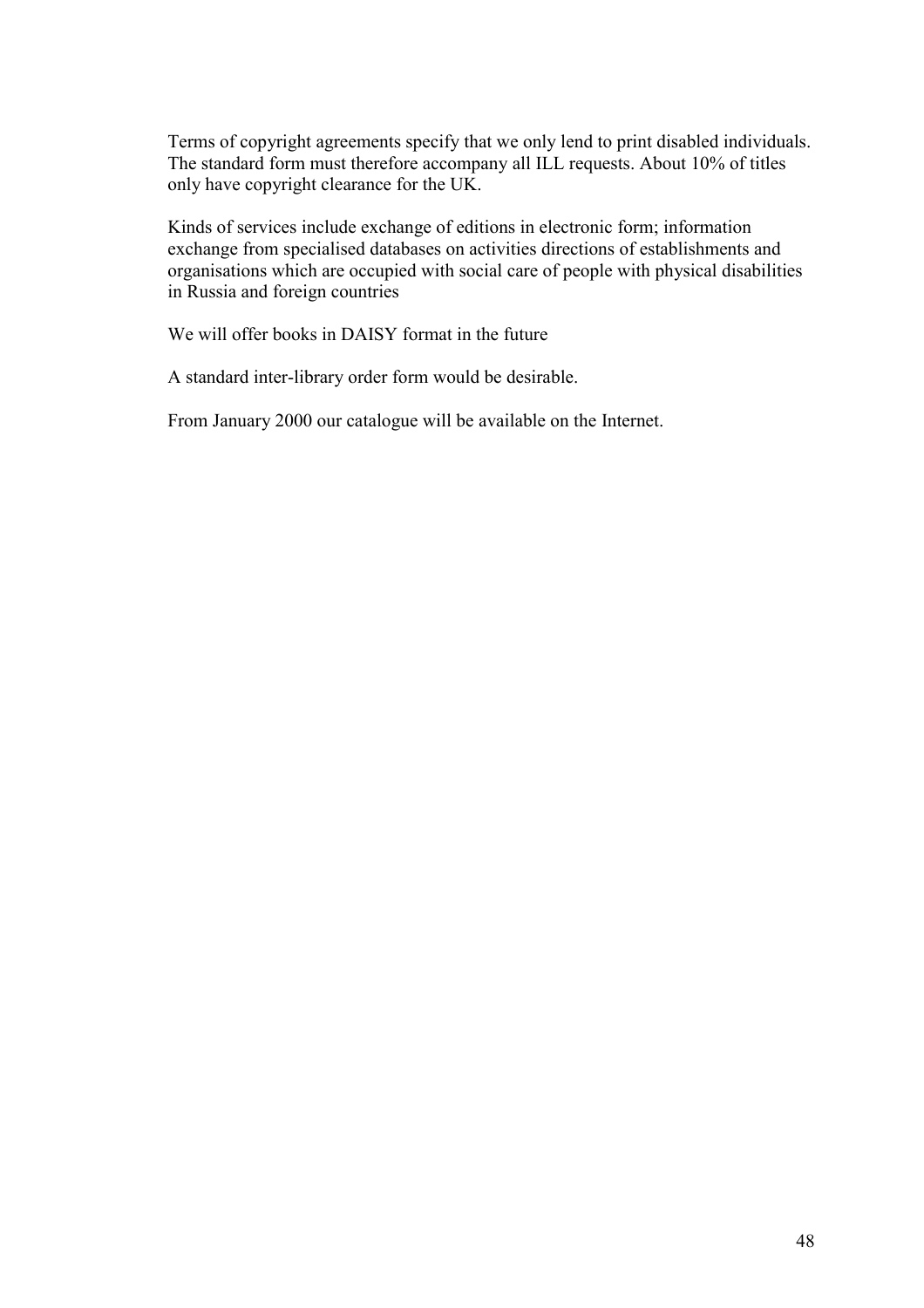# **Appendix 2**

#### **Model National Interlibrary Loan Code First agreed by IFLA 1983 Revised 2000**

This model national code for interlibrary loan and document supply was first established in 1983 by the IFLA Office for International Lending (OIL). It has been fully updated and revised by OIL and the IFLA Section on Document Delivery and Interlending in 2000. It is recommended as a model for all countries that do not at present have a national code for interlibrary loan, or that wish to revise existing codes.

A model national code clearly cannot take account of all variations in practice between countries. Provision has therefore been made for individual countries to include information specific to their country (see sections in square brackets).

If the model code cannot be adapted to any particular country's needs, the following checklist may be used as a guide to the topics that a code should cover:

- definition of interlending
- a statement of any broad principles
- any other national regulations, manuals, etc that should be known
- verification of requests
- location of required materials and/or channels to be used
- standard formats
- sending the request
- treatment of requests received
- supplying the item
- loan periods, return of material, renewals
- responsibility for loss or damage
- charges and payment procedures
- **statistics**

#### **Model national interlibrary loan code**

#### **Scope**

The object of this code is to improve efficiency by providing standard procedures for interlibrary loan and document supply. It does not preclude other agreements between local or subject-related groups of libraries, nor does it apply to international lending, which is governed by the document International Lending and Document Delivery: Principles and Guidelines for Procedure.

#### **Definition**

Interlending is the process whereby one library obtains from another specified library material requested by its users and not available from its own stock. The requested material may be sent as a temporary loan or a substitute copy may be supplied instead.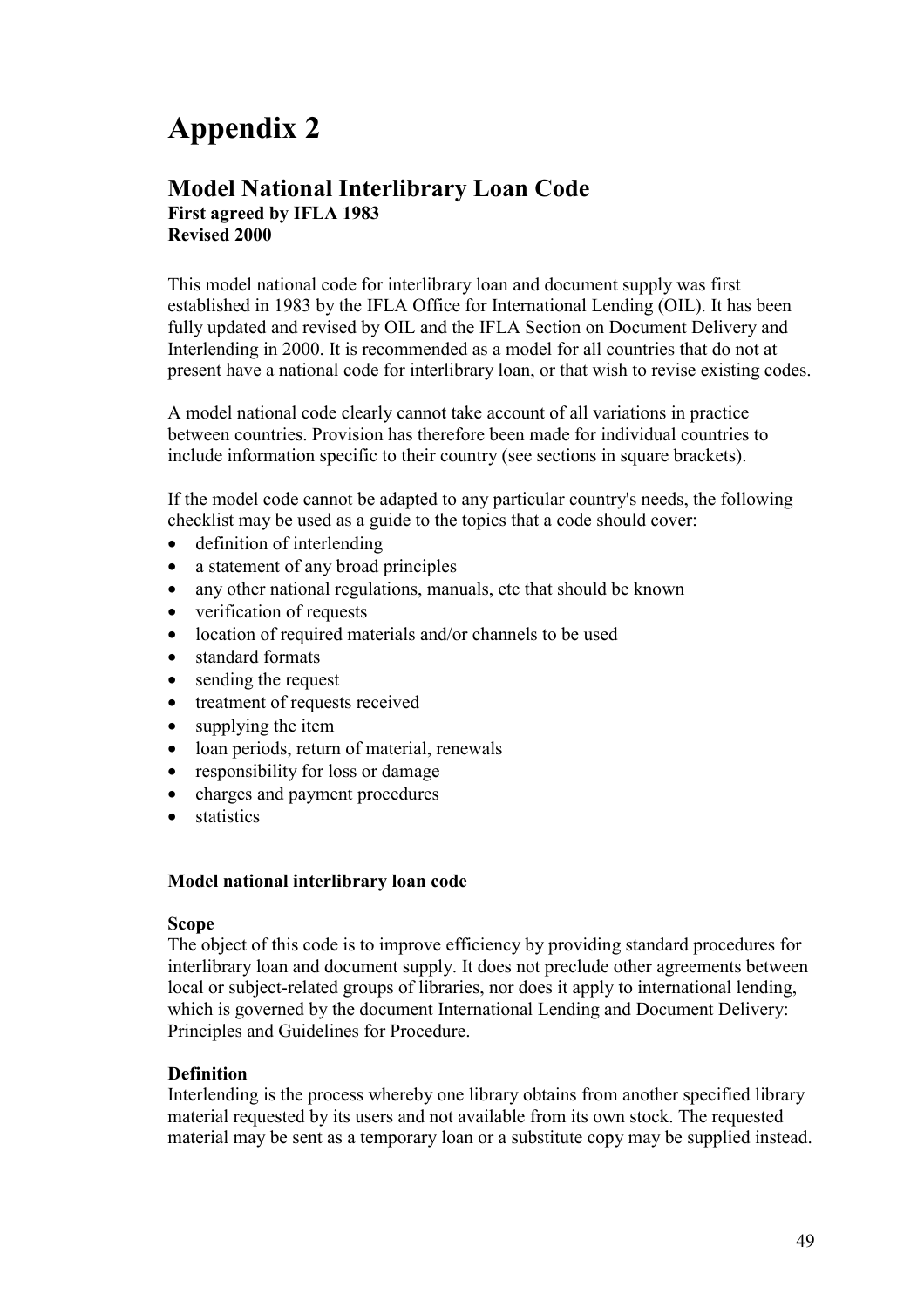#### **Principles**

Interlending should be recognised as a vital element in making library materials available to users. Libraries are expected to acquire materials most likely to be needed by their users but should also expect to borrow material from other libraries to meet legitimate demands by users for material that is not in stock or temporarily inaccessible to the user. All libraries should publicise their interlending services to their users. In the interest of mutual support and the widest possible availability of published documents (which is in the public interest), libraries should be as liberal as possible in their interlending policies and should seek to develop and support a fast and efficient national system.

Requesting libraries should be aware of existing regulations and agreements on interlending. [State here any specific codes, manuals, etc that should be known.] Supplying libraries should make available on request a statement of their interlending policy and charges.

Requesting libraries should be aware of their own collection development policy, as in certain circumstances permanent acquisition of the item may be more appropriate than obtaining the item through ILL.

It is legitimate to request any kind of library material, but rare, fragile, or bulky items, or items that cannot be photocopied and are in high local demand, are less likely to be readily supplied. The supplying library has the ultimate right to decide whether to supply any requested item.

#### **Requesting**

Requests made by users should be scrutinised and despatched by the requesting library as quickly as possible: within one working day for straightforward requests and up to three working days for requests with poor bibliographic details. Where the details given by the user are incomplete or inaccurate, the requesting library should make a reasonable effort to verify the information in whatever bibliographic tools it possesses; if unsuccessful, it should state the sources tried.

Details of the requested item should be adequate for its identification by the supplying library. The exact bibliographic details required may vary from one supplying library to another, but guidelines on what elements to include can be found on the IFLA International Request Form, in the IFLA Guidelines for sending ILL requests by email, and in the IFLA Fax Guidelines. A source of reference should be quoted wherever possible.

Decisions on where to send requests should depend principally on the likelihood of first-time success; reapplication or circulation of requests among libraries is a principal cause of delay and high costs. If possible, a small number of regular channels should be utilised consistently. Large numbers of requests should be sent only to those libraries that are willing to accept them. Location tools, union catalogues and accessible library catalogues should be used as and where appropriate. [State any specific location services that should be used.]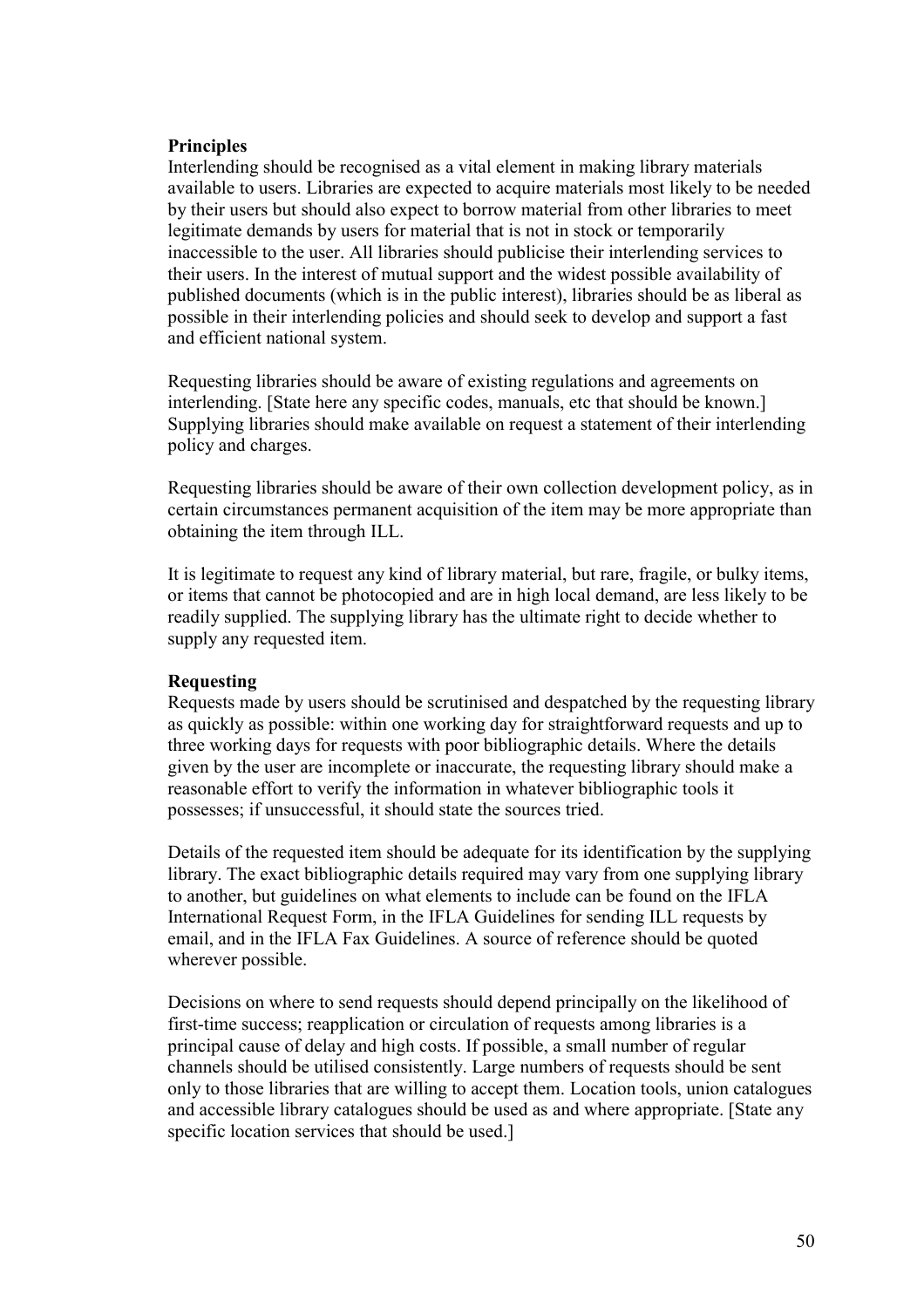Standard request forms or other standard formats should be used. [State any standard forms or formats that should be used.] Where a loan, photocopy, microfilm, etc is specifically required, this should be stated in the request.

Where copyright restrictions may apply, a declaration should be made by the requesting library that it has conformed to them.

Requests should be despatched by fast transmission methods, for example by electronic transmission, fax or the fastest regular mail service. [State any particular transmission method(s) that should be used.]

Supplying Libraries receiving requests should deal with them as expeditiously as possible. When a request cannot be satisfied or if there is likely to be a serious delay in supplying, then either the requesting library should be notified immediately or, if there is a rota of locations, the request should be passed to the next location.

The supplying library should ensure that items supplied on loan are clearly marked with the name and address of the owning library, the date by which the loan is to be returned and any special conditions that apply to it. Loan periods should be adequate to allow for transmission in both directions as well as use by the borrower. [State any standard loan period.] Items supplied should be packaged carefully and addressed clearly, and despatched by fast postal or other delivery services.

#### **Receipt and return**

The borrowing library should take due care of material received on loan and respect any special conditions. Loans should be returned in time to arrive at the supplying library by the due date. Requests for renewals should be made well before the due date; where no response is received, the renewal may be assumed to have been granted.

Notification of receipt of an item on loan or of its return to the supplying library is not necessary, unless specifically requested.

The borrowing library is responsible for any loss or damage of material loaned to it, from the time of its despatch by the supplying library to its return there. However, supplying libraries should take the precaution of insuring any particularly valuable items before despatching them.

#### **Payment**

When the number of requests is low or the number of items supplied between libraries is roughly in balance (that is, where accounting costs would be higher than the charges levied), then inter-library payment should be waived. However, large net lenders may justifiably charge for providing interlending services.

Payment procedures should be simple and efficient, for example by using flat-rate charges or by batch invoicing. Supplying libraries should make information on their payment procedures and current charges readily available to requesting libraries.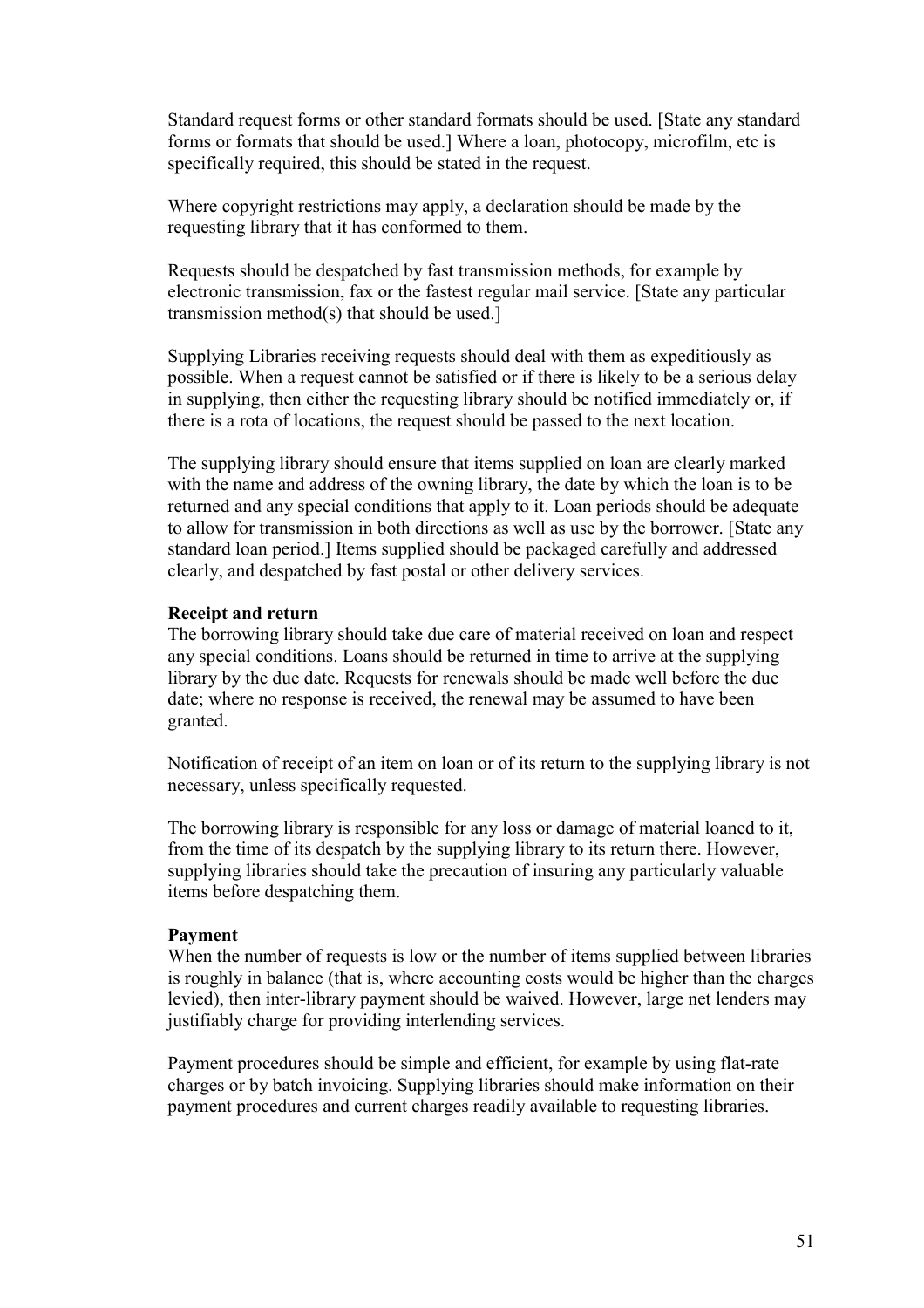Charges made by supplying libraries should not normally be passed on by requesting libraries to individual users, although a small standard charge may be made so as to deter frivolous requests.

#### **Statistics**

Where a national body requires the submission of interlending statistics, libraries should record statistics for this purpose. Statistics elements of electronic ILL management systems should be used wherever possible, and libraries should aim to ensure consistency in type and frequency of statistics collection.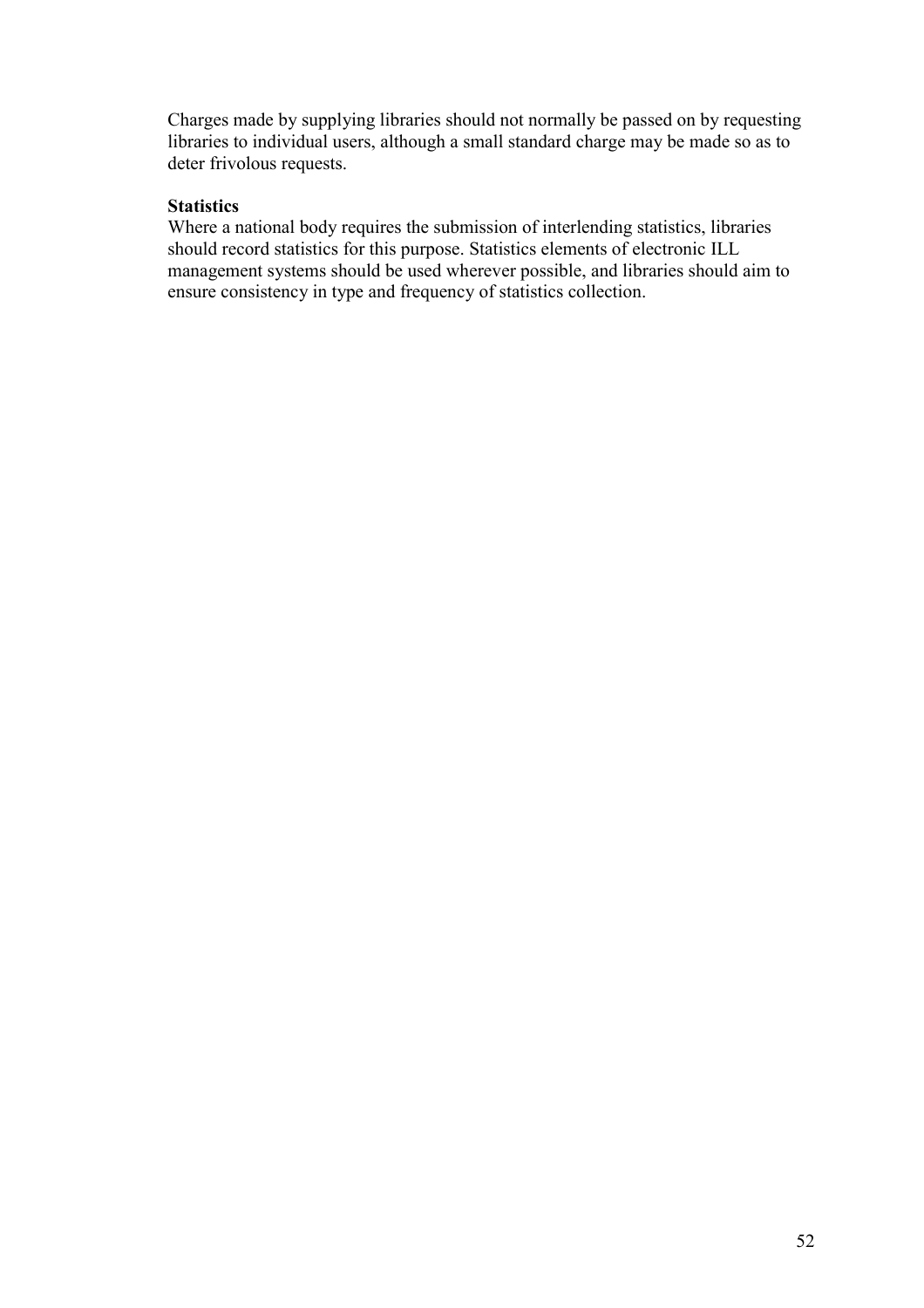# **Appendix 3**

#### **International Lending and Document Delivery: Principles and Guidelines for Procedure First agreed by IFLA 1954 Major revision 1978, modified 1987 Major revision 2001**

The shared use of individual library collections is a necessary element of international co-operation by libraries. Just as no library can be self-sufficient in meeting all the information needs of its users, so no country can be self-sufficient. The supply of loans and copies between libraries in different countries is a valuable and necessary part of the ILL process.

Since every country must determine the ways in which it conducts interlending and document supply, the following principles and guidelines have no mandatory force. However individual countries and libraries are strongly encouraged to use these guidelines as a basis for the conduct of international lending. The principles protect the interests of all libraries, and set out the recommended practice by individual nations for

document provision.

There are eight major principles, each of which is supported by a number of guidelines.

The terms lending, interlending and interlibrary loan, and the terms document supply and document delivery, have been used interchangeably throughout this document.

#### **Principles and Guidelines for Procedure**

#### **1. National responsibility**

Each country should accept responsibility for supplying copies of its own publications to any other country, by loan, photocopy or other appropriate method. This applies certainly to those published from the present date, and as far as possible retrospectively.

1.1. Each country has a special responsibility to supply its own national imprints to libraries in other countries. The concept of universal availability of published material (UAP) relies on this principle, and this responsibility should be accepted readily by all countries.

1.2. No country or library is under an obligation to supply a work that has been requested, but all reasonable efforts should be made to satisfy international requests.

1.3. Particular effort should be made to satisfy requests received from libraries in less developed countries, in support of the concept of UAP.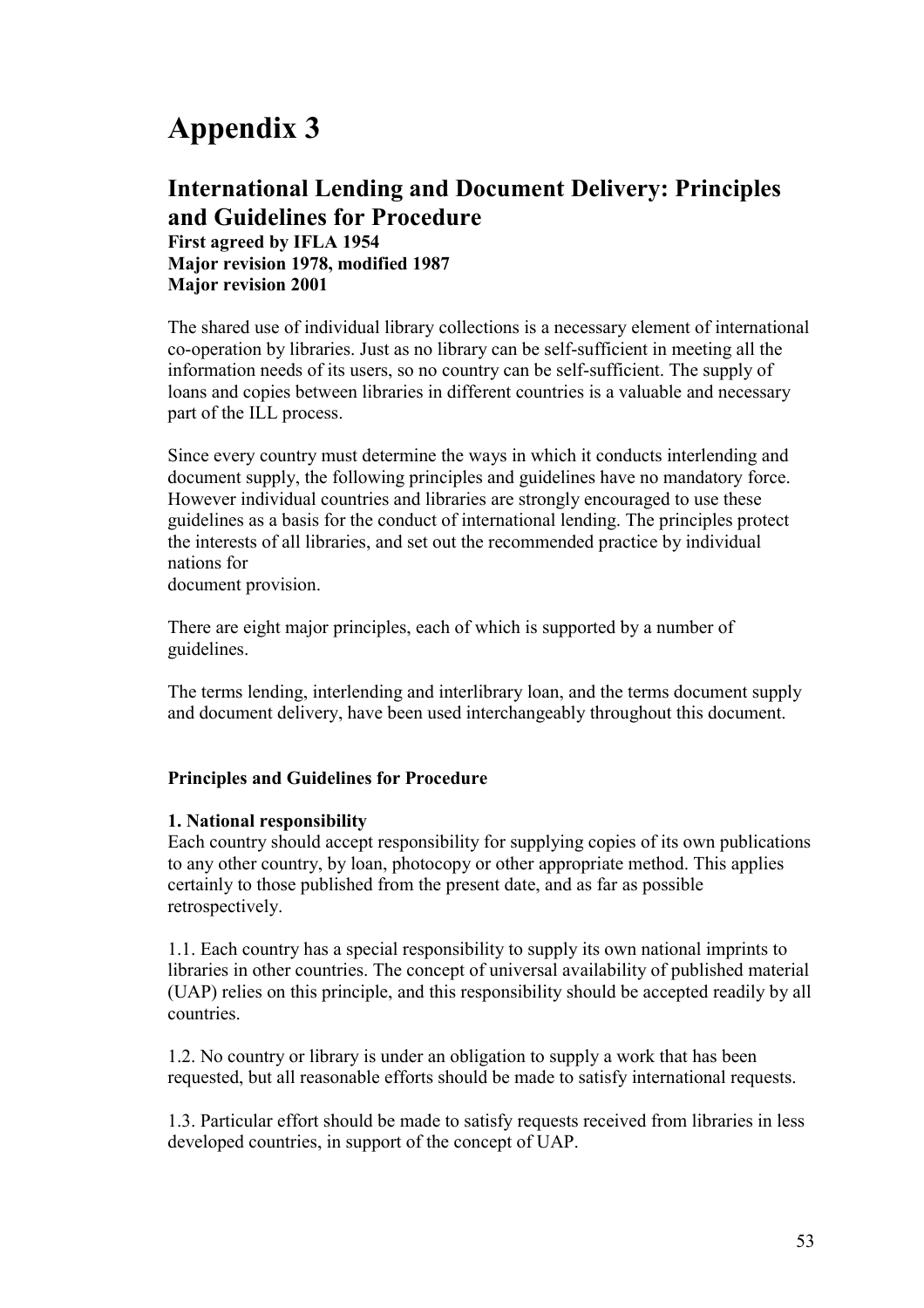1.4. All communication should be in clear and simple language in order to avoid misunderstanding across linguistic barriers.

#### **2. National lending system**

Each country should aim to develop an efficient national lending system, since national lending systems are the essential infrastructure of international lending.

2.1. Recommendations on developing efficient national lending systems are outside the scope of these guidelines, but users are referred to the Model National Interlibrary Loan Code, also produced by IFLA, which sets out the basic requirements of a national system.

#### **3. National policy for international lending**

Each country should have a national policy for the international lending and document delivery of its own publications. The policy should be disseminated through the national library, national library association, or other major interlending institution.

3.1. Where a country has a national centre for interlibrary loan and document delivery, this centre should be the main focus for the development of a national policy. Where there is no national centre, responsibility should rest clearly with the national library, a national interlending co-ordinating body, or major lending institutions.

3.2. All libraries in the country involved in international lending or document delivery should be aware of, and work within, the national policy.

3.3. The national policy for international lending should be made available to all libraries outside the country, via the national library or other lending institutions, or by other individual libraries that receive international interlending requests. Similarly, all major libraries should make available to requesting libraries their own policy on handling international requests.

3.4. The national policy should indicate whether outgoing requests should be sent via the national centre where one exists, and whether individual libraries may send requests direct to supplying libraries outside the country.

3.5. Similarly, the national policy should make clear whether incoming requests should go via the national centre (where one exists), and to what extent individual libraries should accept and satisfy international requests.

The IFLA publications **Guide to Centres of International Lending** and **Guide to Centres of International Document Delivery** list institutions to be contacted in the first instance if in doubt.

3.6. All libraries within the country should aim to handle requests from other countries in a consistent manner, in order to offer a clear and effective service for international requests.

#### **4. Sending the request**

Supplying libraries should accept requests submitted in any format wherever possible. Requesting libraries should be aware that not all formats will be accepted by all supplying libraries. Accuracy should be ensured at all points in the request process.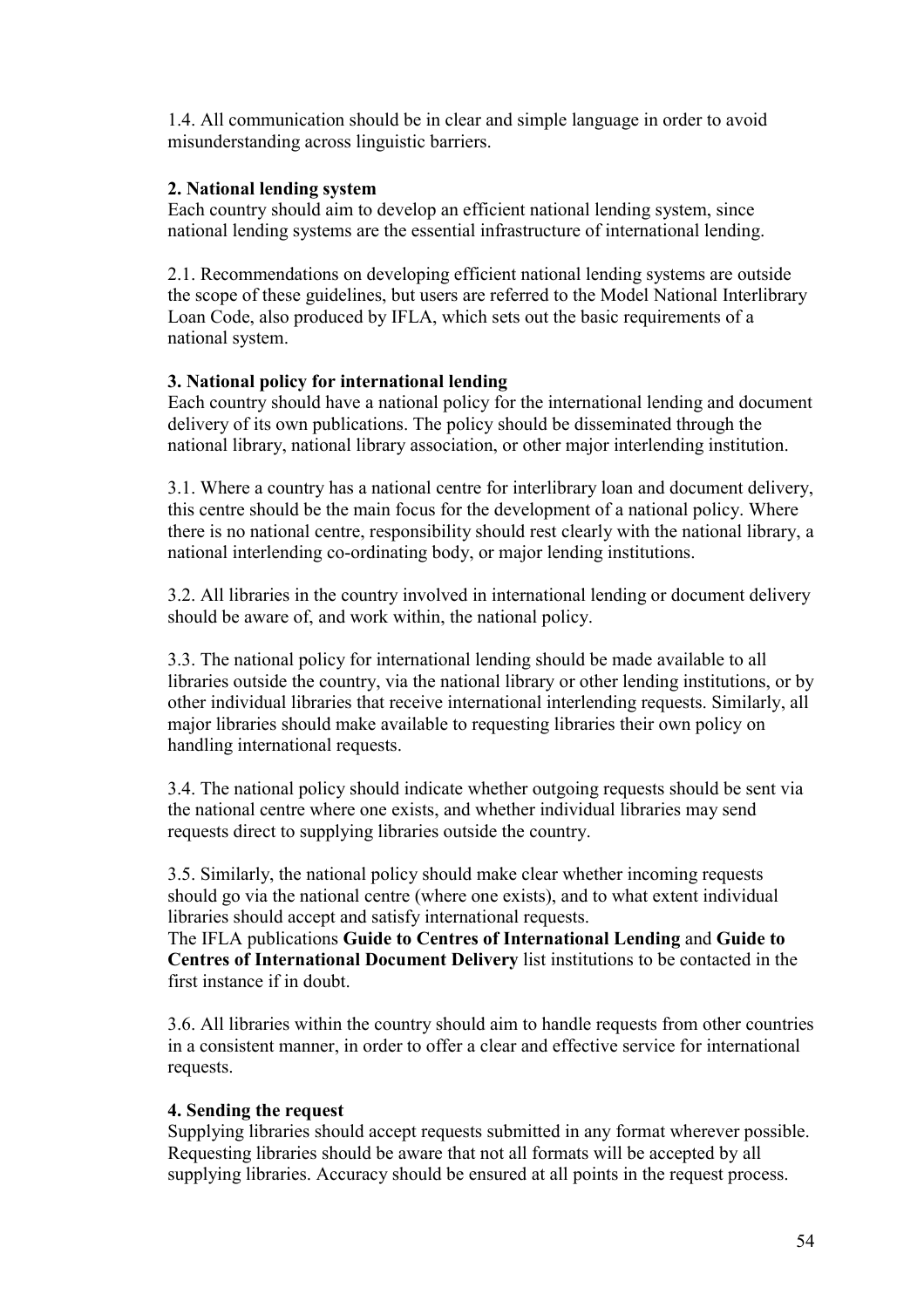4.1. The requesting library should endeavour to use electronic ILL request facilities whenever these are provided.

4.2. Requests submitted by e-mail, fax, or other fast methods should conform to agreed standards, such as the IFLA Guidelines for Email Requests the IFLA Fax Guidelines, or the ISO ILL Protocol, if appropriate.

4.3. Requests using paper forms should be on IFLA Request Forms, or on other forms authorised by IFLA.

4.4. Where the loan of an original or a specific type of copy is essential, this should be stated on the request.

4.5. Where the loan of an original is required, reasonable effort should be made to ensure that no copy is available in the requesting library's own country before a request is sent abroad.

4.6. Incomplete or inaccurate requests cause delays and may have to be returned for further checking. It is the responsibility of the requesting library to verify, and where necessary complete the bibliographic details of the item requested to the best of its ability.

#### **5. Supplying the item**

The decision whether to supply a substitute copy or to loan the original rests with the supplying library. Each country should be sympathetic to the requesting library's ability to access the supplied format.

5.1. The supplying library should send the item or provide a response as quickly as possible and by the fastest available method.

5.2. Items should be sent direct to the requesting library, except where it is specifically stated that they must be sent to a national centre.

5.3. All items lent should be clearly marked with the name of the owning library.

5.4. The supplying library should be as generous as possible in setting the due date for the return of loaned items, taking into account the time required for postal delivery and return of the item.

5.5. Where an item cannot be supplied, the reason for non-supply should be given as clearly and as fully as possible. The IFLA multilingual list of ILL Response Codes should be used for this purpose.

#### **6. Copyright**

Due regard must be given to the copyright laws of the supplying country. While material requested on international ILL may often fall within 'fair use' or 'fair dealing' provision, responsibility rests with the supplying library to inform the requesting library of any copyright restrictions which might apply.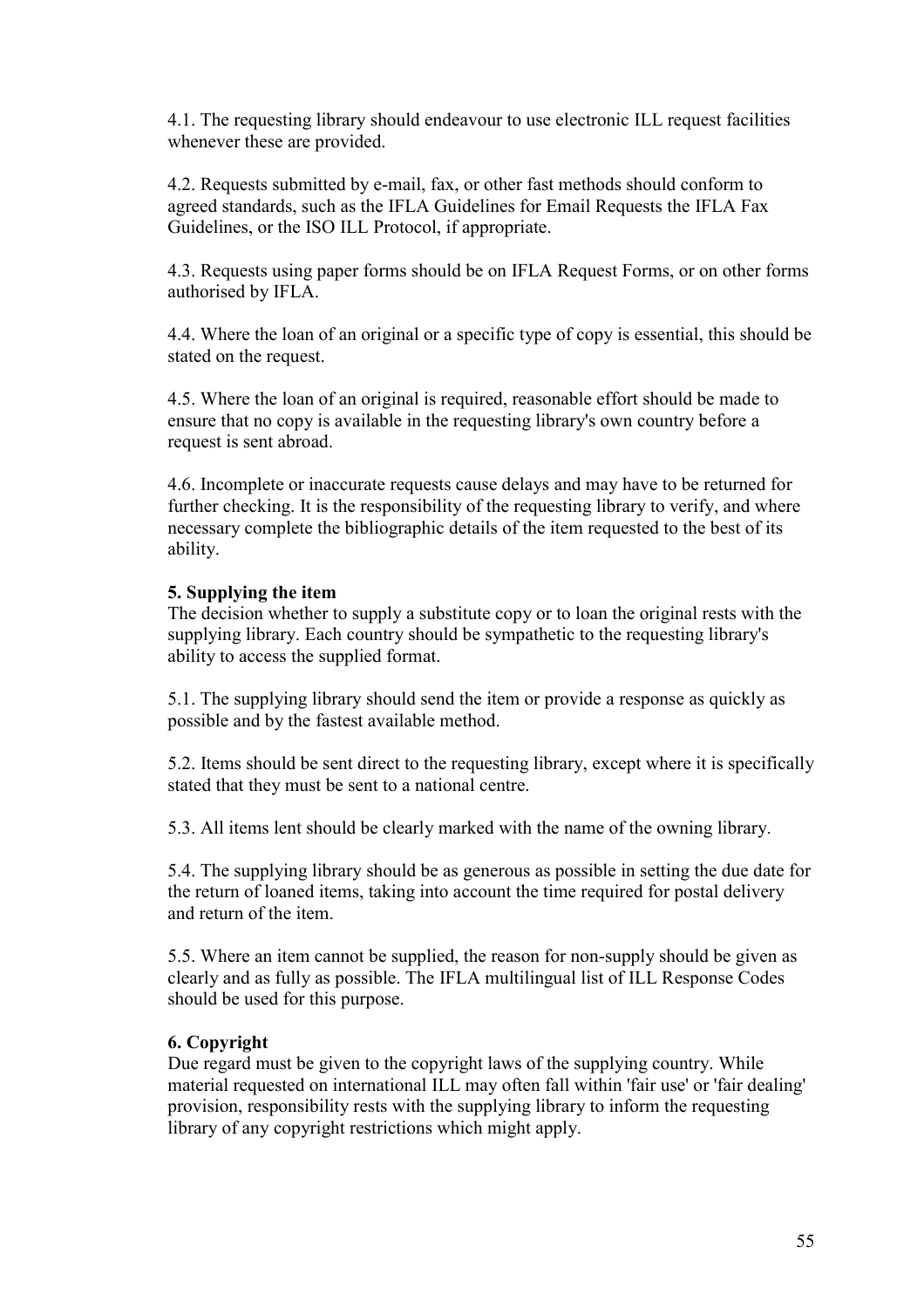6.1. These guidelines relating to copyright and international lending support the IFLA Position Statement on Copyright in the Digital Environment. Libraries should be aware of this position statement.

6.2. Each supplying library should be aware of, and work within, the copyright laws of its own country. In addition, the supplying library should ensure that any relevant copyright information is made available and communicated to requesting libraries.

6.3. Lending, and limited copying for purposes such as research or private study, are usually exceptions within national copyright legislation.

6.4. The requesting library should pay due regard to the copyright laws of the supplying library's country.

6.5. Each supplying library must abide by any licenses agreed to by their organisation, which may have some restrictions on the use of electronic resources for ILL transactions.

6.6. Libraries should be aware of the IFLA Licensing Principles when considering ILL from licensed sources.

6.7. The supplying library is not obliged to participate in services which enable copyright fee-paid copies to be supplied.

#### **7. Responsibility for loaned material**

The requesting library assumes responsibility for borrowed materials from the time the material leaves the supplying library until it is safely received back. Fast secure methods should be used for supplying and returning items.

7.1. Loans should be packaged and labelled by both the supplying and requesting libraries to ensure that they conform to customs requirements. It is the responsibility of both the requesting and supplying libraries to ensure they are aware of current customs regulations with respect to the international loan of items.

7.2. Original documents, when received by the requesting library, must be used in accordance with its normal regulations unless the supplying library stipulates certain conditions.

7.3. It is the responsibility of the requesting library to ensure that the item is securely packaged, clearly labelled and adequately insured for its return.

7.4. Items should be returned by the fastest service reasonably available to the requester. Airmail should be used whenever possible.

7.5. From the moment a library despatches an item to a requesting library until it returns, the requesting library is responsible for any loss or damage incurred. The requesting library is responsible for replacing the item, or for paying the supplying library the full estimated cost of any such loss or damage, including where requested, any administrative costs involved.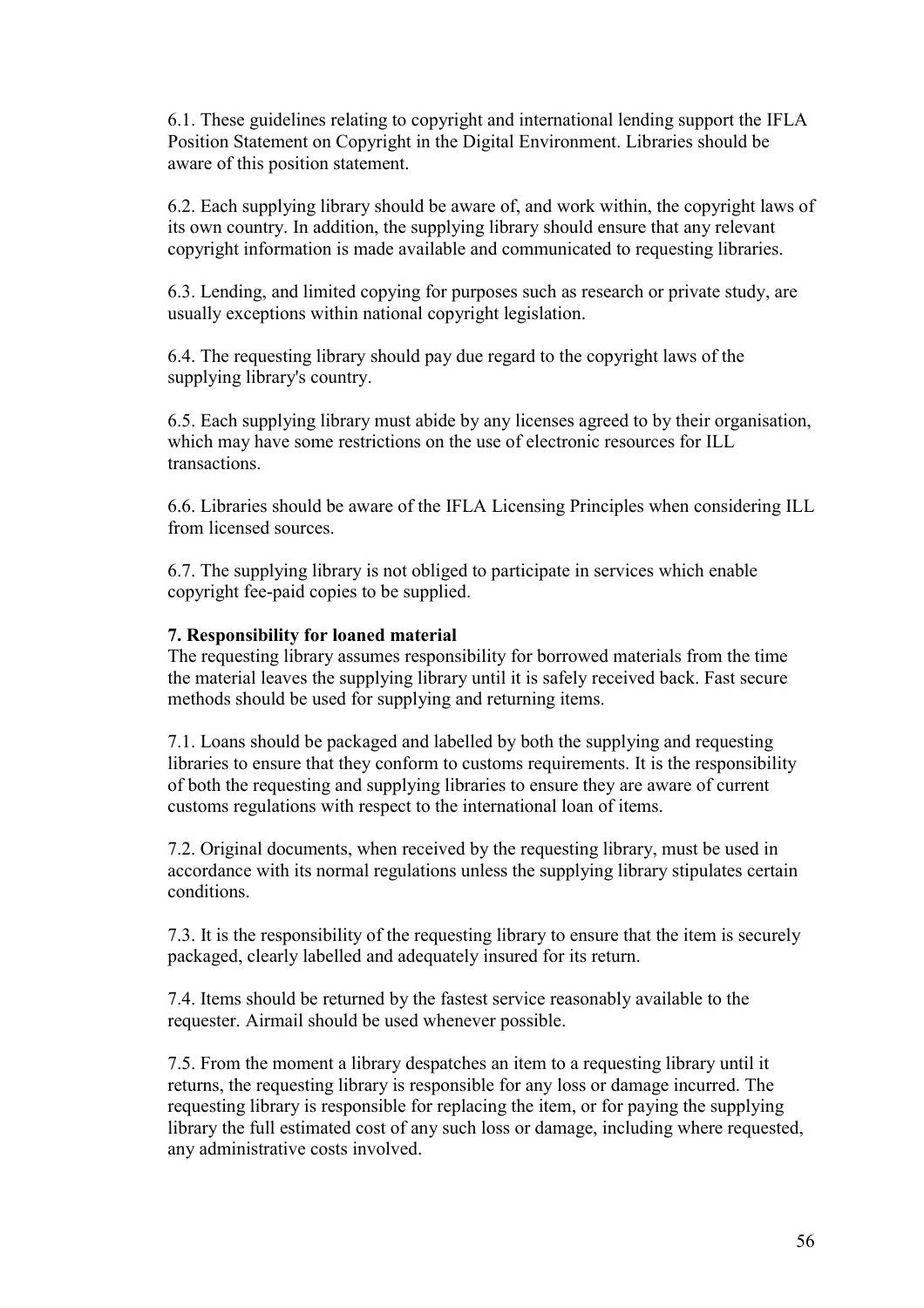7.6. The requesting library should request renewal of the loan period well before the due date. Where no response is received, the renewal may be assumed to have been granted. If renewal is known to be unavailable on an item loaned abroad, this should be communicated to the requesting library at the time of delivery of the item.

#### **8. Charges and payments**

The decision whether to charge a fee for transactions rests with the individual library. Where such a charge is made, the library should endeavour to keep the mechanism for charging and payment as simple as possible.

8.1. Transaction charges may be made or waived according to agreements between the two libraries involved.

8.2. Requesting libraries should indicate their willingness (or otherwise) to pay a fee (and the maximum amount they are willing to pay) at the time of making the request. If the charges are greater than the maximum cost, the supplying library is not required to fill the request.

8.3. Both supplying and requesting libraries must be aware of possible requirements under national copyright law which relate to making a charge for copies supplied.

8.4. Suggested simplified payment methods include:

- Prepaid systems such as the IFLA Voucher Scheme where libraries buy numbers of vouchers in advance and send an agreed number of vouchers with each request.
- Deposit accounts whereby the supplying library holds a sum deposited by a requesting library and deducts an amount from it according to each item supplied.
- Flat rate payments where an average or unit cost per item is determined. This method may be combined with prepayment or deposit accounts.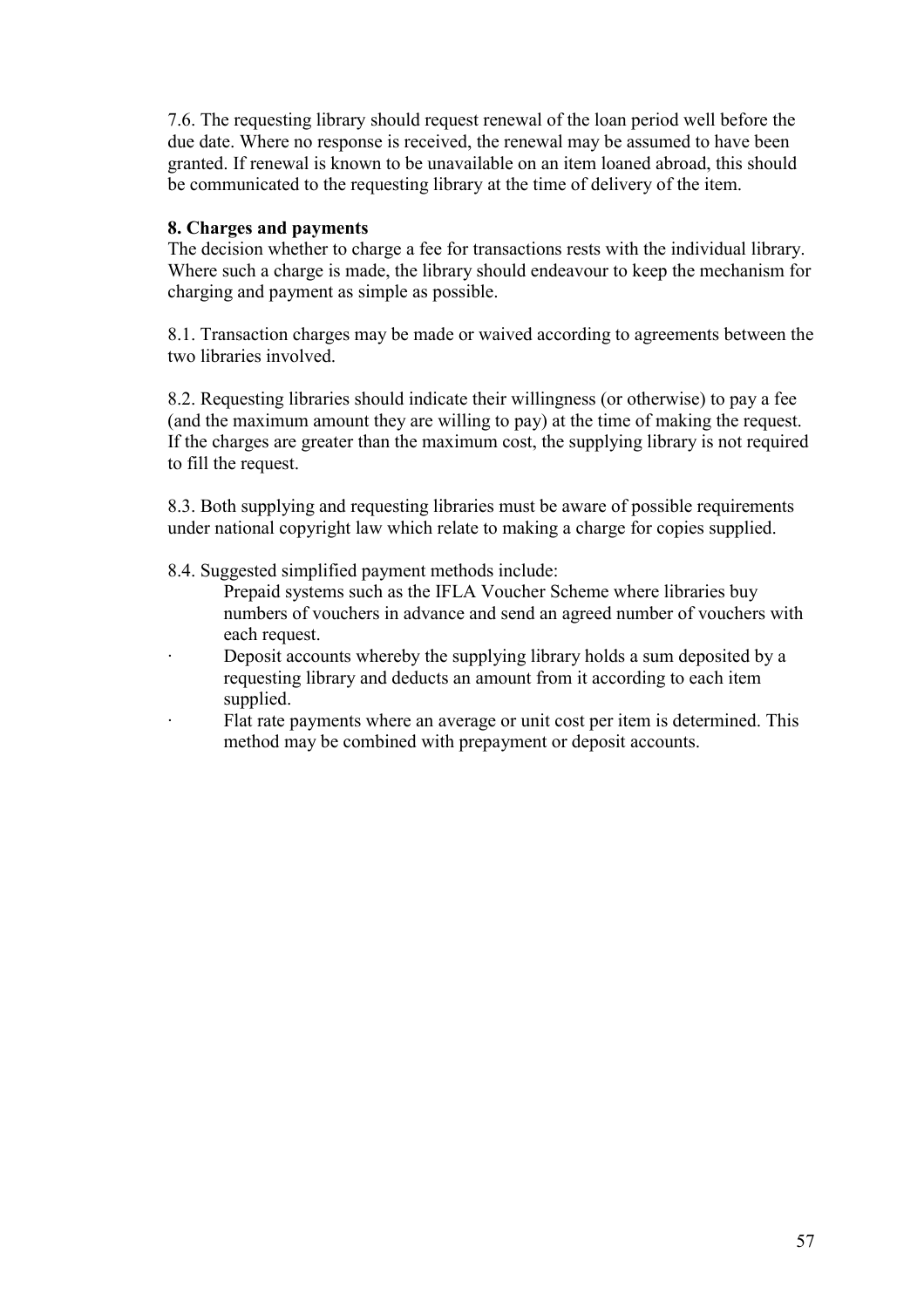# **Bibliography**

#### **Guide to Centres of International Document Delivery**,

compiled and edited by Margaret Barwick and Pauline Connolly. Boston Spa, IFLA Office for International Lending, 1996. 5th Ed. ISBN 01712321454.

#### **Guide to Centres of International Lending**,

compiled and edited by Margaret Barwick and Pauline Connolly. Boston Spa, IFLA Office for International Lending, 1995. 5th Ed. ISBN 0712321128.

#### **IFLA Fax Guidelines**,

IFLA Office for International Lending, 1995. Leaflet available from IFLA Office for International Lending, also available on IFLANET at http://www.ifla.org/VI/2/p3/g-fax.htm

#### **IFLA Guidelines for Email Requests**,

IFLA Office for International Lending, 2000. Leaflet available from IFLA Office for International Lending, also available on IFLANET at http://www.ifla.org/VI/2/p3/g-ill.htm.

#### **IFLA International Loan/Photocopy Request Form**,

available for purchase from British Library Document Supply Centre in packs of 100. Order forms and further information available from IFLA Office for International Lending, or on IFLANET at http://www.ifla.org/VI/2/intro.htm. A web image of the request form is also available at this location.

#### **IFLA Licensing Principles**. In progress.

#### **IFLA Multilingual List of ILL Response Codes**,

IFLA Office for International Lending, 2000. Leaflet available from IFLA Office for International Lending, also available on IFLANET at http://www.ifla.org/VI/2/p3/rcodes.htm

#### **IFLA Position Statement on Copyright in the Digital Environment.**

A copy of the statement is available from IFLA Office for International Lending, or on IFLANET at http://www.ifla.org/V/press/copydig.htm.

#### **IFLA Voucher Scheme.**

Further details about this payment system are available from IFLA Office for International Lending or on IFLANET at http://www.ifla.org/VI/2/p1/vouchers.htm

#### **Model National Interlibrary Loan Code**,

IFLA Office for International Lending and IFLA Section on Document Delivery & Interlending. Major revision, 2000. Also available on IFLANET at http://www.ifla.org/VI/2/p3/model.htm